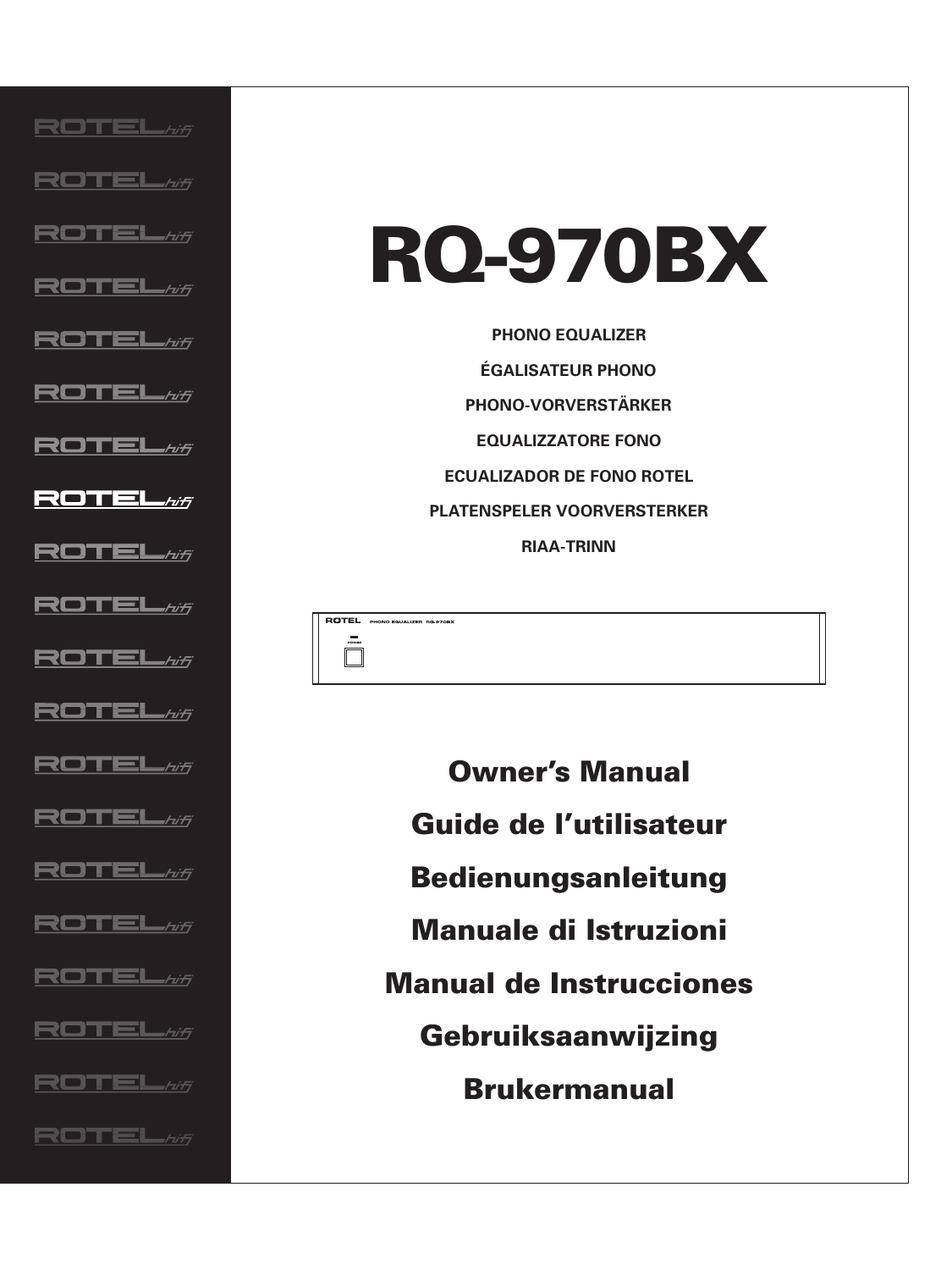

**NOT REMOVE COVER. NO USER-SERVICEABLE PARTS INSIDE. REFER SERVICING TO QUALIFIED SERVICE PERSONNEL.**

#### **APPLICABLE FOR USA, CANADA OR WHERE APPROVED FOR THE USAGE**

**CAUTION:** TO PREVENT ELECTRIC SHOCK, MATCH WIDE BLADE OF PLUG TO WIDE SLOT. INSERT FULLY.

**ATTENTION:** POUR EVITER LES CHOCS ELECTRIQUES, INTRODUIRE LA LAME LA PLUS LARGE DE LA FICHE DANS LA BORNE CORRESPONDANTE DE LA PRISE ET POUSSER JUSQU AU FOND.



**This symbol is to alert the user to the presence of uninsulated dangerous voltages inside the product's enclosure that may constitute a risk of electric shock.**

**This symbol is to alert the user to important operating and maintenance (service) instructions in this manual and literature accompanying the product.**

#### **WARNING:**

**There are no user serviceable parts inside. Refer all servicing to qualified service personnel.**

#### **WARNING:**

**To reduce the risk of fire or electrical shock, do not expose the unit to moisture or water. Do not allow foreign objects to get into the enclosure. If the unit is exposed to moisture, or a foreign object gets into the enclosure, immediately disconnect the power cord from the wall. Take the unit to a qualified service person for inspection and necessary repairs.**

Read all the instructions before connecting or operating the unit. Keep this manual so you can refer to these safety instructions.

Heed all warnings and safety information in these instructions and on the product itself. Follow all operating instructions.

Clean the unit only with a dry cloth or a vacuum cleaner.

Keep the ventilation inlets on the unit unobstructed. For example, do not place the unit on a bed, sofa, rug, or similar surface that could block the ventilation slots. If the unit is placed in a bookcase or cabinet, there must be sufficient clearance around the unit and ventilation of the cabinet to allow proper cooling.

Keep the unit away from radiators, heat registers, stoves, or any other appliance that produces heat.

#### **The unit must be connected to a power supply only of the type and voltage specified on the rear panel of the unit.**

Connect the unit to the power outlet only with the supplied 2-pin polarized power supply cable or an exact equivalent. Do not modify the supplied cable in any way. Do not attempt to defeat grounding and/or polarization provisions. The cable should be connected to a 2-pin polarized wall outlet, matching the wide blade of the plug to the wide slot of the receptacle. Do not use extension cords.

Do not route the power cord where it will be crushed, pinched, bent at severe angles, exposed to heat, or damaged in any way. Pay particular attention to the power cord at the plug and where it exits the back of the unit.

The power cord should be unplugged from the wall outlet if the unit is to be left unused for a long period of time.

Immediately stop using the unit and have it inspected and/or serviced by a qualified service agency if:

- The power supply cord or plug has been damaged.
- Objects have fallen, or liquid has been spilled, into the unit.
- The unit has been exposed to rain.
- The unit shows signs of improper operation
- The unit has been dropped or damaged in any way

Place the unit on a fixed, level surface strong enough to support its weight. Do not place the unit on a moveable cart that could tip over.

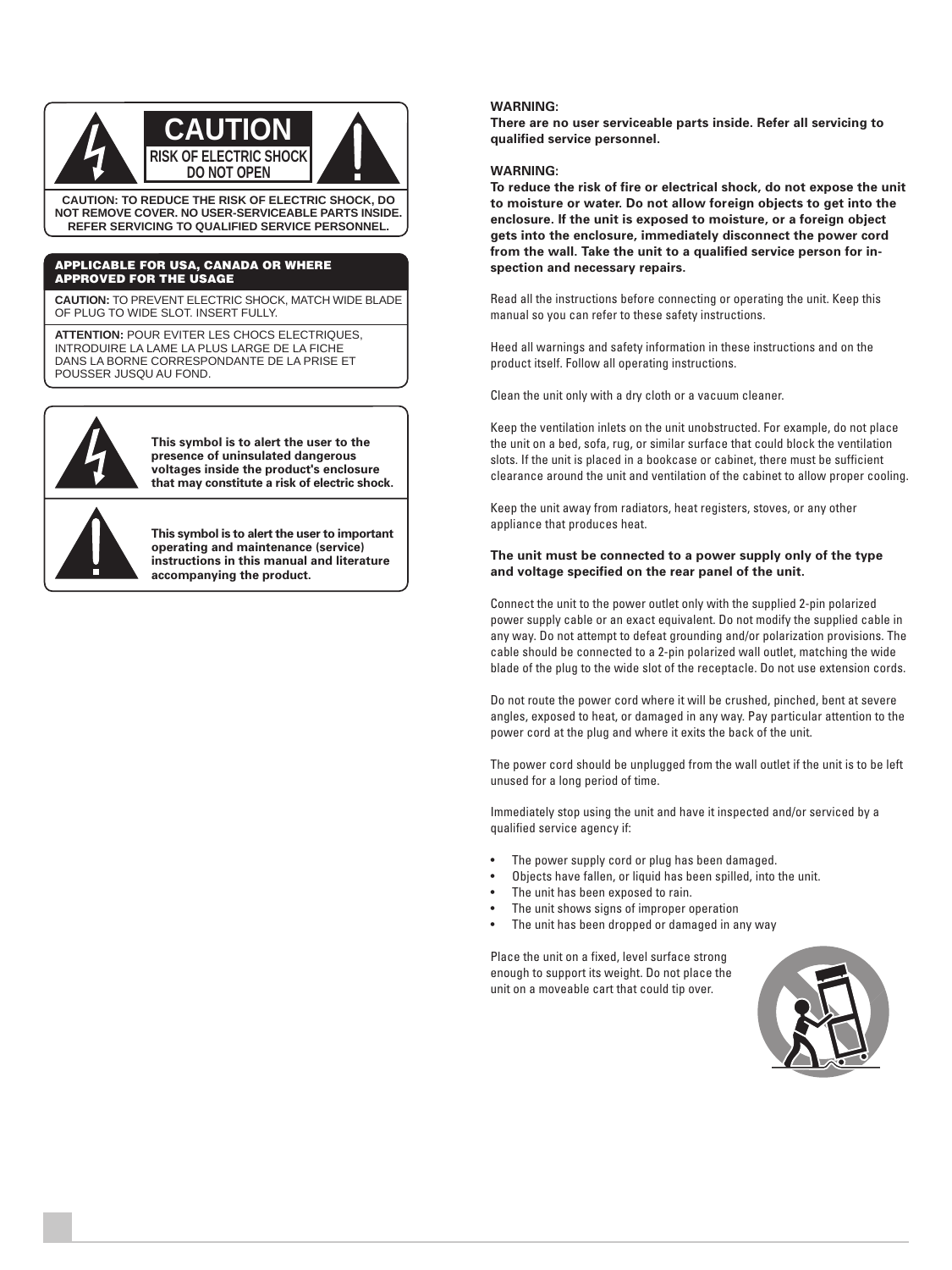

**Figure 1: Controls and Connections Commandes et prises Bedienelemente und Anschlüsse Controlli e collegamenti Controles y Conexiones De bedieningsorganen en in- en uitgangen Kontroller og tilkoblinger**

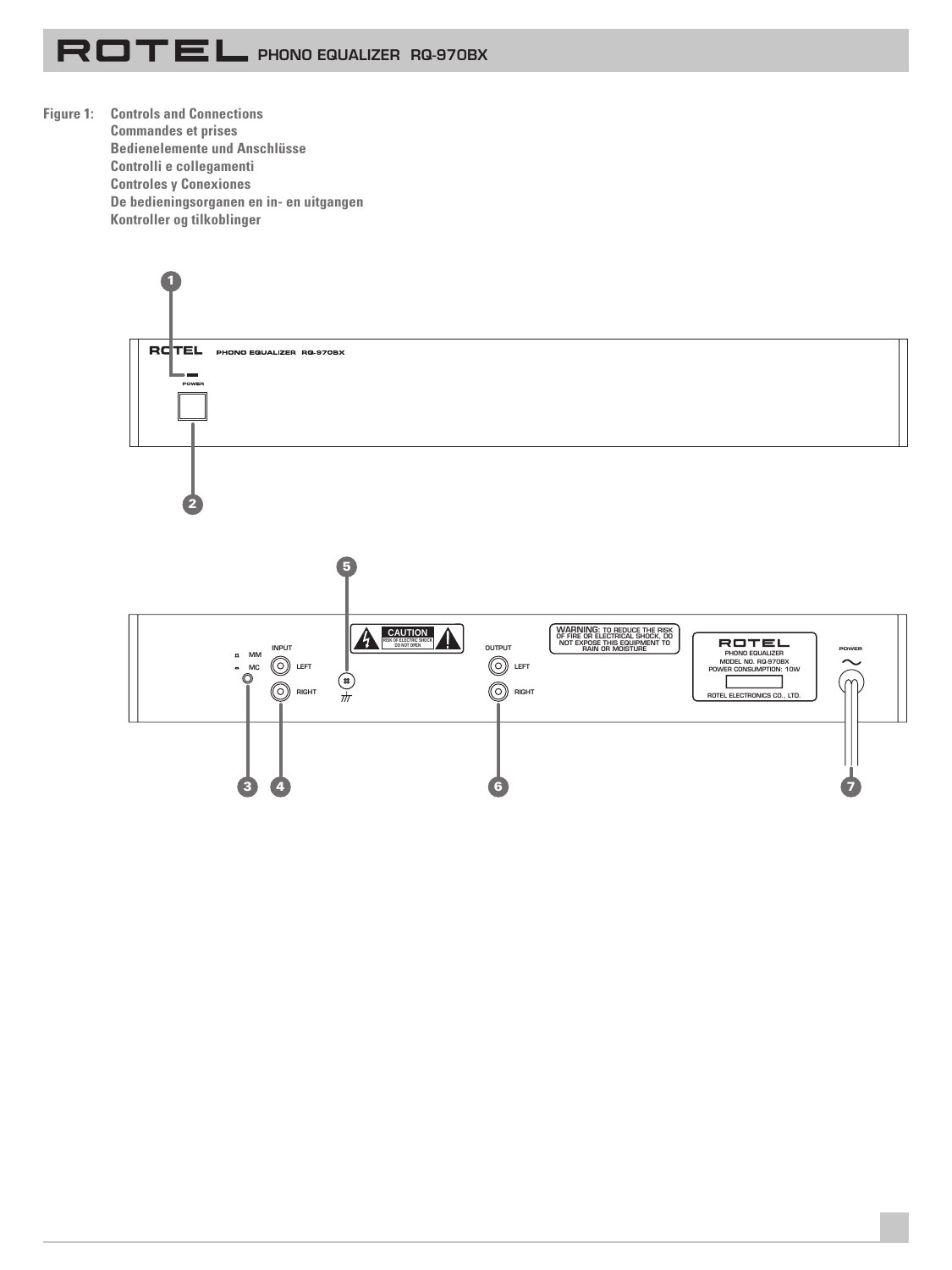**Figure 2: Typical System Connection Branchements types à une chaîne Typisches Anschlußdiagramm Collegamenti tipici dell'impianto. Realización de las Conexiones Een voorbeeld hoe de voorversterker aan te sluiten**

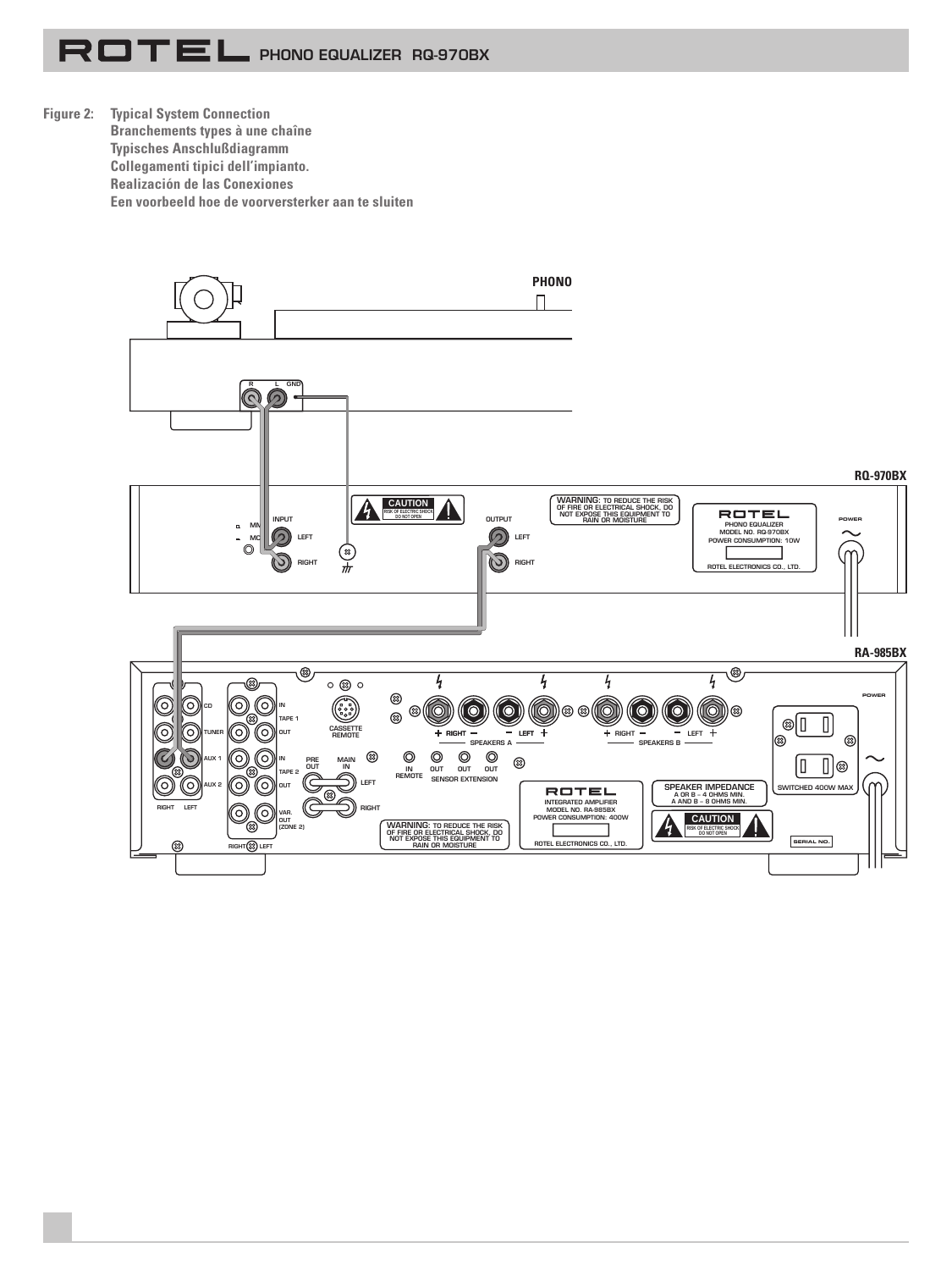#### aaaaaaaaaaaaaaaaaaaaaaaaaaaaaaaaa

### Contents (circled numbers refer to illustration)

| A Few Precautions                     | 2 |
|---------------------------------------|---|
| Placement                             | 2 |
| Cables                                | 2 |
|                                       | 2 |
| AC Power Input                        | 2 |
| Power Switch 2 and Power Indicator 1  | 2 |
|                                       | 2 |
| Phono Input Selector Switch (MM/MC) 3 | 2 |
| Phono Input Connection (4) and        |   |
| Ground Terminal 5                     | 2 |
| Output Connections 6                  | 3 |
|                                       | 3 |
| Power Indicator Not Lit               | 3 |
| No Sound                              | 3 |
| <b>Specifications</b>                 | 3 |

### About Rotel

A family whose passionate interest in music led them to manufacture high fidelity components of uncompromising quality founded Rotel over 30 years ago. Through the years that passion has remained undiminished and the family goal of providing exceptional value for audiophiles and music lovers, regardless of their budget, is shared by all Rotel employees.

aaaaaaaaaaaaaaaaaaaaaaaaaaaaaaaaa

The engineers work as a close team, listening to, and fine tuning each new product until it reaches their exacting musical standards. They are free to choose components from around the world in order to make that product the best they can. You are likely to find capacitors from the United Kingdom and Germany, semi conductors from Japan or the United States, while toroidal power transformers are manufactured in Rotel's own factory.

Rotel's reputation for excellence has been earned through hundreds of good reviews and awards from the most respected reviewers in the industry, who listen to music every day. Their comments keep the company true to its goal – the pursuit of equipment that is musical, reliable and affordable.

All of us at Rotel thank you for buying this product and hope it will bring you many hours of enjoyment.

### aaaaaaaaaaaaaaaaaaaaaaaaaaaaaaaaa

### Getting Started

Thank you for purchasing the Rotel RQ-970BX Phono Preamp Equalizer. When used in a high-quality music audio system, it will provide years of musical enjoyment.

With the increased use of digitally based audio media, many modern high performance audio components lack the circuitry needed to handle the signals produced by phono systems. The RQ-970BX is a high performance phono equalizer. The output signal from the RQ-970BX can be plugged into any line level input. The RQ-970BX uses the same sophisticated circuit designs and high quality components that have made Rotel a world-wide standard of performance. This type of design is more expensive to manufacture, but it is better for the music.

The RQ-970BX is straightforward in its installation and operation. If you have experience with other stereo systems, you shouldn't find anything perplexing. Simply plug in the associated components and enjoy.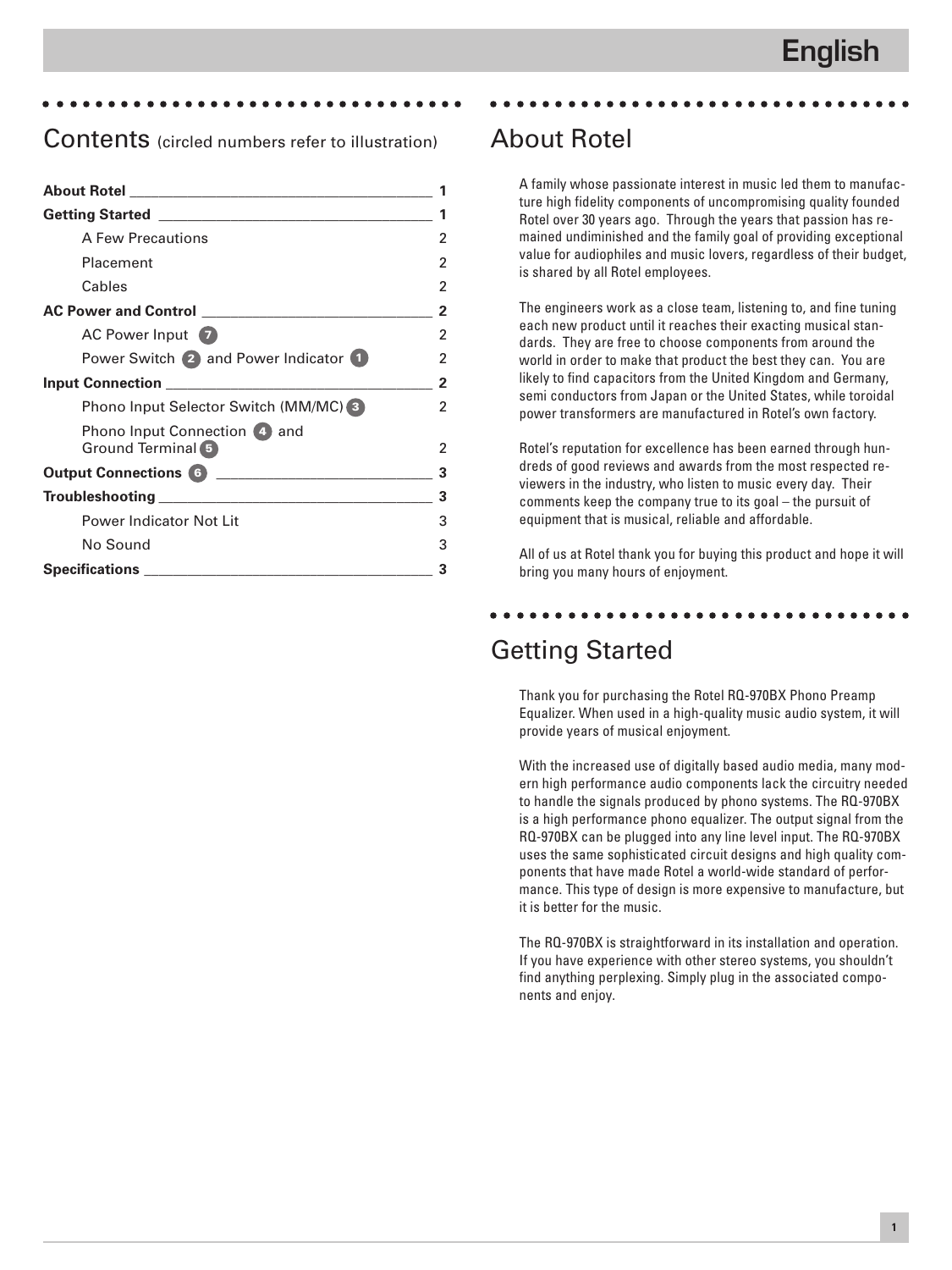#### **A Few Precautions**

Please read this manual carefully. It provides complete information on how to incorporate the RQ-970BX into your system as well as general information that will help you get optimum sound performance. Please contact your authorized Rotel dealer for answers to any questions you might have. In addition, all of us at Rotel welcome your questions and comments.

Save the RQ-970BX shipping carton and all enclosed packing material for future use. Shipping or moving the RQ-970BX in anything other than the original packing material may result in severe damage to your amplifier.

Fill out and send in the owner's registration card packed with the RQ-970BX. Also be sure to keep the original sales receipt. It is your best record of the date of purchase, which you will need in the event warranty service is ever required.

#### **Placement**

Like all audio components that handle low-level signals, the RQ-970BX can be affected by its environment. Do not stack the RQ-970BX on top of a power amplifier. This will minimize the chance it will pick up hum or interference. We recommend installing the RQ-970BX in furniture designed to house audio components. Such furniture is designed to reduce or suppress vibration which can adversely affect sound quality. Ask your authorized Rotel dealer for advice about component furniture and proper installation of audio components.

#### **Cables**

Be sure to keep the power cords, digital signal cables and regular audio signal cables in your installation away from each other. This will minimize the chance of the regular audio signal cables picking up noise or interference from the power cords or digital cables. Using only high quality, shielded cables will also help to prevent noise or interference from degrading the sound quality of your system. If you have any questions see your authorized Rotel dealer for advice about the best cable to use with your system.

aaaaaaaaaaaaaaaaaaaaaaaaaaaaaaaaa

### AC Power and Control

#### **AC Power Input <sup>7</sup>**

The RQ-970BX does not use a significant amount of power. The most convenient power source may be a switched power outlet on another component. Then you can leave the power switch of the RQ-970 in the "on" position and it will be turned on and off with the other components.

Your RQ-970 is configured at the factory for the proper AC line voltage in the country where you purchased it (either 115 volts AC or 230 volts AC with a line frequency of either 50 Hz or 60 Hz). The AC line configuration is noted on the back panel.

**Note:** Should you move your RQ-970 to another country, it is possible to reconfigure your amplifier for use on a different line voltage. Do not attempt to perform this conversion yourself. Opening the enclosure of the RQ-970 exposes you to dangerous voltages. Consult a qualified service person or the Rotel factory service department for information.

If you are going to be away from home for an extended period of time such as a month-long vacation, it is a sensible precaution to unplug the RQ-970 (as well as other audio and video components) while you are away.

#### **Power Switch 2 and Power Indicator <sup>1</sup>**

The Power switch is located on the left side of the front panel. When it is pressed the RQ-970 is turned on and the Power Indicator light is illuminated. Pressing the Power switch again will turn the RQ-970 off.

aaaaaaaaaaaaaaaaaaaaaaaaaaaaaaaaa

# Input Connection

**[See Figure 2 for typical system connection illustration.]** The RQ-970BX has conventional RCA type input connectors, the type found on nearly all audio equipment.

**Note:** To prevent loud noises that neither you nor your speakers will appreciate, be sure to turn off the power to all the components in the system before you make any signal connections.

#### **Phono Input Selector Switch (MM/MC) <sup>3</sup>**

The RQ-970BX can accept inputs from moving magnet (MM) or moving coil (MC) phono cartridges. Set the Phono Input Selector Switch as appropriate for the phono cartridge you are using. Leave the switch button in the out position for a moving magnet cartridge; push the switch in for a moving coil cartridge. Some high output moving coil cartridges are designed to operate in the moving magnet position. If you are in doubt about the correct setting, check the instruction manual for your phono cartridge for information regarding its output voltage and the expected input impedance. The Phono input has 47 kOhms input impedance and 2.5 mV sensitivity in the MM position, and 100 Ohms input impedance and 210  $\mu$ V sensitivity in the MC position. If you still have questions about the proper setting of the phono input selector switch, consult your authorized Rotel dealer.

### **Phono Input Connection 4 and Ground Terminal 5**

Plug the cable from the turntable into the appropriate left and right phono inputs. If the turntable has a "ground" wire connect it to the screw terminal **5** to the right of the inputs. It will help prevent hum and noise.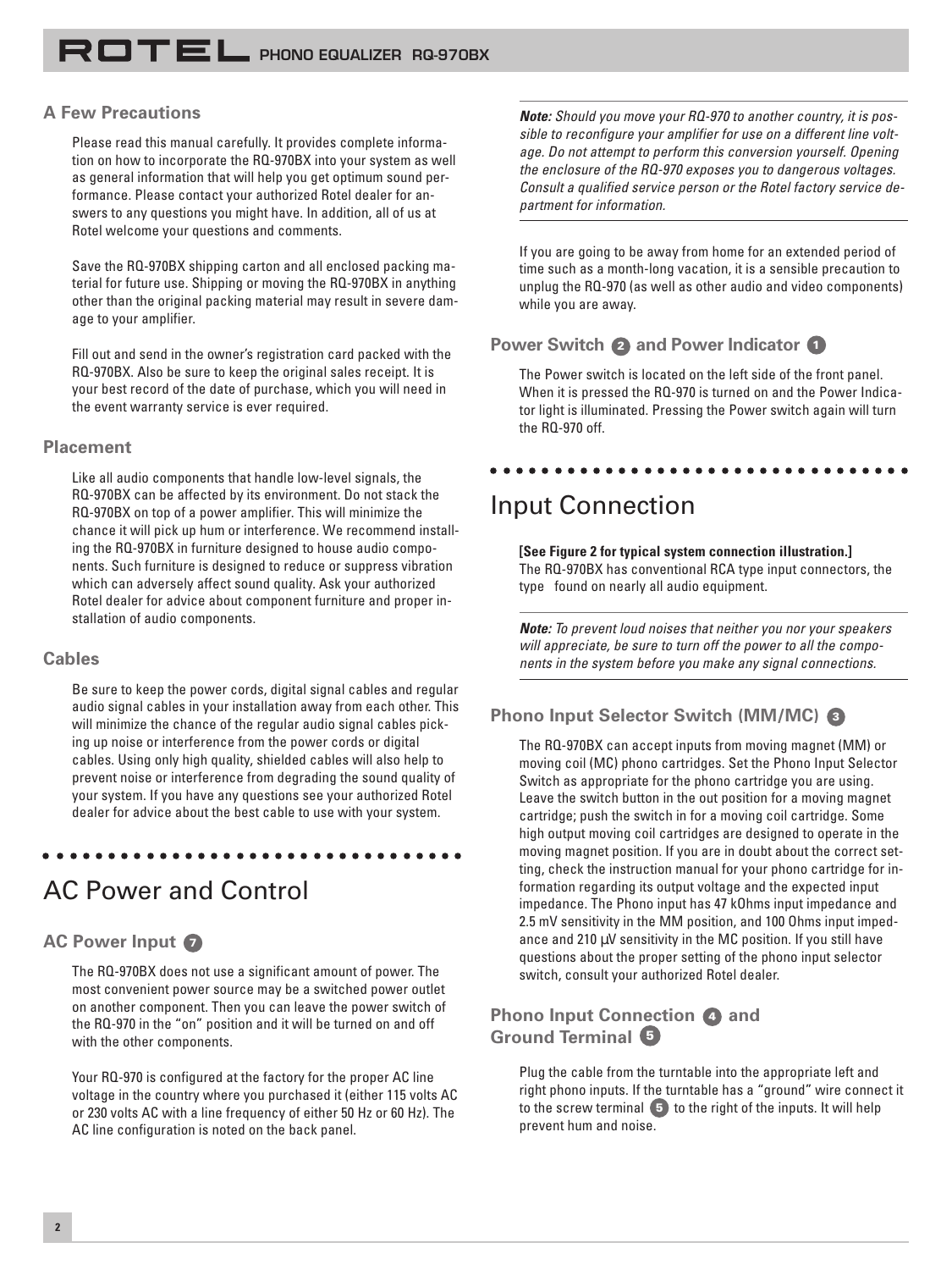# Output Connections **<sup>6</sup>**

#### **[See Figure 2 for typical system connection illustration.]**

aaaaaaaaaaaaaaaaaaaaaaaaaaaaaaaaa

aaaaaaaaaaaaaaaaaaaaaaaaaaaaaaaaa

Most power amplifiers have RCA-type input connectors that are compatible with the outputs of the RQ-970BX. Connect a set of cables between the outputs of the RQ-970BX and one of the line level inputs of the amplifier. As always, use high quality cables and be sure to connect the Left and Right channel outputs of the RQ-970BX to the correct channels of the amplifier.

# Troubleshooting

Most difficulties in audio systems are the result of incorrect connections, or improper control settings. If you encounter problems, isolate the area of the difficulty, check the control settings, determine the cause of the fault and make the necessary changes. If you are unable to get sound from the RQ-970BX, refer to the suggestions for the following conditions:

#### **Power Indicator Is Not Lit**

The Power Indicator should be lit whenever the RQ-970BX is plugged into the wall power outlet and the power switch is turned on. If it does not light, test the power outlet with another electrical device, such as a lamp. Be sure the power outlet being used is not controlled by a switch that has been turned off.

#### **No Sound**

Be sure the phonograph is functioning properly. Check the wiring from the back of the phono cartridge to the phonograph tone arm. Make sure the cables from the phonograph to the RQ-970BX inputs are connected properly. Be sure the input selector on the control preamplifier (or integrated amplifier or receiver) is set to the proper input. Check all the other components in the signal path for power and proper operation. If the system has a separate preamplifier and power amplifier, check the wiring between them. Also check the wiring between the speaker outputs and the speakers.

# **Specifications**

| <b>Total Harmonic Distortion (20Hz-20kHz)</b>   | $< 0.004\%$              |
|-------------------------------------------------|--------------------------|
| Intermodulation Distortion (60 Hz : 7 kHz, 4:1) | $< 0.004\%$ at 1V output |
| <b>Input Sensitivity / Impedance</b>            |                          |
| <b>Phono - MC</b>                               | $210 \mu V / 100$ ohms   |
| Phono - MM                                      | 2.5 mV / 47 k0hms        |
| <b>Phono Overload (MC/MM)</b>                   | 16 mV / 160 mV           |
| <b>Output Sensitivity / Impedance</b>           | 150 mV/100 0hms          |
| <b>Frequency Response</b>                       | 20Hz-20kHz, $\pm$ 0.2dB  |
| <b>Signal to Noise Ratio (IHF "A" weighted)</b> |                          |
| MC.                                             | 70 dB                    |
| MМ                                              | 75 dB                    |
| <b>Power Requirements</b>                       | 115 Volts, 60 Hz or      |
|                                                 | 230 Volts, 50 Hz         |
| <b>Power Consumption</b>                        | 10 Watts                 |
| Dimensions (W x H x D)                          | 440 x 72 x 195 mm        |
|                                                 | 173/8 x 27/8 x 73/4"     |
| Weight (net)                                    | 3.1 kg, 6.8 lbs.         |

aaaaaaaaaaaaaaaaaaaaaaaaaaaaaaaaa

All specifications are accurate at the time of printing. Rotel reserves the right to make improvements without notice.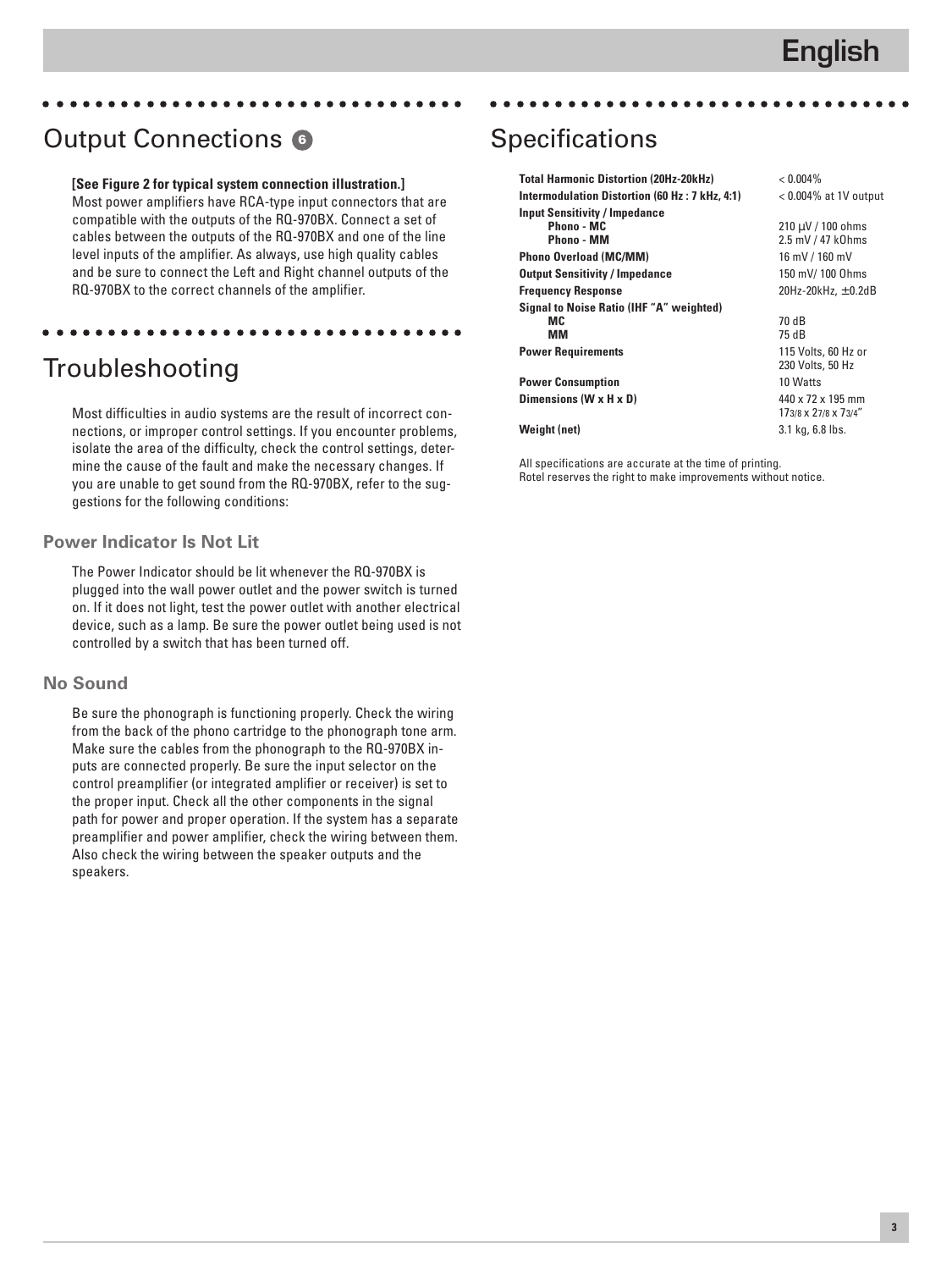#### **AVERTISSEMENT**

**Il n'y a dans cet appareil aucune pièce utilisable par l'usager. S'il doit être réparé, le confier à un technicien qualifié.**

#### **AVERTISSEMENT**

**Pour réduire le risque d'incendie ou de décharge électrique, ne pas exposer l'appareil à l'humidité ou à l'eau. Ne pas laisser des objets pénétrer dans le boîtier. Si l'appareil a été exposé à l'humidité ou si un objet y a pénétré, débrancher immédiatement l'appareil et le faire inspecter ou réparer au besoin par un technicien qualifié.**

Bien lire toutes les instructions avant de brancher l'appareil ou de l'utiliser. Garder ce guide à portée de la main afin de pouvoir consulter les consignes de sécurité.

Bien lire tous les avertissements et les toutes les consignes de sécurité qui sont contenus dans ce guide et sur l'appareil lui-même. Respecter toutes les consignes d'utilisation de l'appareil.

Nettoyer le boîtier de l'appareil uniquement avec un chiffon sec ou un aspirateur.

Ne pas obstruer les orifices de ventilation de l'appareil. On ne doit pas par exemple placer l'appareil sur un lit, un canapé, un tapis ou sur toute autre surface qui pourrait obstruer ses orifices de ventilation. Si on place l'appareil dans une bibliothèque ou une armoire, il doit y avoir assez de dégagement autour de l'appareil pour en assurer la ventilation.

Garder l'appareil loin des radiateurs, des bouches de chauffage, des poêles et de tout autre appareil qui dégage de la chaleur.

#### **L'appareil ne doit être branché que dans une prise de courant dont la tension correspond à celle qui est donnée à l'arrière de l'appareil.**

Brancher l'appareil dans une prise de courant en n'utilisant que le cordon d'alimentation fourni ou un cordon équivalent. Ne jamais modifier le cordon fourni. Ne pas tenter de rendre la mise à la terre inopérante ou de modifier la polarisation de l'appareil. Le cordon d'alimentation devrait être branché dans une prise murale polarisée à deux broches. La broche la plus large du cordon devrait pénétrer dans la broche la plus large de la prise. Ne pas utiliser de cordon de prolongation.

Ne pas passer le cordon d'alimentation dans un endroit où il risque d'être écrasé, coincé ou replié sur lui-même, exposé à la chaleur ou endommagé. On doit porter une attention particulière à la prise aux extrémités du cordon.

L'appareil devrait être débranché si on doit s'absenter pendant une longue période.

Cesser immédiatement d'utiliser l'appareil et le faire inspecter ou réparer par une technicien qualifié si :

- Le cordon d'alimentation ou ses prises sont endommagés.
- Des objets ou du liquide ont pénétré dans l'appareil.
- L'appareil a été exposé à la pluie.
- L'appareil semble mal fonctionner.
- L'appareil a été échappé ou endommagé.

Placer l'appareil sur une surface plane, de niveau et suffisamment solide pour en supporter le poids. Ne pas le placer sur un chariot mobile qui pourrait basculer.

### Table des matières

(les chiffres encerclés sont des renvois aux illustrations)

aaaaaaaaaaaaaaaaaaaaaaaaaaaaaaaaa

|                                                                                | 5 |
|--------------------------------------------------------------------------------|---|
|                                                                                | 5 |
| Quelques précautions                                                           | 5 |
| Emplacement                                                                    | 5 |
| Câbles                                                                         | 5 |
| Alimentation et commutateur général                                            | 6 |
| Prise de courant secteur 7                                                     | 6 |
| Commutateur 2 et témoin d'alimentation 1                                       | 6 |
| Prises d'entrée<br><u> 1980 - Jan Barbara, manazarta bashkar a shekara tsh</u> | 6 |
| Sélecteur d'entrée phono (MM/MC) 3                                             | 6 |
| Prises d'entrée phono et (4)<br>borne de masse 5                               | 6 |
| <b>Branchement des prises de sortie 6</b>                                      |   |
|                                                                                |   |
| Le témoin d'alimentation sur le devant                                         |   |
| de l'appareil ne s'allume pas                                                  |   |
| Absence de son                                                                 |   |
| <b>Fiche technique</b>                                                         |   |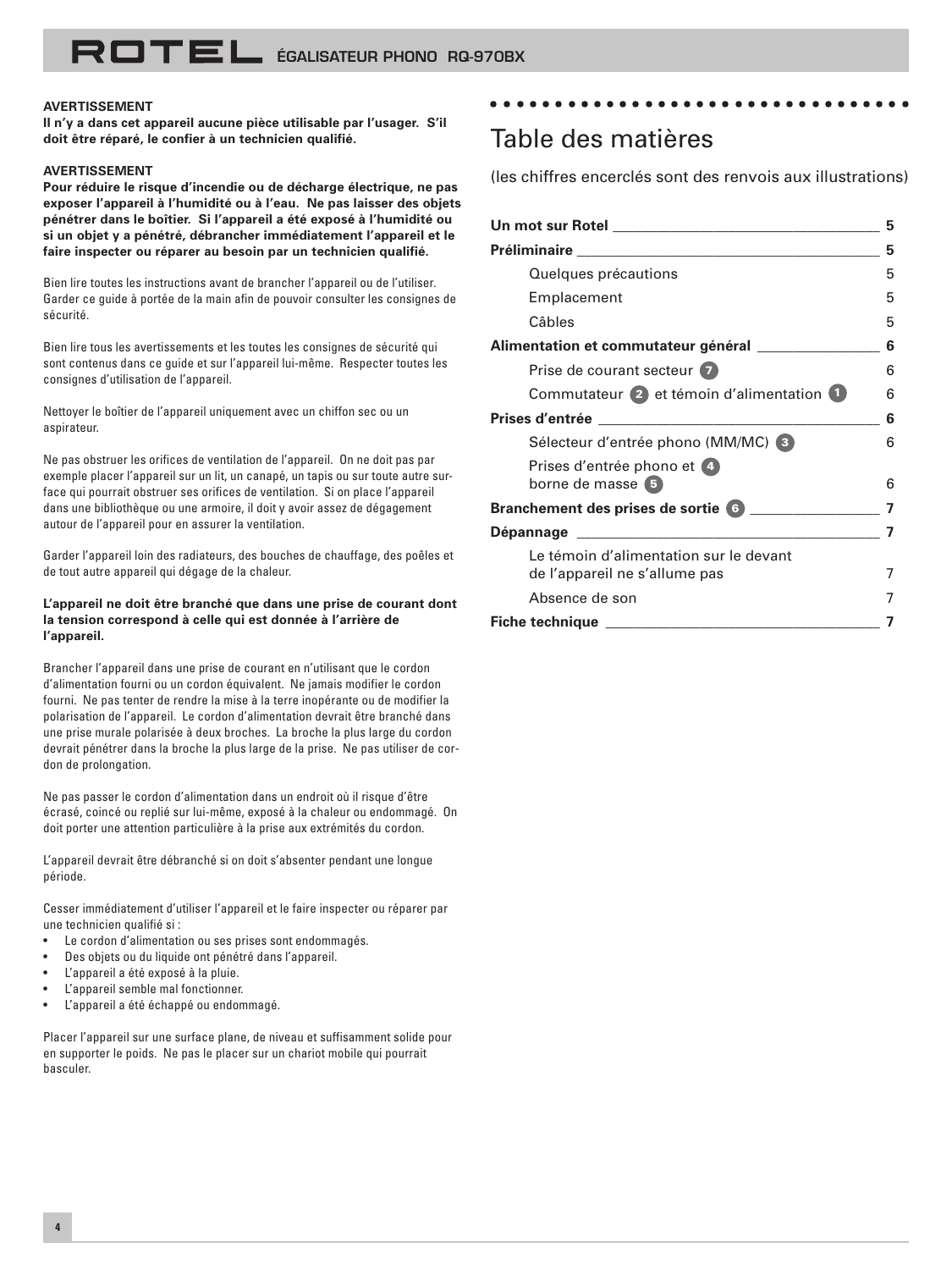### Un mot sur Rotel

Rotel a été fondée il y a plus de trente ans par une famille dont la passion pour la musique l'a amenée à fabriquer des appareils haute fidélité de la plus haute qualité. Cette passion s'est perpétuée au fil des années et notre objectif d'offrir aux audiophiles et aux mélomanes des produits de qualité exceptionnelle, quel que soit leur budget, est partagé par tous les employés de Rotel.

aaaaaaaaaaaaaaaaaaaaaaaaaaaaaaaaa

Notre équipe d'ingénieurs travaille en étroite collaboration afin de faire l'écoute de chacun de nos nouveaux produits et d'en effectuer la mise au point jusqu'à ce qu'ils répondent à des normes rigoureuses. Nos ingénieurs ont toute la latitude voulue pour choisir des composantes provenant de n'importe où dans le monde afin de concevoir les meilleurs produits possibles. Vous trouverez ainsi dans nos appareils des condensateurs provenant du Royaume-Uni et d'Allemagne, des semi-conducteurs provenant du Japon et des États-Unis et des transformateurs toroïdaux fabriqués directement dans les usines de Rotel.

Rotel a acquis sa réputation d'excellence grâce aux centaines de critiques positives et aux prix qui lui ont été décernés par les critiques les plus chevronnés de l'industrie. Ces spécialistes font de l'écoute musicale une activité quotidienne et leurs commentaires nous permettent de rester fidèle à notre objectif, soit de concevoir des appareils musicaux, fiables et abordables.

Rotel vous remercie d'avoir fait l'acquisition de ce produit qui, nous l'espérons, vous procurera beaucoup de plaisir musical.

aaaaaaaaaaaaaaaaaaaaaaaaaaaaaaaaa

# Préliminaire

Nous vous remercions d'avoir acheté l'égalisateur phono RQ-970BX. Incorporé dans une chaîne audio de qualité, il vous procurera beaucoup de plaisir musical pendant de nombreuses années.

On retrouve sur le marché de plus en plus d'appareils audio numériques. C'est pourquoi, bon nombre d'appareils audio modernes haut de gamme ne sont pas dotés des circuits électroniques nécessaires au traitement du signal d'une platine tourne-disques. L'appareil RQ-970BX de Rotel a justement été conçu à cette fin. Il s'agit d'un égalisateur phono haut de gamme dont la sortie peut être branchée dans n'importe quelle entrée ligne. Il est doté des mêmes circuits raffinés et des mêmes composantes de qualité qui ont fait la renommée de Rotel partout dans le monde. Ce genre d'appareil est plus coûteux à fabriquer mais offre un rendement musical de beaucoup supérieur.

Le mode d'installation et de fonctionnement de l'égalisateur phono RQ-970BX est assez simple. Si vous être familier avec le fonctionnement d'une chaîne audio, vous ne devriez pas être dépaysé. Il suffit de brancher l'égalisateur à la chaîne et le tour est joué.

#### **Quelques précautions**

Nous vous invitons à lire attentivement ce guide. En plus des renseignements généraux complets qui vous aideront à optimiser le rendement sonore de votre chaîne, il renferme les instructions nécessaires au branchement de l'égalisateur phono à une chaîne audio. Pour de plus amples renseignements, communiquez avec votre détaillant audio Rotel autorisé. On peut aussi communiquer directement avec Rotel en cas de besoin.

Conserver la boîte d'emballage d'origine de l'appareil ainsi que le matériel d'emballage fourni en cas de besoin. L'égalisateur phono RQ-970BX peut subir des dommages importants s'il est expédié ou déplacé sans son emballage d'origine.

Remplir et retourner la carte d'enregistrement que l'on retrouve dans la boîte de l'appareil. Conserver aussi la facture d'achat de l'appareil. Cette pièce justificative est nécessaire si l'appareil doit être réparé sous garantie étant donné qu'on y retrouve la date d'achat de l'amplificateur.

#### **Emplacement**

Comme tous les autres appareils audio qui traitent des signaux de faible intensité, l'égalisateur phono peut être affecté par son environnement. Ne pas placer l'égalisateur phono sur un amplificateur de puissance afin d'éviter les bourdonnements et les interférences. Nous recommandons d'installer l'appareil dans un meuble conçu pour recevoir les composantes audio. Ce type de meuble de rangement réduit ou élimine les vibrations qui peuvent nuire à la qualité sonore. Demandez conseil à votre détaillant Rotel autorisé pour connaître le type de meuble de rangement qui convient et pour savoir comment installer vos composantes audio.

#### **Câbles**

On doit garder les cordons d'alimentation, les câbles numériques et les câbles audio éloignés les uns des autres afin de réduire le risque que les appareils ne soient affectés par le bruit et les interférences produits par les cordons d'alimentation et les câbles numériques. N'utiliser que des câbles blindés de haute qualité afin d'éviter que la qualité sonore de votre chaîne ne soit affectée par le bruit ou les interférences. Pour de plus amples renseignements concernant le choix des câbles sur votre chaîne, demandez conseil auprès de votre détaillant Rotel autorisé.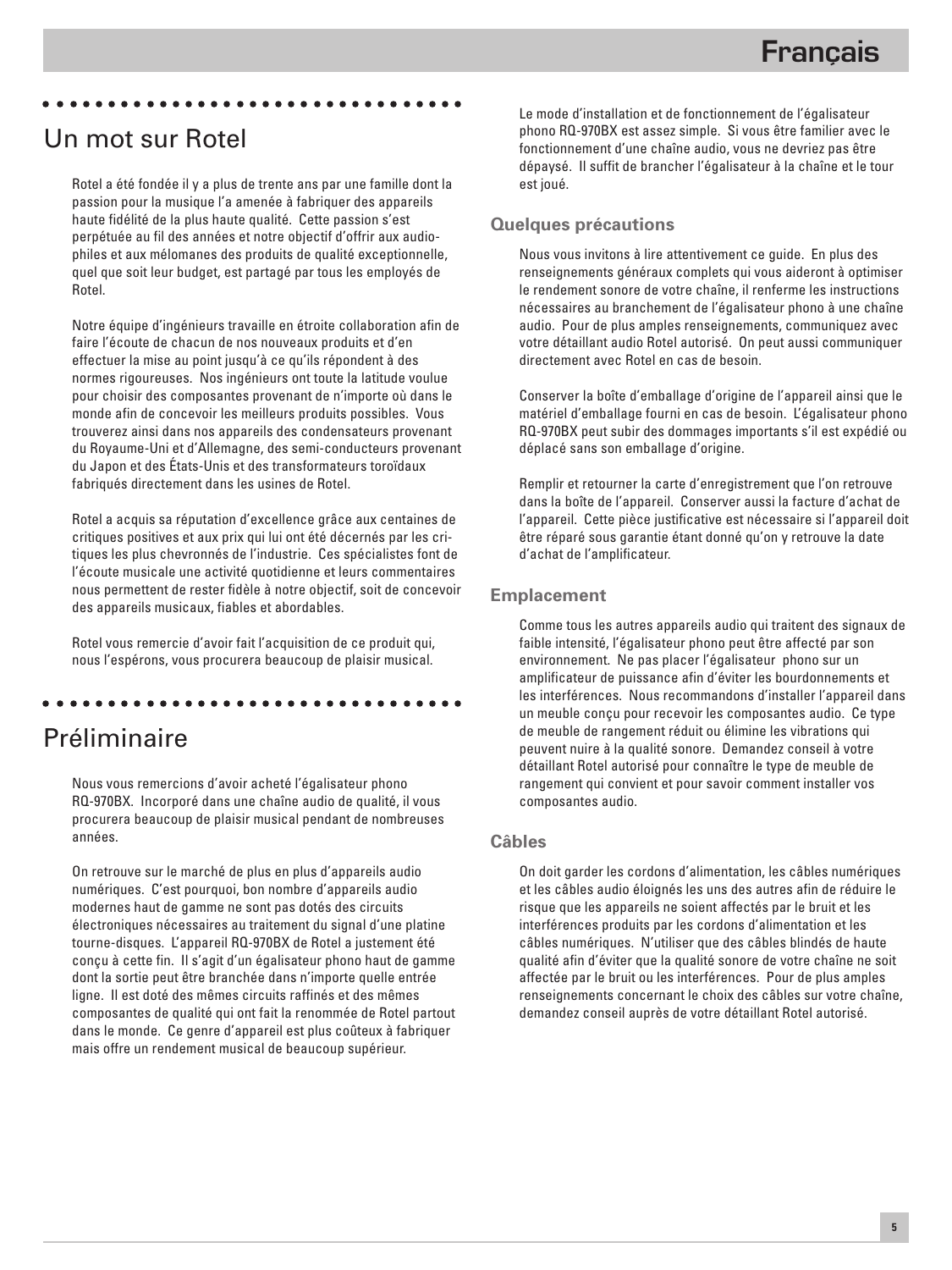aaaaaaaaaaaaaaaaaaaaaaaaaaaaaaaaa

# Alimentation et commutateur général

#### **Prise de courant secteur <sup>7</sup>**

L'égalisateur phono RQ-970BX nécessite peu de courant. La façon la plus pratique de l'alimenter consiste à le brancher directement dans une prise de courant commutée à l'arrière d'une autre composante audio. On peut ainsi laisser le commutateur d'alimentation en circuit de façon permanente et alimenter l'égalisateur à partir des autres composantes audio.

L'égalisateur phono RQ-970BX est configuré d'usine en fonction du courant secteur du pays où il a été vendu (115 volts c.a. ou 230 volts c.a., à une fréquence de 50 Hz ou 60 Hz). La configuration de la tension secteur est donnée à l'arrière de l'appareil.

**Remarque:** Si on doit utiliser l'égalisateur RQ-970BX dans un autre pays, on peut le reconfigurer pour qu'il puisse accepter une tension secteur différente. On ne doit pas tenter d'effectuer cette conversion soi-même étant donné que l'on s'expose à des tensions dangereuses en ouvrant l'appareil. Pour de plus amples renseignements concernant la conversion de tension, consultez un technicien qualifié ou le Service technique de l'usine Rotel.

Si l'on doit s'absenter pendant une période prolongée (pour des vacances d'un mois par exemple), il est plus prudent de débrancher l'égalisateur (ainsi que toutes les autres composantes audio et vidéo) pendant son absence.

### **Commutateur 2 et témoin d'alimentation <sup>1</sup>**

Le commutateur d'alimentation est situé à gauche sur la façade de l'égalisateur. Pour mettre l'appareil en circuit, enfoncer le commutateur. Le témoin d'alimentation devrait alors s'allumer. Pour mettre l'appareil hors circuit, appuyer à nouveau sur le commutateur.

# Prises d'entrée

#### **[Se reporter au schéma de branchement à une chaîne type de la Figure 2]**

aaaaaaaaaaaaaaaaaaaaaaaaaaaaaaaaa

L'égalisateur RQ-970BX est doté de prises classiques RCA comme celles que l'on retrouve sur presque toutes les composantes audio.

**Remarque:** pour éviter les bruits désagréables que ni vous, ni les enceintes n'apprécieraient, on doit mettre toutes les composantes de la chaîne hors circuit avant d'effectuer le branchement des câbles d'entrée.

### **Sélecteur d'entrée phono (MM/MC) <sup>3</sup>**

L'égalisateur phono RQ-970BX accepte les cellules phonolectrices à aimant mobile (MM) ou à bobine mobile (MC). Régler le sélecteur d'entrée phono en fonction de la cellule que l'on utilise. Laisser le sélecteur à la position « out » (hors circuit) s'il s'agit d'une cellule à aimant mobile (MM) et enfoncer le sélecteur s'il s'agit d'une cellule à bobine mobile (MC). Certaines cellules à bobine mobile à tension élevée sont conçues pour fonctionner à la position « aimant mobile » (MM). En cas de doute, consulter le manuel d'instructions de la cellule phonolectrice pour connaître sa tension de sortie et l'impédance d'entrée prévue. En position «␣ aimant mobile␣ » (MM), l'impédance d'entrée est de 47 kohms et la sensibilité de 2,5 mV alors qu'en position « bobine mobile » (MC), l'impédance d'entrée est de 100 ohms et la sensibilité de 210 mV. Pour de plus amples renseignements concernant le bon réglage de ce sélecteur d'entrée phono, consultez votre marchand Rotel autorisé.

### **Prises d'entrée phono 4 et borne de masse <sup>5</sup>**

Brancher les deux extrémités du câble provenant de la platine tourne-disques dans les prises appropriées (gauche et droite). Si la platine est dotée d'un fil de mise à la masse, le brancher à la borne **5** à vis placée à droite des prises d'entrée de l'égalisateur. Ceci aidera à réduire le bourdonnement et le bruit.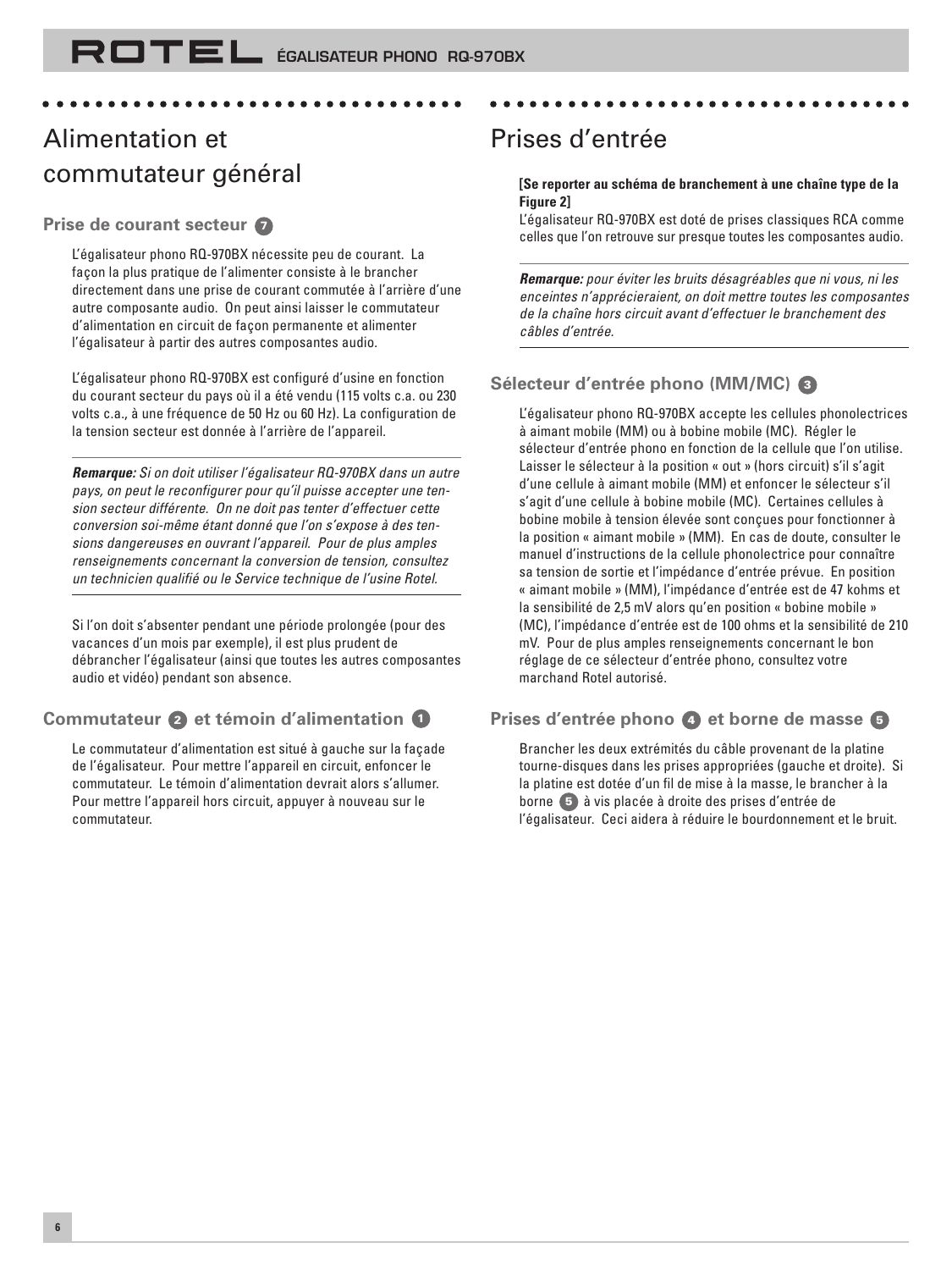# Branchement des prises de sortie **<sup>6</sup>**

aaaaaaaaaaaaaaaaaaaaaaaaaaaaaaaaa

#### **[Se reporter au schéma de branchement à une chaîne type de la Figure 2]**

La plupart des amplificateurs sont dotés de prises d'entrée de type RCA compatibles avec les prises de sortie de l'égalisateur RQ-970BX. Brancher les deux premières extrémités d'un câble audio dans les sorties de l'égalisateur phono RQ-970BX et les deux autres extrémités dans les prises d'entrée ligne de l'amplificateur. Comme toujours, n'utiliser que des câbles de qualité et brancher les sorties des canaux de gauche et de droite de l'égalisateur RQ-970BX dans les bons canaux de l'amplificateur.

aaaaaaaaaaaaaaaaaaaaaaaaaaaaaaaaa

# Dépannage

La plupart des problèmes que l'on retrouve sur une chaîne audio sont attribuables à de mauvais branchements ou à de mauvais réglages. En cas de problème, en identifier l'origine, vérifier les réglages, établir la cause du problème et effecteur les changements nécessaires. Si l'on n'est pas en mesure de faire fonctionner l'égalisateur phono RQ-970BX, se reporter aux suggestions données en fonction des problèmes suivants :

**Le témoin d'alimentation sur le devant de l'appareil ne s'allume pas**

Le témoin d'alimentation de l'égalisateur phono RQ-970BX devrait toujours être allumé si l'appareil est branché dans une prise de courant secteur et si le commutateur d'alimentation est en circuit. S'il ne s'allume pas, vérifier si le circuit électrique est bon en raccordant un autre appareil dans la prise. S'assurer que la prise de courant utilisée n'est pas contrôlée par un interrupteur qui a été fermé.

#### **Absence de son**

S'assurer que la platine tourne-disques fonctionne correctement. Vérifier le câblage à partir de la partie arrière de la cellule phonolectrice jusqu'au bras de lecture. S'assurer que les câbles qui relient la platine tourne-disques aux entrées de l'égalisateur RQ-970BX sont branchés correctement. S'assurer aussi que le sélecteur d'entrée du préamplificateur de commande (ou de l'amplificateur intégré ou de l'ampli-syntoniseur) est réglé à la bonne entrée. Vérifier toutes les autres composantes de la chaîne afin de s'assurer qu'elles sont bien branchées et qu'elles fonctionnent correctement. Si la chaîne est dotée d'un préamplificateur et d'un amplificateur de puissance séparés, s'assurer qu'ils sont bien branchés. Vérifier aussi le câblage entre les prises pour enceintes et les enceintes.

# Fiche technique

| Distorsion harmonique totale (20 Hz-20 kHz)                                                        | < 0.004 %                                     |
|----------------------------------------------------------------------------------------------------|-----------------------------------------------|
| Distorsion d'intermodulation (60 Hz : 7 kHz, 4:1)                                                  | $<$ 0.004 % à une sortie<br>de 1V             |
| Sensibilité d'entrée / Impédance d'entrée<br>Phono - Bobine mobile<br><b>Phono - Aimant mobile</b> | 210 mV / 100 ohms<br>2,5 mV / 47 kohms        |
| Saturation de l'entrée phono(MM/MC)                                                                | 16 mV / 160 mV                                |
| Sensibilité de sortie / Impédance de sortie                                                        | 150 mV / 100 ohms                             |
| Réponse en fréquences<br><b>MC</b> (bobine mobile)<br><b>MM</b> (aimant mobile)                    | 20 Hz - 20 kHz $\pm$ 0,2 dB<br>70 dB<br>75 dB |
| <b>Alimentation</b>                                                                                | 115 Volts, 60 Hz ou<br>230 Volts, 50 Hz       |
| <b>Consommation</b>                                                                                | 10 Watts                                      |
| Dimensions (L, H, P)                                                                               | 440 x 72 x 195 mm<br>17 3/8 x 2 7/8 x 7 3/4   |
| Poids (net)                                                                                        | 3,1 kg, 6.8 lb                                |

aaaaaaaaaaaaaaaaaaaaaaaaaaaaaaaaa

Toutes les spécifications de cet appareil étaient exactes au moment de l'impression de ce guide. Rotel se réserve le droit de les modifier sans préavis.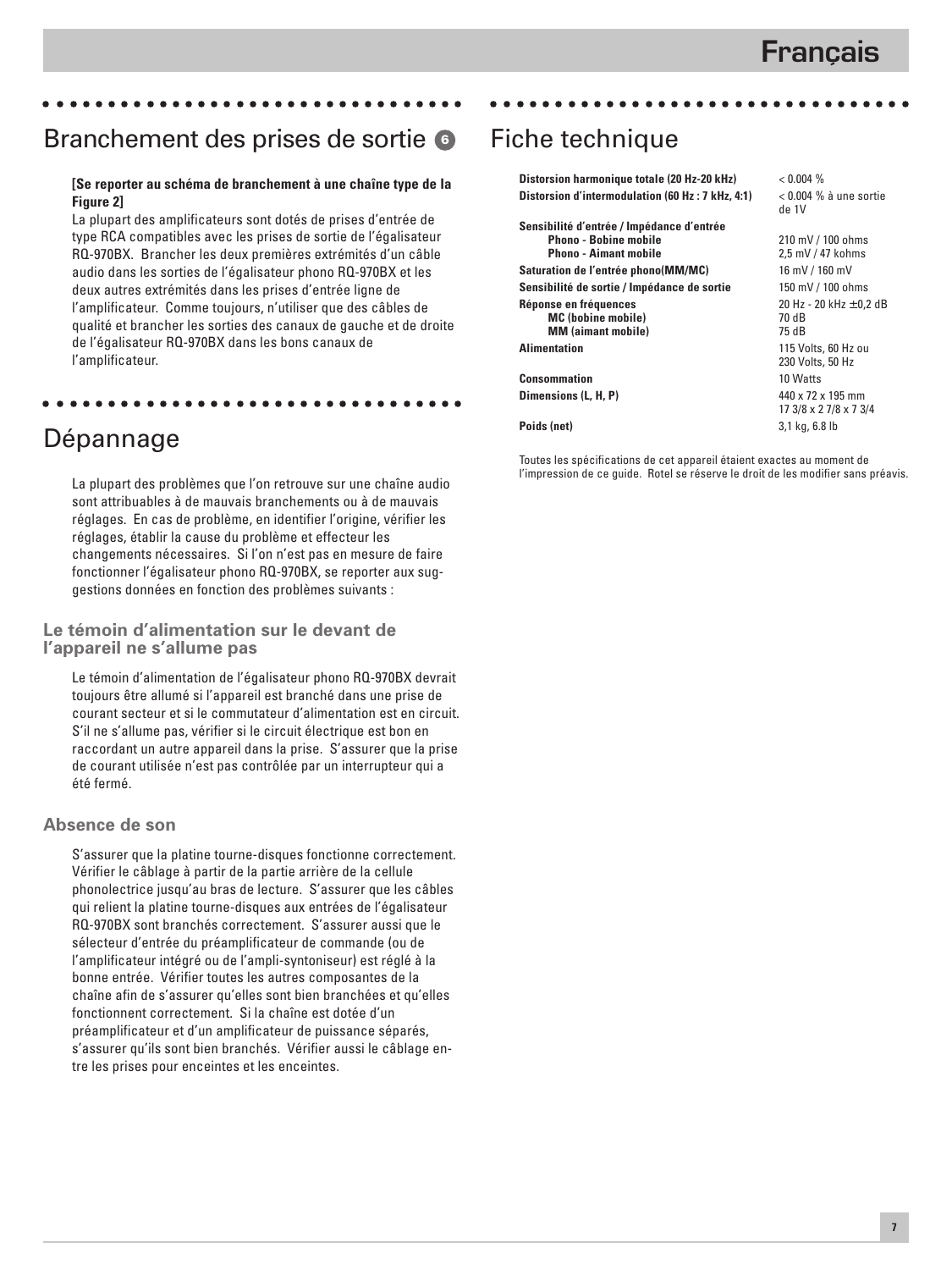#### **SICHERHEITS- UND WARNHINWEISE**

**Bitte lesen Sie sich die Bedienungsanleitung vor Gebrauch des Gerätes genau durch. Sie enthält wichtige Sicherheitsvorschriften, die unbedingt zu beachten sind! Bewahren Sie die Bedienungsanleitung so auf, daß sie jederzeit zugänglich ist.**

**Außer den in der Bedienungsanleitung beschriebenen Handgriffen sollten vom Bediener keine Arbeiten am Gerät vorgenommen werden. Das Gerät ist ausschließlich von einem qualifizierten Fachmann zu öffnen und zu reparieren.**

**Dieses Gerät darf nur in trockenen Räumen betrieben werden. Um die Gefahr von Feuer oder eines elektrischen Schlags auszuschließen, dürfen keine Flüssigkeiten oder Fremdkörper in das Gerät gelangen. Sollte dieser Fall trotzdem einmal eintreten, trennen Sie das Gerät sofort vom Netz ab. Lassen Sie es von einem Fachmann prüfen und die notwendigen Reparaturarbeiten durchführen.**

Befolgen Sie alle Warn- und Sicherheitshinweise in der Bedienungsanleitung und auf dem Gerät.

Dieses Gerät sollte, wie andere Elektrogeräte auch, nicht unbeaufsichtigt betrieben werden.

Ist das Gerät z.B. während des Transports über längere Zeit Kälte ausgesetzt worden, so warten Sie mit der Inbetriebnahme, bis es sich auf Raumtemperatur erwärmt hat und das Kondenswasser verdunstet ist.

Die Ventilationsöffnungen am Gerät dürfen nicht blockiert werden. Stellen Sie das Gerät daher weder auf ein Bett, Sofa, Teppich oder ähnliche Oberflächen. Ferner sollte es nicht an einem Ort aufgestellt werden, an dem keine ausreichende Luftzufuhr gegeben ist, zum Beispiel in einem engen Regalfach oder in einem Einbauschrank.

Stellen Sie das Gerät nicht in die Nähe von Wärmequellen (Heizkörper, Wärmespeicher, Öfen oder sonstige wärmeerzeugende Geräte).

#### **Bevor Sie das Gerät in Betrieb nehmen, prüfen Sie, ob die Betriebsspannung mit der örtlichen Netzspannung übereinstimmt. Die Betriebsspannung ist an der Rückseite des Gerätes angegeben.**

Schließen Sie das Gerät nur mit dem dazugehörigen zweipoligen Netzkabel an die Wandsteckdose an. Modifizieren Sie das Netzkabel auf keinen Fall. Versuchen Sie nicht, die Erdungs- und/oder Polarisationsvorschriften zu umgehen. Das Netzkabel sollte an eine zweipolige Wandsteckdose angeschlossen werden. Verwenden Sie keine Verlängerungskabel.

Netzkabel sind so zu verlegen, daß sie nicht beschädigt werden können (z.B. durch Trittbelastung, Möbelstücke oder Erwärmung). Besondere Vorsicht ist dabei an den Steckern, Verteilern und den Anschlußstellen des Gerätes geboten.

Sollten Sie das Gerät für eine längere Zeit nicht in Betrieb nehmen, ziehen Sie den Netzstecker aus der Steckdose.

Schalten Sie das Gerät sofort aus und ziehen Sie geschultes Fachpersonal zu Rate, wenn:

- das Netzkabel oder der Stecker beschädigt sind,
- Gegenstände bzw. Flüssigkeit in das Gerät gelangt sind,
- das Gerät Regen ausgesetzt war,
- das Gerät nicht ordnungsgemäß funktioniert bzw. eine deutliche Leistungsminderung aufweist,
- das Gerät hingefallen ist bzw. beschädigt wurde.

Ziehen Sie den Netzstecker aus der Steckdose, bevor Sie mit der Reinigung des Gerätes beginnen. Reinigen Sie die Oberflächen des Gerätes nur mit einem weichen, trockenen Tuch. Verwenden Sie keine scharfen Reinigungs- oder Lösungsmittel. Vor der erneuten Inbetriebnahme des Gerätes ist sicherzustellen, daß an den Anschlußstellen keine Kurzschlüsse bestehen und alle Anschlüsse ordnungsgemäß sind.

Stellen Sie das Gerät waagerecht auf eine feste, ebene Unterlage. Es sollte weder auf beweglichen Unterlagen noch Wagen oder fahrbaren Untergestellen transportiert werden.

### Inhaltsverzeichnis

aaaaaaaaaaaaaaaaaaaaaaaaaaaaaaaaa

(die mit einem Kreis markierten Zahlen beziehen sich auf die Abbildungen)

| <u>Die Firma Rotel in die Staatsbesonder van die Staatsbesonder van die Staatsbesonder van die Staatsbesonder van</u> | 9  |
|-----------------------------------------------------------------------------------------------------------------------|----|
| Zu dieser Anleitung ________________________                                                                          | 9  |
| Einige Vorsichtsmaßnahmen                                                                                             | 9  |
| Aufstellung des Gerätes                                                                                               | 9  |
| Kabel                                                                                                                 | 9  |
| Netzspannung und Bedienung                                                                                            | 10 |
| Netzanschluß 7                                                                                                        | 10 |
| Netzschalter 2 und Betriebsanzeige 1                                                                                  | 10 |
| Eingangsanschlüsse <b>Eingangsanschlüsse</b>                                                                          | 10 |
| Schalter für die Phono-Eingangswahl (MM/MC) 3                                                                         | 10 |
| Phono-Eingang 4 und "Ground"-Anschlus 5                                                                               | 10 |
|                                                                                                                       | 11 |
|                                                                                                                       | 11 |
| Die Betriebsanzeige leuchtet nicht                                                                                    | 11 |
| Kein Ton                                                                                                              | 11 |
| <b>Technische Daten</b>                                                                                               |    |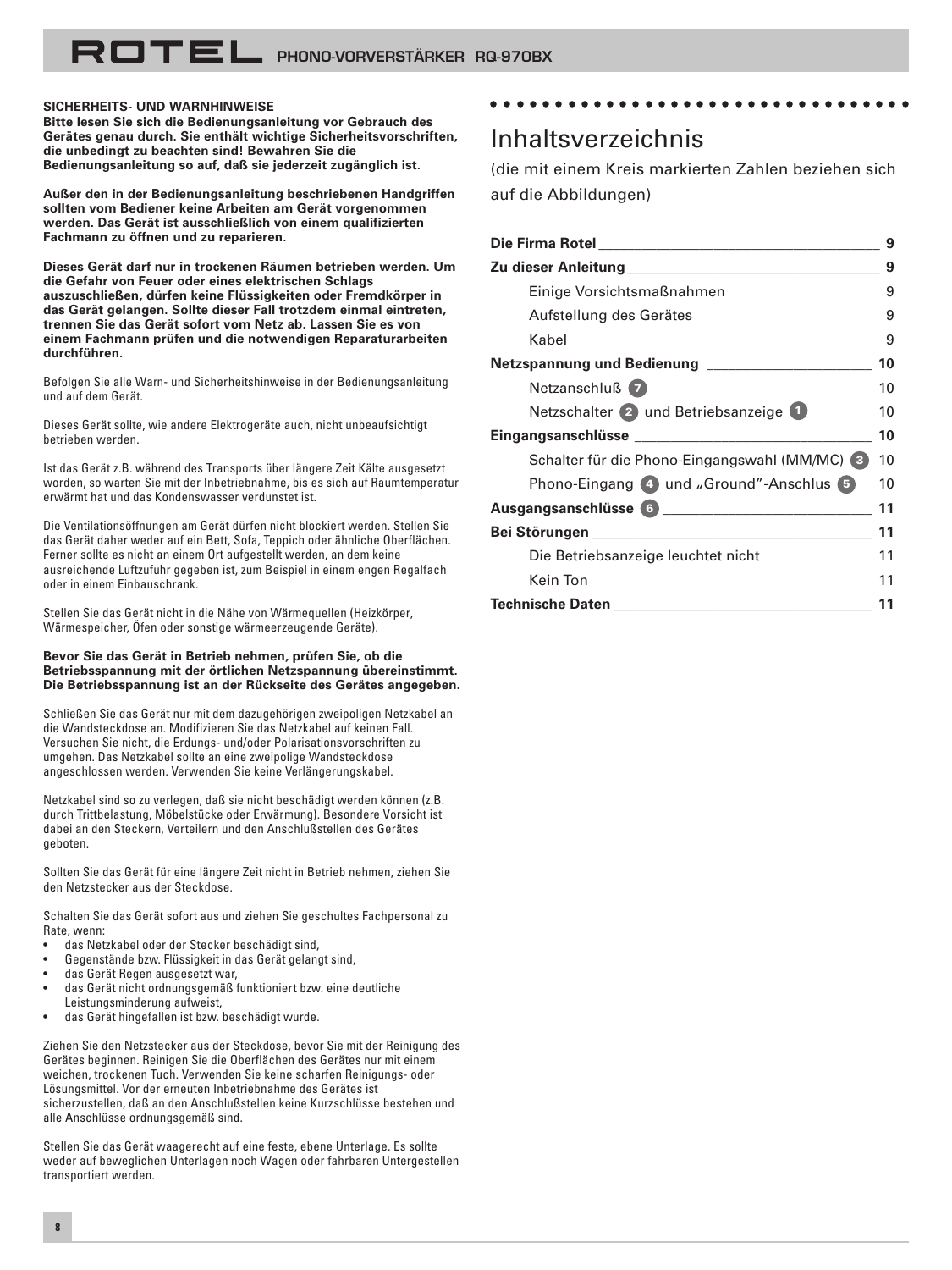### Die Firma Rotel

Die Firma Rotel wurde vor mehr als 30 Jahren von einer Familie gegründet, deren Interesse an Musik so groß war, daß sie beschloß, hochwertigste HiFi-Produkte herzustellen und Musikliebhabern ungeachtet ihres Geldbeutels einen außergewöhnlichen Wert zukommen zu lassen. Ein Ziel, das von allen Rotel-Angestellten verfolgt wird.

aaaaaaaaaaaaaaaaaaaaaaaaaaaaaaaaa

Die Ingenieure arbeiten als Team eng zusammen. Sie hören sich jedes neue Produkt an und stimmen es klanglich ab, bis es den gewünschten Musikstandards entspricht. Die eingesetzten Bauteile stammen aus verschiedenen Ländern und wurden ausgewählt, um das jeweilige Produkt zu optimieren. So finden Sie in Rotel-Geräten Kondensatoren aus Großbritannien und Deutschland, Halbleiter aus Japan oder den USA und direkt bei Rotel gefertigte Ringkerntransformatoren.

Rotels guter Ruf wird durch hunderte von Testerfolgen von den angesehensten Testern der Branche, die jeden Tag Musik hören, untermauert. Die Ergebnisse beweisen, daß das Unternehmen sein Ziel konsequent verfolgt hat, mit Equipment hoher Musikalität und Zuverlässigkeit bei gleichzeitig günstigen Preisen.

Wir danken Ihnen für Ihr Vertrauen in die Marke Rotel und wünschen Ihnen viel Hörvergnügen.

aaaaaaaaaaaaaaaaaaaaaaaaaaaaaaaaa

# Zu dieser Anleitung

Wir danken Ihnen, daß Sie sich für den Rotel-Phono-Vorverstärker RQ-970BX entschieden haben. Dieses einzigartige Gerät kann optimal in jedem hochwertigen Audio-System eingesetzt werden.

Da die Zahl der auf Digitaltechnologie basierenden Audio-Geräte immer weiter steigt, fehlt in vielen Audio-Komponenten ein Schaltkreis, der die Signale von Phono-Systemen verarbeiten kann. Der RQ-970BX überzeugt durch höchste Wiedergabequalität. Seine Ausgangssignale können in jeden beliebigen Hochpegeleingang eingespeist werden. Die erstklassig verarbeitete Platine ist mit hochwertigsten Bauteilen bestückt. Dadurch werden die hohen Leistungsstandards möglich, für die Rotel weltweit bekannt ist.

Der RQ-970BX ist einfach zu installieren und zu bedienen. Sollten Sie bereits Erfahrung mit der Installation anderer Stereo-Systeme haben, dürften keinerlei Probleme auftreten. Schließen Sie einfach die gewünschten Geräte an (siehe Anschlußdiagramm am Anfang dieser Bedienungsanleitung).

### **Einige Vorsichtsmaßnahmen**

Lesen Sie sich die Bedienungsanleitung bitte vor der Inbetriebnahme genau durch. Neben grundsätzlichen Installations- und Bedienungshinweisen (bitte beachten Sie auch die Sicherheits- und Warnhinweise am Anfang der Bedienungsanleitung) enthält sie allgemeine Informationen, die Ihnen helfen werden, Ihr System mit seiner maximalen Leistungsfähigkeit zu betreiben. Bitte setzen Sie sich bei etwaigen Fragen mit Ihrem autorisierten Rotel-Fachhändler in Verbindung.

Bewahren Sie den Versandkarton und das übrige Verpackungsmaterial des RQ-970BX für einen eventuellen späteren Einsatz auf. Der Versand oder Transport des Vorverstärkers in einer anderen als der Originalverpackung kann zu erheblichen Beschädigungen des Gerätes führen.

Schicken Sie die dem Vorverstärker beiliegende Garantieanforderungskarte ausgefüllt an den Rotel-Distributor in Ihrem Land. Bewahren Sie bitte die Original-Kaufquittung auf. Sie belegt am besten das Kaufdatum, das für Sie wichtig wird, sobald Sie eine Garantieleistung in Anspruch nehmen.

#### **Aufstellung des Gerätes**

Wie alle anderen Audio-Komponenten, die niederfrequente Signale verarbeiten, kann die Signalqualität des RQ-970BX durch seine Umgebung beeinträchtigt werden. Stellen Sie den RQ-970BX nicht direkt auf eine Endstufe. So verhindern Sie Brummen bzw. Rauschen. Wir empfehlen, ihn in entsprechendem HiFi-Mobiliar unterzubringen. HiFi-Mobiliar ist so ausgelegt, daß Erschütterungen gedämpft bzw. unterdrückt werden, die zu einer Verschlechterung der Klangqualität führen können. Lassen Sie sich von Ihrem autorisierten Rotel-Fachhändler in bezug auf HiFi-Mobiliar und die optimale Aufstellung von Audio-Komponenten beraten.

#### **Kabel**

Achten Sie bitte darauf, daß Netz-, Digital- und die normalen Audio-Signalkabel separat verlaufen. Dies minimiert die Wahrscheinlichkeit, daß Netz- bzw. Digitalkabel die Signale der Analogkabel stören. Wir empfehlen, qualitativ hochwertige abgeschirmte Kabel zu verwenden. Lassen Sie sich diesbezüglich von Ihrem autorisierten Rotel-Fachhändler beraten.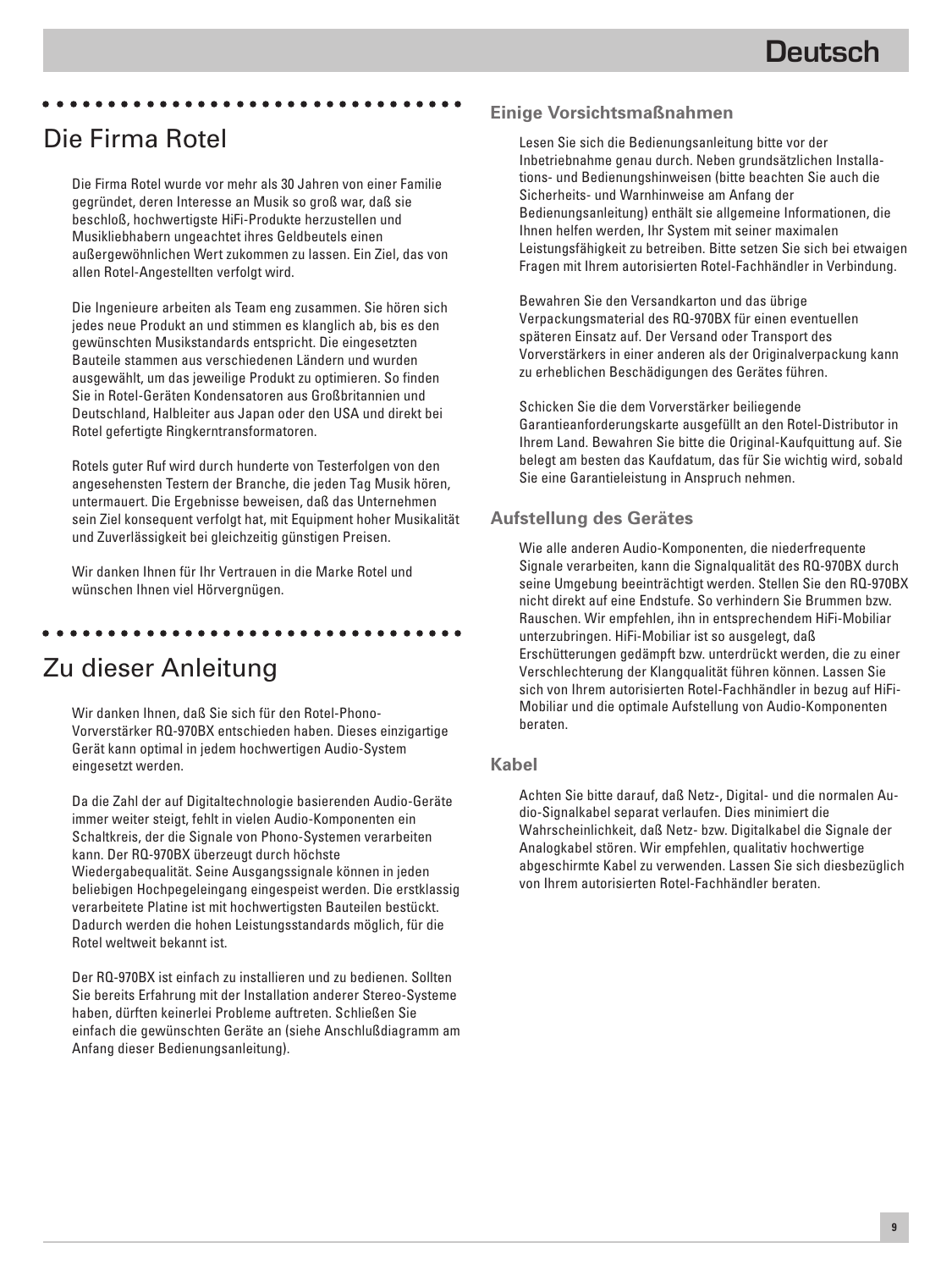# Netzspannung und Bedienung

aaaaaaaaaaaaaaaaaaaaaaaaaaaaaaaaa

#### **Netzanschluß <sup>7</sup>**

Der RQ-970BX benötigt keine hohen Strommengen. Eine gute und bequeme Stromquelle ist eine geschaltete Netzsteckdose an einem anderen Gerät. Ist der Phono-Vorverstärker daran angeschlossen, können Sie seinen Netzschalter in der Ein-Position lassen, und der RQ-970BX wird zusammen mit der anderen Komponente ein- und ausgeschaltet.

Ihr RQ-970BX wird von Rotel so eingestellt, daß er der in Ihrem Land üblichen Wechselspannung (entweder 230 Volt Wechselspannung oder 115 Volt Wechselspannung mit einer Netzfrequenz von 50 Hz oder 60 Hz) entspricht. Die Einstellung ist an der Geräterückseite angegeben.

**Hinweis:** Sollten Sie mit Ihrem RQ-970BX in ein anderes Land umziehen, kann die Einstellung des Phono-Vorverstärkers geändert werden, so daß er mit einer anderen Netzspannung betrieben werden kann. Versuchen Sie auf keinen Fall, diese Änderung selber vorzunehmen. Durch Öffnen des Vorverstärkergehäuses setzen Sie sich gefährlichen Spannungen aus. Ziehen Sie hierzu stets qualifiziertes Servicepersonal zu Rate.

Sind Sie für längere Zeit nicht zu Hause wie z.B. bei einer mehrwöchigen Urlaubsreise, sollten Sie Ihren Phono-Vorverstärker (ebenso wie alle anderen Audio- und Videokomponenten) während Ihrer Abwesenheit vom Netz trennen.

### **Netzschalter 2 und Betriebsanzeige <sup>1</sup>**

Der Netzschalter ist links in die Gerätefront integriert. Durch Drücken dieses Schalters wird der Phono-Vorverstärker eingeschaltet, und die Betriebsanzeige beginnt zu leuchten. Durch erneutes Drücken wird der Phono-Vorverstärker abgeschaltet.

# Eingangsanschluß

#### **[siehe Anschlußdiagramm in Abb. 2]**

Der RQ-970BX verfügt über Cinch-Anschlüsse wie sie praktisch an jedem Audiogerät zu finden sind.

aaaaaaaaaaaaaaaaaaaaaaaaaaaaaaaaa

Hinweis: Beim Verkabeln und Anschließen sollten alle Geräte abgeschaltet sein.

### **Schalter für die Phono-Eingangswahl (MM/MC) <sup>3</sup>**

Der RQ-970BX kann an MM-(Moving-Magnet-) und MC-(Moving-Coil-)Phono-Systeme angeschlossen werden. Wählen Sie die korrekte Einstellung für das System, das gerade angeschlossen ist. Drücken Sie den Schalter bei Anschluß eines MC-Systems, lassen Sie ihn ausgerastet, wenn Sie ein MM-System anschließen möchten. Einige leistungsstarke MC-Systeme sind darauf ausgelegt, in der MM-Position betrieben zu werden. Sollten Sie in bezug auf die korrekte Einstellung Zweifel haben, lesen Sie sich bitte die Ihrem Phono-System beiliegende Bedienungsanleitung durch. Sie enthält Angaben zur Ausgangsspannung und erforderlichen Eingangsimpedanz. Die Eingangsimpedanz am Phono-Eingang beträgt in der MM-Position 47 kOhm, die Empfindlichkeit 2,5 mV. In der MC-Position liegt die Eingangsimpedanz bei 100 Ohm, die Empfindlichkeit bei 210 µV. Sollten Sie weitere Fragen haben, wenden Sie sich bitte an Ihren autorisierten Rotel-Fachhändler.

### **Phono-Eingang 4 und "Ground"-Anschlus <sup>5</sup>**

Verbinden Sie das vom Plattenspieler kommende Kabel entsprechend mit dem linken und rechten Phonoeingang. Besitzt der Plattenspieler ein Erdungskabel, verbinden Sie dieses mit der Schraubklemme 5 rechts neben den Eingängen, um etwaiges Brummen und Rauschen zu vermeiden.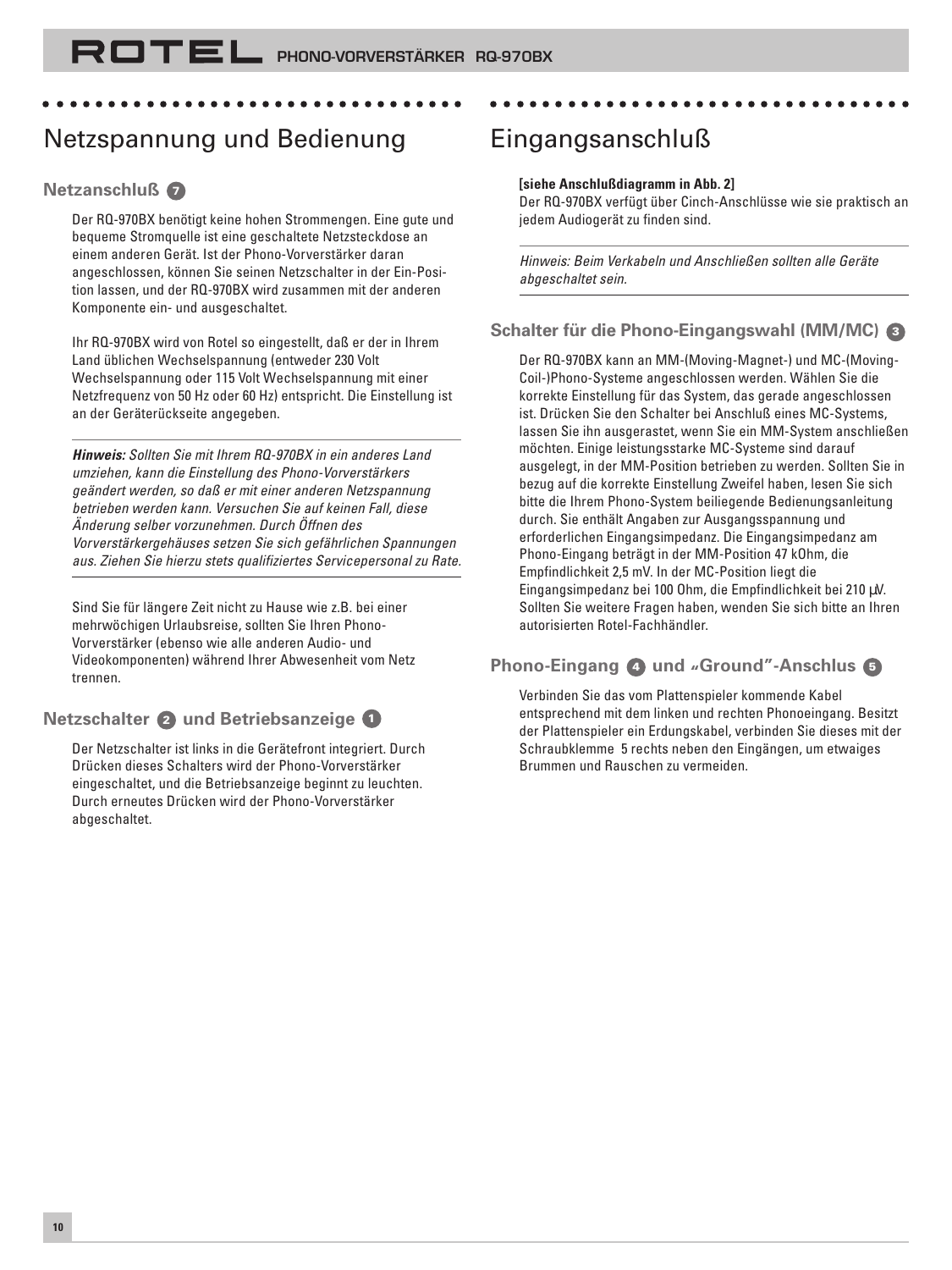### Ausgangsanschlüsse **<sup>6</sup>**

#### **[siehe Anschlußdiagramm in Abb. 2]**

Die meisten Verstärker besitzen Cinch-Eingänge, die mit den Ausgängen des RQ-970BX kompatibel sind. Schließen Sie zwei Kabel an die Ausgänge des Phono-Vorverstärkers an und verbinden diese mit einem Hochpegeleingangspaar des Verstärkers. Auch hier empfehlen wir, qualitativ hochwertige Kabel einzusetzen. Achten Sie auf die kanalrichtige Verbindung der Anschlüsse.

aaaaaaaaaaaaaaaaaaaaaaaaaaaaaaaaa

aaaaaaaaaaaaaaaaaaaaaaaaaaaaaaaaa

# Bei Störungen

Tritt eine scheinbare Fehlfunktion auf, sollten zuerst die nachstehend aufgeführten Punkte überprüft werden. Viele Probleme beruhen auf Einstellungsfehlern oder fehlerhaften Anschlüssen. Sollten Störungen auftreten, grenzen Sie den Bereich ein. Versuchen Sie, die Ursache für die Störung herauszufinden und nehmen Sie gegebenenfalls die erforderlichen Änderungen vor. Läßt sich das Problem nicht beheben, wenden Sie sich bitte an Ihren autorisierten Rotel-Fachhändler.

#### **Die Betriebsanzeige leuchtet nicht**

Bei ordnungsgemäßem Betrieb beginnt die Betriebsanzeige zu leuchten, wenn der RQ-970BX an eine stromführende Wandsteckdose angeschlossen und der Netzschalter in die Ein-Position gesetzt wird. Leuchtet Sie nicht, prüfen Sie mit einem anderen elektrischen Verbraucher, z.B. einer Lampe, ob die Steckdose tatsächlich Strom führt. Prüfen Sie, ob der Strom nicht durch einen dazwischengeschalteten Schalter abgeschaltet worden ist.

#### **Kein Ton**

Prüfen Sie, ob der Pattenspieler einwandfrei funktioniert. Prüfen Sie die Verbindung zwischen Phono-System und Tonarm des Plattenspielers. Vergewissern Sie sich, ob die Kabel vom Plattenspieler zu den Eingängen des RQ-970BX ordnungsgemäß angeschlossen sind. Stellen Sie sicher, daß der Eingangswahlschalter am Vorverstärker (bzw. Vollverstärker oder Receiver) auf den richtigen Eingang geschaltet ist und alle anderen Komponenten im Signalweg einwandfrei arbeiten. Gehören ein weiterer Vorverstärker und eine Endstufe zum System, prüfen Sie die Verbindung zwischen ihnen. Prüfen Sie auch die Verbindung zwischen den Lautsprecherausgängen und den Lautsprechern.

### Technische Daten

| Gesamtklirrfaktor (20 - 20.000 Hz)             | < 0.004 %                    |
|------------------------------------------------|------------------------------|
| Intermodulationsverzerrung (60 Hz: 7 kHz, 4:1) | $< 0.004$ % (1 V out)        |
| Eingangsempfindlichkeit/-impedanz              |                              |
| Phono-MC                                       | 210 µV/100 0hm               |
| Phono-MM                                       | 2,5 mV/47 k0hm               |
| Phono-Übersteuerungsgrenze (MC/MM)             | 16 mV/160 mV                 |
| Ausgangsempfindlichkeit/-impedanz              | 150 mV/100 0hm               |
| <b>Frequenzgang</b>                            | 20 - 20.000 Hz, $\pm$ 0,2 dB |
| Geräuschspannungsabstand (IHF A)               |                              |
| МC                                             | 70 dB                        |
| ΜМ                                             | 75 dB                        |
| Spannungsversorgung                            | 230 Volt/50 Hz               |
| Leistungsaufnahme                              | 10 Watt                      |
| Abmessungen (B x H x T)                        | 440 x 72 x 195 mm            |
| <b>Nettogewicht</b>                            | 3,1 kg                       |

aaaaaaaaaaaaaaaaaaaaaaaaaaaaaaaaa

Diese Bedienungsanleitung entspricht dem technischen Stand bei Drucklegung. Änderungen in Technik und Ausstattung vorbehalten.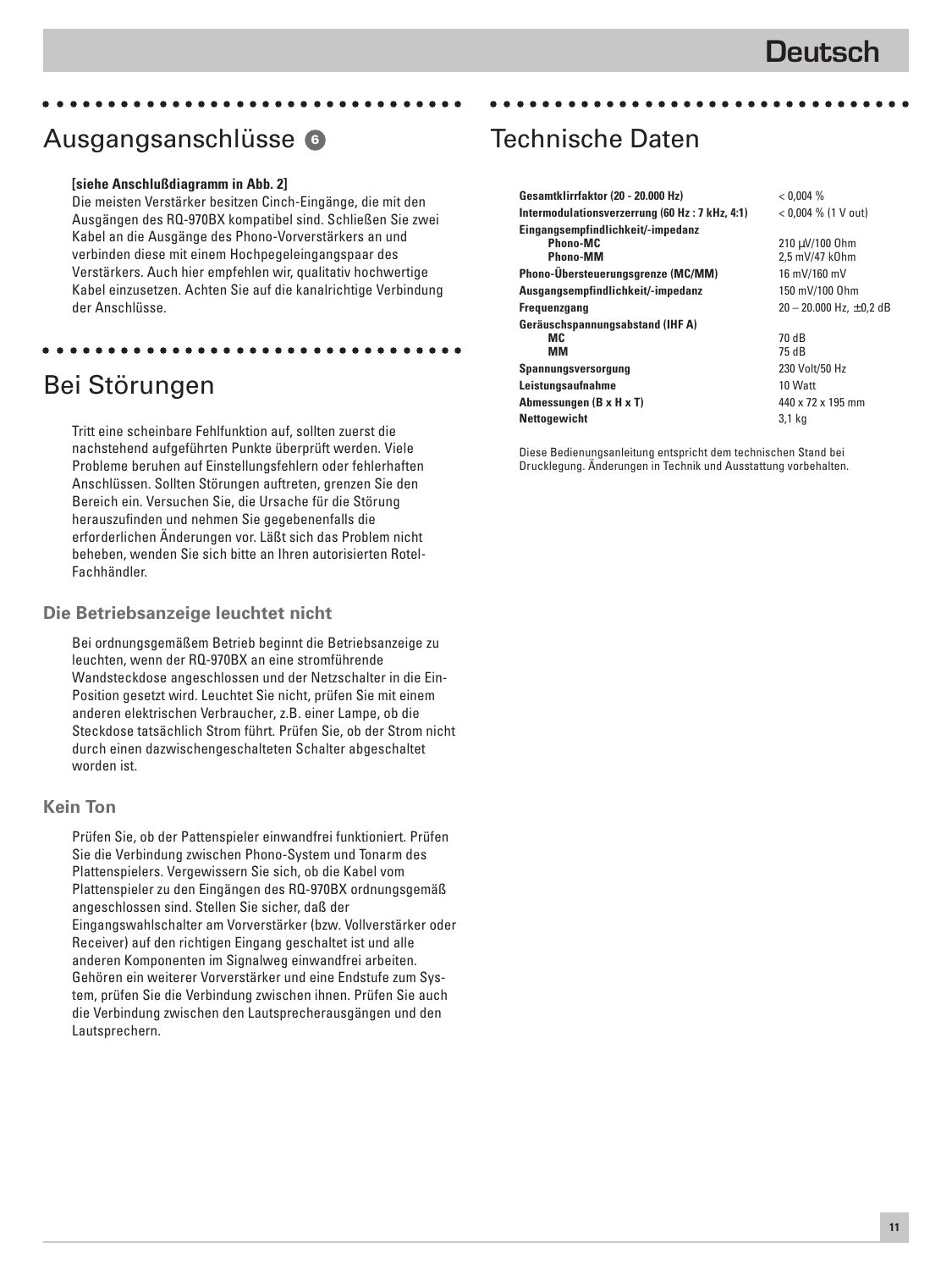#### **ATTENZIONE**

**Non vi sono parti interne riparabili dall'utilizzatore. Per l'assistenza fate riferimento a personale qualificato.**

#### **ATTENZIONE**

**Per ridurre il rischio di incendio o di folgorazione, non esporre all'umidità o all'acqua. Evitare che oggetti estranei cadano all'interno del cabinet. Se l'apparecchio è stato esposto all'umidità o un oggetto estraneo è caduto all'interno del cabinet, staccare il cordone di alimentazione dalla presa di rete. Portare l'apparecchio ad un centro di assistenza qualificato per i necessari controlli e riparazioni.**

Leggere attentamente tutte le istruzioni prima di collegare l'apparecchio alla rete di alimentazione. Conservate questo manuale per ogni riferimento futuro alle istruzioni di sicurezza.

Seguire attentamente tutte le avvertenze e le operazioni per il funzionamento.

Pulire l'unità solamente con un panno asciutto o con un piccolo aspirapolvere.

Mantenete libere le prese per la ventilazione . Per esempio, l'apparecchiatura non dovrebbe essere posta su un letto, divano, tappeto, o posti che possano bloccare le aperture di ventilazione. Se l'apparecchio è posizionato in una libreria o in un cabinet, fate in modo che ci sia abbastanza spazio attorno all'unità per consentire un'adeguata ventilazione e raffreddamento.

L'unità dovrebbe essere posta lontano da fonti di calore come caloriferi, termostati, stufe, o altri apparecchi che producano calore

#### **L'apparecchiatura dovrebbe essere collegata solamente a una sorgente elettrica del tipo descritto nelle istruzioni o indicato sull'apparecchiatura.**

Collegate l'unità alla presa di alimentazione solo con il cavo a due poli polarizzato che viene fornito o con un equivalente. Non cercate di eliminare la massa o di manomettere le polarizzazioni. Il cavo dovrebbe essere collegato ad un'uscita a muro polarizzata a due poli collegando la lamella piatta della spina nella fessura più ampia. Non usate prolunghe

Non far passare il cavo di alimentazione dove potrebbe essere schiacciato, pizzicato, piegato ad angoli acuti, esposto al calore o danneggiato in alcun modo. Fate particolare attenzione al cavo di alimentazione all'altezza della spina e nel punto in cui esce dalla parte posteriore dell'apparecchio.

Il cordone di alimentazione dovrebbe essere scollegato quando l'apparecchiatura è inutilizzata per un periodo piuttosto lungo.

L'apparecchiatura dovrebbe essere disattivata e data a personale qualificato quando:

- a. Il cavo di alimentazione o la spina sono stati danneggiati; o
- b. Oggetti sono caduti, o del liquido è stato versato nell'apparecchio; o
- c. L'apparecchiatura è stata esposta alla pioggia; o
- d. L'apparecchiatura non sembra funzionare in modo normale; o
- e. L'apparecchiatura è caduta, o il cabinet è rimasto danneggiato

Posizionate l'unità su una superficie piana abbastanza resistente da sopportare il suo peso. Non posizionatela su un carrello che potrebbe ribaltarsi.

#### **AVVERTENZA PER RIDURRE IL RISCHIO DI SCOSSA ELETTRICA NON ESPONETE L'APPARECCHIO A PIOGGIA O UMIDITA'**



**Avvertenza: per ridurre il rischio di scossa, non togliete il coperchio del cabinet. Non contiene parti utili per l'utente. Per l'assistenza fate riferimento a personale qualificato.**

#### aaaaaaaaaaaaaaaaaaaaaaaaaaaaaaaaa

### Indice

(i numeri in grassetto fanno riferimento alle illustrazioni)

|                                                                  | 13 |
|------------------------------------------------------------------|----|
|                                                                  | 13 |
| Alcune precauzioni                                               | 13 |
| Posizionamento                                                   | 13 |
| Cavi                                                             | 13 |
| Collegamento alla rete e controlli                               | 14 |
| Ingresso in corrente alternata 7                                 | 14 |
| Interruttore $(2)$ e spia di accensione $(1)$                    | 14 |
| Collegamenti per i segnali di ingresso _____________             | 14 |
| Interruttore di selezione dell'ingresso<br>fono (MM/MC) (3)      | 14 |
| Collegamento di ingresso fono 4 e<br>terminale di massa 5        | 14 |
|                                                                  | 15 |
|                                                                  | 15 |
| La spia di accensione sul pannello anteriore<br>non è illuminata | 15 |
| Nessun suono                                                     | 15 |
| <b>Caratteristiche Caracteristiche</b>                           | 15 |



**Il fulmine inserito in un triangolo vi avverte della presenza di materiale non isolato a "voltaggio elevato" all'interno del prodotto che può essere abbastanza potente da costituire pericolo di folgorazione.**



**Il punto esclamativo entro un triangolo equilatero vi avverte della presenza di istruzioni importanti per l'utilizzo e la manutenzione nel manuale che accompagna l'apparecchiatura.**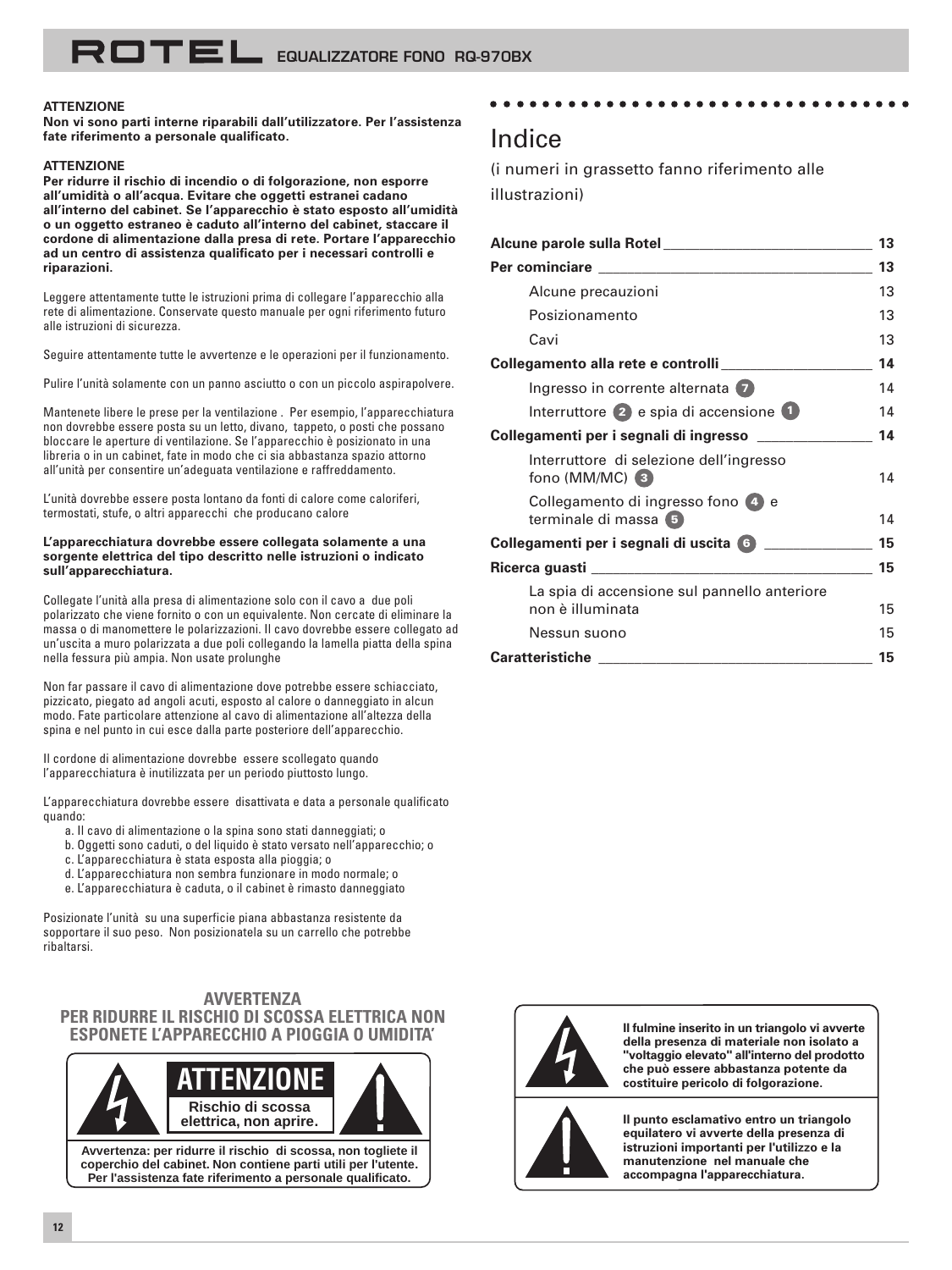#### aaaaaaaaaaaaaaaaaaaaaaaaaaaaaaaaa

### Alcune parole sulla Rotel

Una famiglia, la cui passione per la musica ha spinto a realizzare componenti hi-fi di elevata qualità, fondò la Rotel più di 30 anni fa. Attraverso gli anni la passione è rimasta intatta e l'obbiettivo di offrire prodotti eccezionali agli audiofili e amanti della musica ad un costo non elevato è condiviso da tutti alla Rotel.

Gli ingegneri lavorano come una squadra affiatata, ascoltando e mettendo a punto ogni nuovo prodotto finché non raggiunge perfettamente i loro standard musicali. Sono liberi di scegliere i componenti in qualsiasi parte del mondo al fine di realizzare il prodotto nel miglior modo possibile. Così potrete trovare condensatori provenienti dall'inghilterra e dalla Germania, semiconduttori dal Giappone o dagli Stati Uniti, mentre i trasformatori toroidali sono prodotti proprio dalla Rotel.

La fama di eccellenza della Rotel è stata guadagnata grazie a centinaia di ottime recensioni e riconoscimenti conferiti dai più autorevoli esperti del settore, che ascoltano la musica ogni giorno. I loro commenti confermano l' obiettivo della società - La ricerca di un apparecchio che sia musicale, affidabile e conveniente.

Vi ringraziamo per aver scelto questo prodotto augurandovi molte ore di piacevole intrattenimento musicale.

aaaaaaaaaaaaaaaaaaaaaaaaaaaaaaaaa

### Per cominciare

Grazie per aver acquistato il preamplificatore equalizzatore fono RQ-970BX. Utilizzato in un impianto hi-fi di alta qualità vi garantirà numerosi anni di intrattenimento musicale.

Data l'enorme diffusione di mezzi audio digitali, molti componenti audio moderni di alte prestazioni sono privi dei circuiti necessari per gestire i segnali prodotti dai giradischi. L'RQ-970BX è un equalizzatore fono di grande qualità.Il segnale in uscita dell'RQ-970BX può essere collegato a qualsiasi ingresso di livello di linea. L'RQ-970BX utilizza gli stessi circuiti sofisticati e componenti di alta qualità che hanno reso la qualità Rotel famosa in tutto il mondo. Questo tipo di progetto è più costoso da produrre ma è migliore per la musica.

L'istallazione dell'RQ-970BX e il suo funzionamento sono facili. Se avete già esperienza con altri impianti stereo, non dovreste incontrare alcuna difficoltà. Collegatelo semplicemente ai vostri componenti e ascoltate la musica.

#### **Alcune precauzioni**

Leggete attentamente questo manuale. Oltre alle istruzioni generali che vi aiuteranno ad ottenere i migliori risultati sonori fornisce complete informazioni su come inserire il vostro RQ-970BX nel vostro impianto. Vi preghiamo di contattare il vostro rivenditore autorizzato Rotel per consigli o domande. Inoltre tutti noi alla Rotel saremo ben lieti di rispondere alle vostre domande e commenti.

Conservate l'imballaggio dell'RQ-970BX e tutto il materiale per l'imballo interno per un uso futuro. Far viaggiare o trasportare l'RQ-970BX in un imballo non originale potrebbe danneggiare il vostro apparecchio

Compilate e inviate la carta di registrazione allegata all'RQ-970BX. Assicuratevi anche di conservare la ricevuta della vendita originale. E' il vostro migliore documento per la data di acquisto di cui avrete bisogno ogni volta sia necessario il servizio di garanzia.

#### **Posizionamento**

Come tutti i componenti audio che gestiscono segnali di basso livello, l'RQ-970BX può venir influenzato dall'ambiente in cui si trova. Non sistemate l'RQ-970BX al di sopra di un amplificatore di potenza. Ciò ridurrà al minimo le possibilità che che capti ronzii o interferenze. Noi raccomandiamo di installare l'RQ-970BX in mobiletti dedicati ad ospitare componenti audio. Questi mobili sono progettati per ridurre o anche eliminare le vibrazioni che possono influenzare in modo negativo la qualità sonora. Chiedete consiglio al vostro rivenditore autorizzato Rotel sui supporti dedicati e la corretta installazione dei componenti audio.

#### **Cavi**

Assicuratevi di mantenere i cordoni di alimentazione, i cavi di segnale digitale e i normali cavi di segnale audio della vostra installazione separati gli uni dagli altri. Ciò ridurrà al minimo la possibilità che i normali cavi di segnle audio captino disturbi o interferenze dai cordoni di alimentazione o dai cavi digitali. Utilizzando inoltre solo cavi schermati di alta qualità si contribuirà ad impedire che rumore e interferenze alterino la qualità sonora del vostro impianto. Se avete delle domande rivolgetevi al vostro rivenditore autorizzato Rotel per un consiglio sui migliori cavi da utilizzare per il vostro impianto.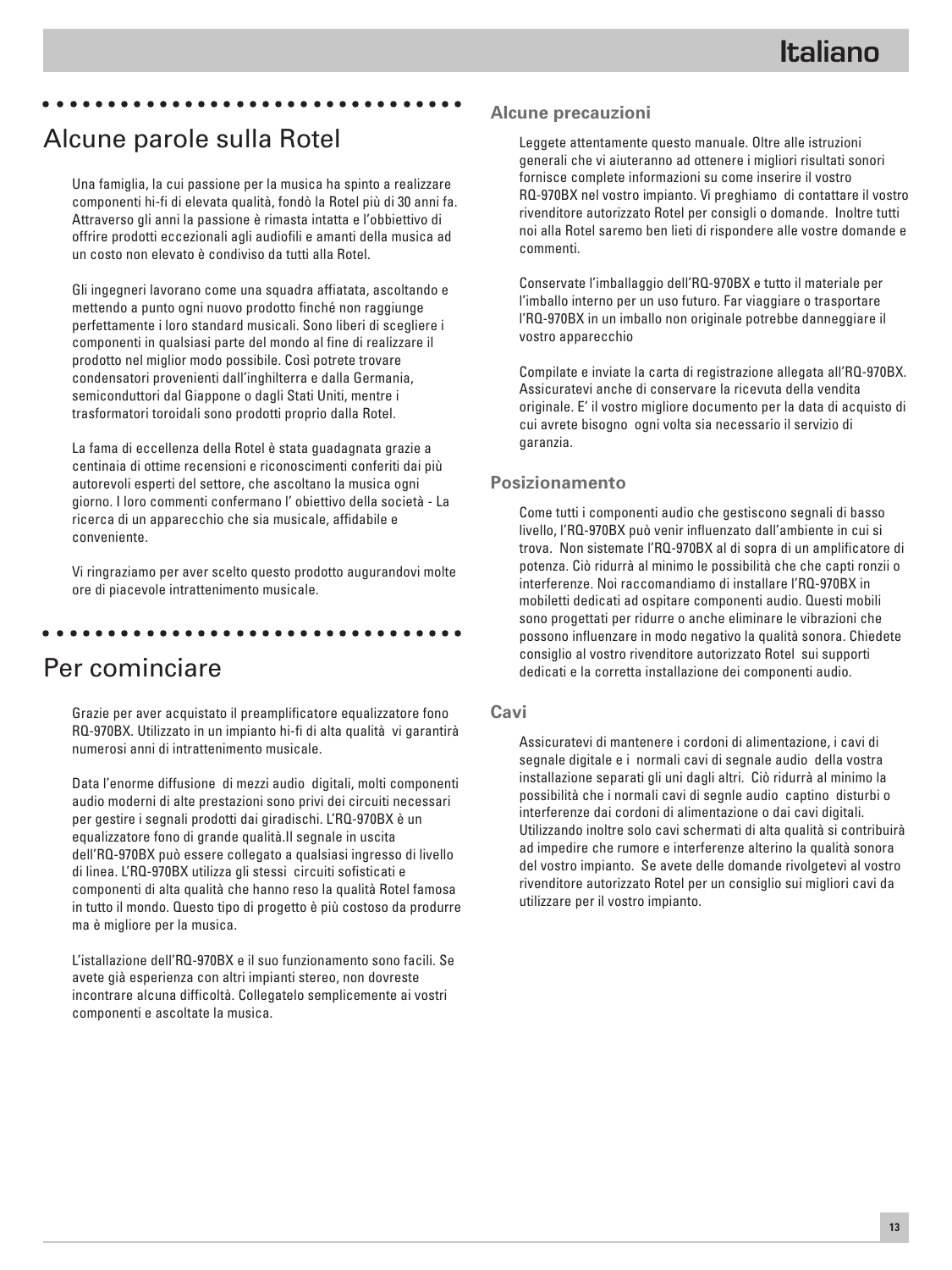# Collegamento alla rete e controlli

aaaaaaaaaaaaaaaaaaaaaaaaaaaaaaaaa

#### **Ingresso in corrente alternata <sup>7</sup>**

L'RQ-970BX non assorbe una grande quantità di corrente. La sorgente di alimentazione più comoda potrebbe essere una presa di alimentazione attivata posta su di un altro componente. Poi potete lascire l'interruttore di alimentazione dell'RQ-970BX sempre in posizione "on" e attivarlo o disattivarlo con gli altri componenti.

Il vostro RQ-970BX è già stato predisposto in fabbrica per il voltaggio corretto per il paese dove lo avete acquistato (115 volt o 230 volt con una linea di frequenza di 50 Hz o 60 Hz). La configurazione di linea di corrente alternata è indicata su un adesivo sul pannello posteriore .

**Nota:** Nel caso doveste trasportare il vostro RQ-970BX in un altro paese è possibile riconfigurare il voltaggio. Non cercate di provvedere a questa conversione da soli. Aprire il cabinet dell'RQ-970BX vi espone a voltaggi pericolosi. Consultate personale di servizio qualificato o il centro di servizio della Rotel per informazioni.

Se vi assentate da casa per un lungo periodo, per esempio per un periodo di un mese, è consigliabile staccare il vostro RQ-970BX dalla rete (così come per gli altri componenti audio e video) durante la vostra assenza.

#### **Interruttore 2 e spia di accensione <sup>1</sup>**

L'interruttore di accensione è posto sulla sinistra del pannello anteriore. Per accendere l'RQ-970BX premete l'interruttore e l'indicatore di alimentazione si illuminerà. Per spegnere l'RQ-970BX premete nuovamente il pulsante.

# Collegamento per il segnale in ingresso

aaaaaaaaaaaaaaaaaaaaaaaaaaaaaaaaa

#### **(vedere Figura 2 per l'illustrazione di collegamento di un impianto tipico)**

L'RQ-970BX è dotato di collegamenti in ingresso di tipo convenzionale RCA , il tipo che si trova su quasi tutti i sistemi audio.

NOTA: Per evitare rumori troppo elevati che né voi né il vostro diffusore apprezzerebbe, assicuratevi che l'amplificatore sia spento quando effettuate qualsiasi collegamento di segnale .

### **Interruttore di selezione dell'ingresso fono <sup>3</sup>**

L'RQ-970BX può accettare segnali di ingresso da fonorivelatori a magnete mobile (MM) o moving coil (MC). Posizionate l'interruttore di selezione di ingresso fono in modo corretto a seconda del fonorivelatore che state utilizzando. Lasciate il tasto dell'interruttore in posizione out (esterna) per un fonorivelatore a magnete mobile. Alcuni fonorivelatori moving coil ad uscita elevata sono progettati per funzionare nella posizione a magnete mobile (MM). Se avete dei dubbi sul setteggio corretto, controllate il manuale di istruzioni del vostro fonorivelatore per informazioni riguardanti il voltaggio in uscita e l'impedenza d'uscita prevista. L'ingresso fono ha un'impedenza d'ingresso di 47 kOhm e una sensibilità di 2.5 mV in posizione MM, e un'impedenza d'ingresso di 100 Ohm e una sensibilità di 210 µV in posizione MC. Se avete ancora domande sul settaggio corretto dell'interruttore di selezione dell'ingresso fono, consultate il vostro rivenditore autorizzato Rotel.

#### **Collegamento dell'ingresso fono 4 e terminale di massa <sup>5</sup>**

Collegate correttamente il cavo del giradischi agli ingressi fono destro e sinistro. Se il giradischi ha una "messa a terra" collegatela con il terminale a vite **5** alla destra degli ingressi. Contribuirà a impedire il ronzio e il disturbo.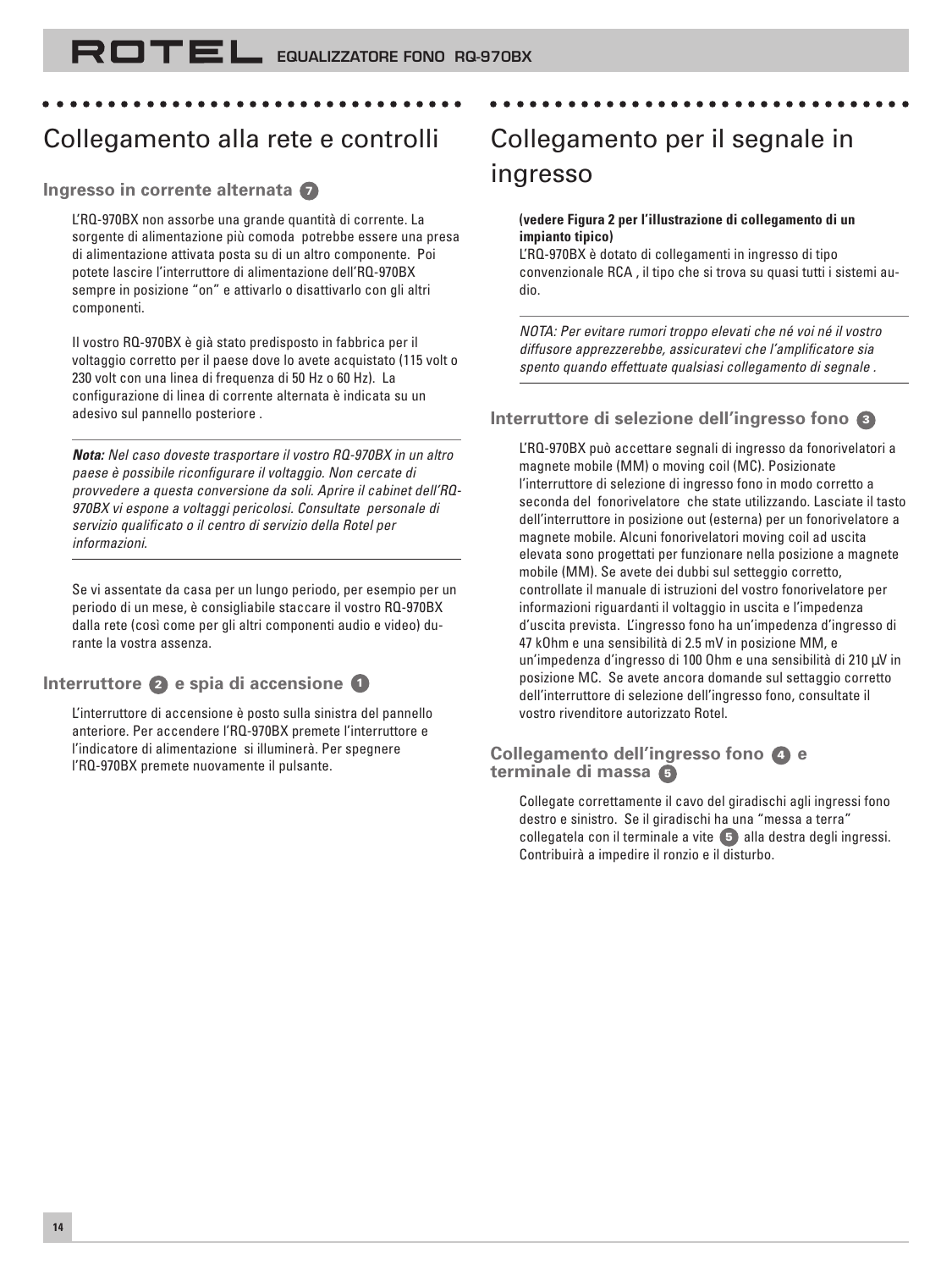# Collegamenti in uscita **<sup>6</sup>**

#### **(vedi Figura 2 per l'illustrazione dei collegamenti dell'impianto tipico)**

aaaaaaaaaaaaaaaaaaaaaaaaaaaaaaaaa

La maggior parte degli amplificatori è dotata di connettori di ingresso del tipo RCA che sono compatibili con le uscite dell'RQ-970BX. Collegate una coppia di cavi fra le uscite dell'RQ-970BX e uno degli ingressi di livello linea dell'amplificatore. Come sempre, utilizzate cavi di alta qualità e assicuratevi di collegare le uscite del canale destro e sinistro dell'RQ-970BX ai canali corretti dell"amplificatore.

aaaaaaaaaaaaaaaaaaaaaaaaaaaaaaaaa

### Ricerca dei guasti

Nei sistemi audio molti problemi derivano da collegamenti errati o inadeguate regolazioni dei controlli. Se incontrate un problema, isolate l'area critica verificate i controlli, determinate la causa del problema e operate i necessari cambiamenti. Se non siete in grado di far suonare l'RQ-970BX fate riferimento ai suggerimenti per le condizioni che seguono:

#### **La spia di accensione non si illumina**

La spia di alimentazione dovrebbe essere accesa ogni qualvolta l'RQ-970BX è collegato alla presa di alimentazione a muro e l'interruttore è attivato. Se non si accende verificate la presa con un'altro apparecchio elettrico come una lampada. Assicuratevi che la presa in uso non sia controllata da un interruttore che è stato disattivato.

#### **Nessun Suono**

Assicuratevi che il giradischi funzioni correttamente. Verificate il cablaggio dalla parte posteriore del fonorivelatore al braccio del giradischi. Assicuratevi che i cavi che vanno dal giradischi agli ingressi dell'RQ-970BX siano collegati in modo corretto. Assicuratevi che il selettore di ingresso sul preamplificatore (o sull'amplificatore integrato o sul sintoamplificatore) sia posizionato sull'ingresso giusto. Verificate tutti gli altri componenti sul percorso del segnale per l'alimentazione e il corretto funzionamento. Se l'impianto ha un preamplificatore separato e un amplificatore di potenza, controllate i cavi che li collegano tra di loro. Verificate anche il cablaggio fra le uscite per i diffusori e i diffusori stessi.

# Caratteristiche

| Distorsione armonica totale (20Hz-20kHz)         | $< 0.004\%$                 |
|--------------------------------------------------|-----------------------------|
| Distorsione d'intermodulazione (60Hz: 7kHz, 4:1) | $< 0.004\%$ a 1 V in uscita |
| Sensibilità d'ingresso / Impedenza               |                             |
| Fono - MC                                        | 210 µV/100 ohm              |
| Fono - MM                                        | 2.5mV/47 k0hm               |
| Sovraccarico fono (MC/MM)                        | 16 mV / 160 mV              |
| Sensibilità di uscita / Impedenza                | 150 mV / 100 0hm            |
| Risposta di frequenza                            | 20Hz - 20kHz, ±0.2dB        |
| Rapporto S/N (IHF pesato A)                      |                             |
| MC.                                              | 70 dB                       |
| ΜМ                                               | 75 dB                       |
| <b>Alimentazione</b>                             | 115 V, 60Hz oppure          |
|                                                  | 230 V, 50 Hz                |
| <b>Assorbimento</b>                              | 10 W                        |
| Dimensioni (LxAxP)                               | 440x72x195mm                |
| Peso (netto)                                     | 3.1 Kg                      |
|                                                  |                             |

aaaaaaaaaaaaaaaaaaaaaaaaaaaaaaaaa

Tutte le caratteristiche sono corrette al momento della stampa. Rotel si riserva il dirito di apportare milgioramenti senza darne preavviso.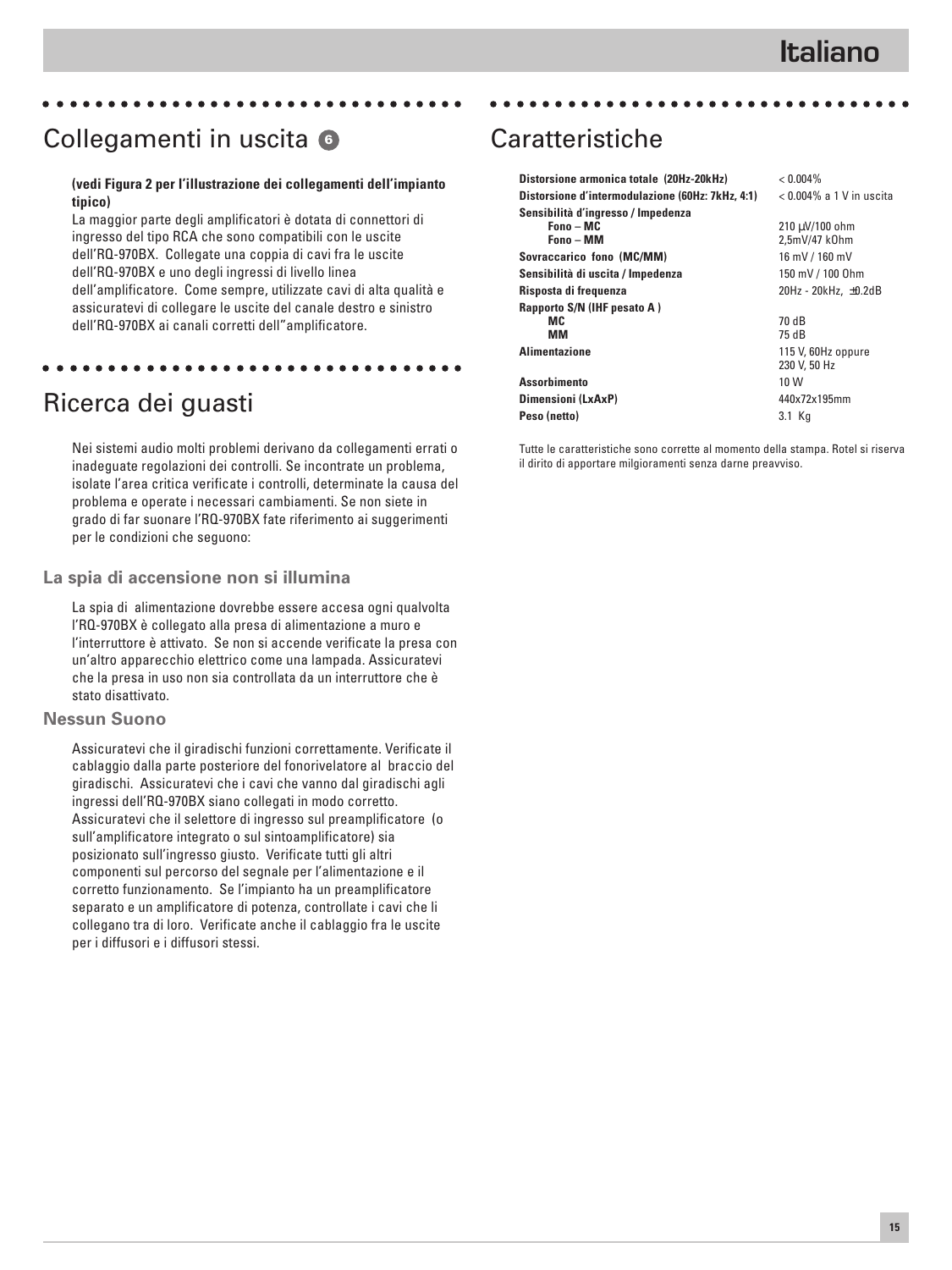#### **ADVERTENCIA:**

No hay componentes manipulables por el usuario en el interior del aparato. Cualquier operación de mantenimiento debe ser llevada a cabo por personal cualificado.

#### **ADVERTENCIA:**

Para reducir el riesgo de que se produzca un incendio o una descarga eléctrica, no exponga al RQ-970BX al agua o la humedad. No permita que ningún objeto extraño penetre en el interior del aparato. Si el aparato está expuesto a la humedad o algún objeto extraño penetra en su interior, desconecte inmediatamente el cable de alimentación de la red eléctrica. En caso de que fuera necesario, envíe el aparato a un especialista cualificado para su inspección y posterior reparación.

Lea todas las instrucciones del presente manual antes de conectar o hacer funcionar el RQ-970BX. Conserve este manual cerca de usted para el caso de que necesite revisar las instrucciones de seguridad que se indican a continuación.

Tenga siempre en mente las advertencias y la información relativa a seguridad que figuran tanto en estas instrucciones como en el propio aparato. Siga al pie de letra todas las instrucciones relacionadas con el funcionamiento del mismo.

Limpie el RQ-970BX únicamente con una gamuza seca o un aspirador.

Mantenga siempre despejadas las ranuras destinadas a la ventilación del aparato. Por ejemplo, no coloque nunca el RQ-970BX en una cama, un sofá, una alfombra o una superficie similar susceptible de bloquear las ranuras de ventilación. Si el RQ-970BX está ubicado en la estantería de una librería o un mueble, debe haber suficiente espacio a su alrededor y ventilación en el mueble para permitir una refrigeración adecuada.

Mantenga al RQ-970BX alejado de radiadores, estufas, cocinas o cualquier otra instalación que produzca calor.

#### **El RQ-970BX debe ser conectad0 únicamente a una fuente de alimentación del tipo y la tensión especificados en su panel posterior.**

Conecte el RQ-970BX a una toma de corriente eléctrica únicamente a través del cable de alimentación de dos clavijas polarizado suministrado de serie o un equivalente exacto del mismo. No modifique de ningún modo dicho cable. No intente desactivar los terminales destinados a la conexión a tierra o polarización. El cable debería ser conectado a una toma de corriente eléctrica de dos terminales que se adapten perfectamente a las clavijas del cable de alimentación del RQ-970BX. No utilice ningún tipo de cable de extensión.

No coloque el cable de alimentación en lugares en que pueda ser aplastado, pinchado, doblado en ángulos críticos, expuesto al calor o dañado de algún modo. Preste particular atención al punto de unión entre el cable y la toma de corriente y también a la ubicación de esta última en el panel posterior del aparato.

El cable de alimentación debería desconectarse de la red eléctrica cuando el aparato no vaya a ser utilizado durante un largo período de tiempo (por ejemplo las vacaciones de verano).

Desconecte inmediatamente el RQ-970BX y envíelo a un servicio técnico cualificado para su inspección/reparación si:

• El cable de alimentación o alguna clavija del mismo ha sido dañado

- Han caído objetos o se ha derramado líquido en el interior del aparato.
- El aparato ha sido expuesto a la lluvia.
- El aparato muestra signos de funcionamiento inadecuado.
- El aparato ha sido golpeado o dañado de algún modo.

Coloque el RQ-970BX sobre una superficie fija y equilibrada que sea suficientemente resistente para soportar su peso. No coloque el RQ-970BX en una carretilla móvil de la que pudiera volcar.

### Contenido

(los números encerrados en un círculo hacen referencia a una ilustración)

aaaaaaaaaaaaaaaaaaaaaaaaaaaaaaaaa

|                                                                    | 17 |
|--------------------------------------------------------------------|----|
|                                                                    | 17 |
| Algunas Precauciones                                               | 17 |
| Colocación                                                         | 17 |
| Ubicación de los cables                                            | 17 |
| Alimentación y Control                                             |    |
| Entrada de Corriente Eléctrica Alterna (7)                         | 18 |
| Conmutador 2 e Indicador Luminoso 1<br>de Puesta en Marcha         | 18 |
|                                                                    | 18 |
| Conmutador de Selección de la<br>Entrada de Fono (MM/MC) 3         | 18 |
| Conexiones de Entrada de Fono 4 y<br>Terminal de Conexión a Masa 5 | 18 |
|                                                                    | 19 |
|                                                                    | 19 |
| El Indicador Luminoso de Puesta en Marcha<br>no se Activa          | 19 |
| No hay Sonido                                                      | 19 |
| <b>Características Técnicas</b>                                    | 19 |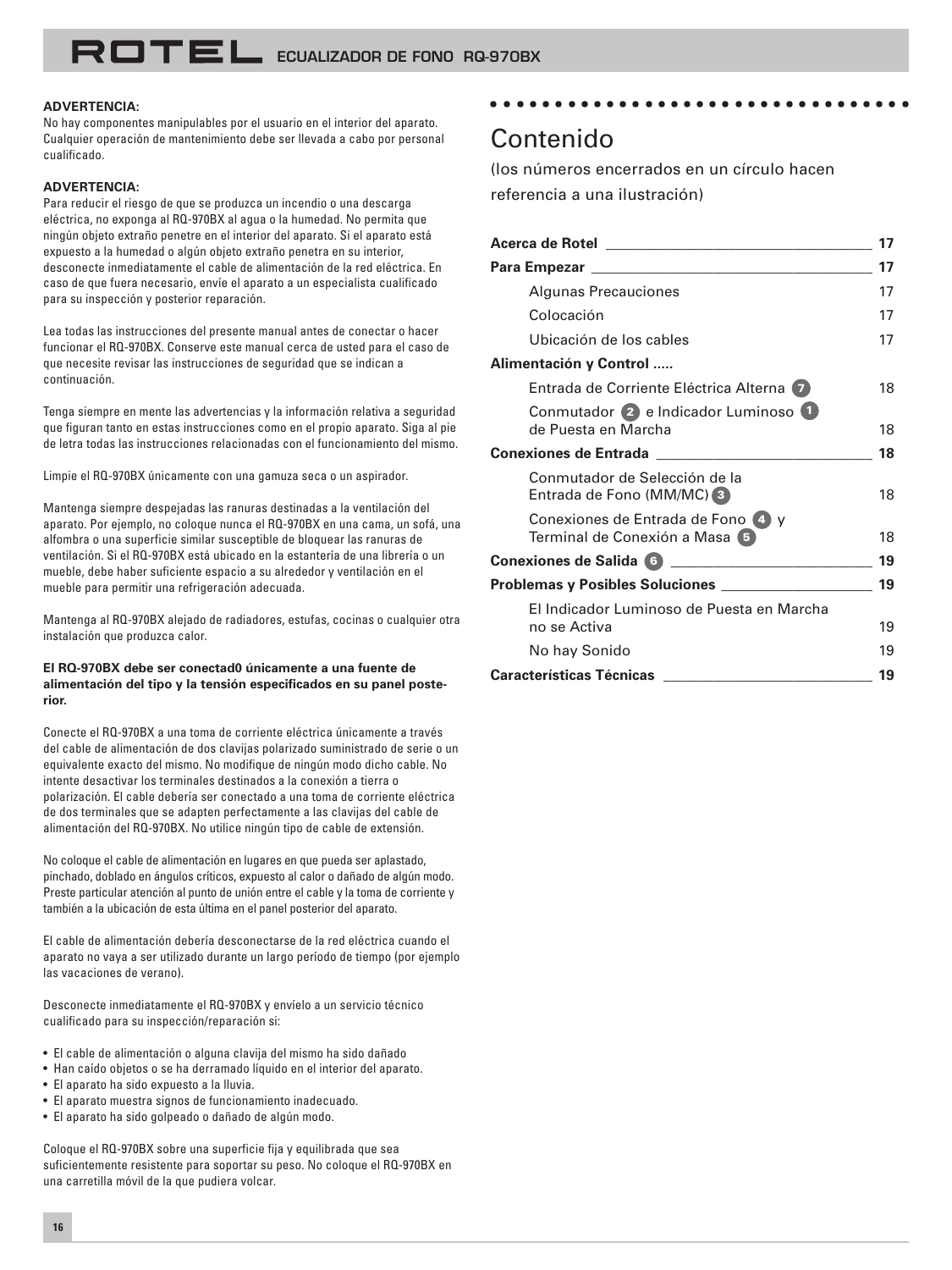### Acerca de Rotel

Rotel fue fundada hace 30 años por una familia cuyo entusiasta interés por la música le condujo a diseñar y construir componentes de Alta Fidelidad sin ningún tipo de compromiso. Esta pasión ha permanecido inalterada durante todo este tiempo, hasta el punto de que el objetivo de los fundadores de la compañía -proporcionar productos de la máxima calidad a melómanos y audiófilos independientemente de cuales sean sus posibilidades económicas- es compartido por todos sus empleados.

aaaaaaaaaaaaaaaaaaaaaaaaaaaaaaaaa

Los ingenieros de Rotel trabajan como un equipo compacto, escuchando y llevando a cabo el ajuste fino de cada nuevo producto hasta que satisface de manera exacta los estándares de calidad musical para los que fue diseñado. Para lograrlo, disponen de la máxima libertad para escoger los mejores componentes allí donde se encuentren. Le sorprenderá agradablemente encontrar exquisitos condensadores procedentes del Reino Unido y Alemania o semiconductores de Japón o Estados Unidos, mientras que los transformadores toroidales de potencia son construidos en la propia factoría de Rotel.

Rotel se ha ganado a pulso, a través de a cientos de artículos, bancos de pruebas y galardones firmados por los críticos especializados más respetados del mundo, una sólida reputación por la excelencia de sus productos. Los comentarios de estos profesionales que escuchan música cada día hacen posible que la compañía se reafirme en la validez de sus objetivos: la puesta a punto de componentes y equipos musicales, fiables y asequibles.

Le agradecemos que haya adquirido este producto y esperamos que le permita disfrutar de su música predilecta durante largos años.

aaaaaaaaaaaaaaaaaaaaaaaaaaaaaaaaa

### Para Empezar

Gracias por adquirir el Preamplificador-Ecualizador de Fono Rotel RQ-970BX. Utilizado en un sistema de reproducción musical de alta calidad, este amplificador le permitirá disfrutar durante muchos años de sus composiciones musicales favoritas.

Con la masiva utilización de soportes de audio basados en tecnología digital, muchos componentes de audio modernos de altas prestaciones carecen de la circuitería necesaria para manejar las señales producidas por las cápsulas fonocaptoras incorporadas en giradiscos. El RQ-970BX es un ecualizadior de fono de altas prestaciones cuya señal de salida puede ser introducida en cualquier entrada de línea. El RQ-970BX utiliza en sus circuitos la misma sofisticación topológica y los mismos componentes que han convertido a Rotel en una referencia mundial en términos de relación calidad/precio. Se trata sin lugar a dudas de una manera de proceder más costosa que la estándar pero que sin embargo proporciona unos mejores resultados musicales.

El RQ-970BX es un aparato que resulta muy fácil de instalar y utilizar. Si usted ya está experimentado en el manejo de componentes de audio, en principio no debería encontrar nada que le resultara especialmente complicado durante la puesta a punto inicial del mismo. Basta con que conecte el aparato a los correspondientes componentes y disfrute con su música preferida.

#### **Algunas Precauciones**

Le rogamos que lea cuidadosamente el presente manual de instrucciones. Además de las instrucciones básicas de instalación y puesta a punto del RQ-970BX, incluye información de gran valor sobre las diferentes configuraciones que permite el aparato, así como información general que le ayudará a optimizar las prestaciones de su sistema. Le rogamos asímismo que contacte con su distribuidor autorizado de productos Rotel para cualquier duda o consulta. No le quepa la menor duda de que todos sus comentarios y observaciones serán bien recibidos.

Guarde el embalaje del RQ-970BX y todo el material en él contenido para un posible uso futuro del mismo. El embalaje o transporte del RQ-970BX en condiciones diferentes de las originales puede dañar seriamente el aparato.

Rellene y envíe la tarjeta de garantía suministrada junto con el RQ-970BX. Asegúrese asímismo de mantener en su poder la factura de compra puesto que es la mejor manera de que usted se acuerde de la fecha de compra, un dato esencial en caso de que necesitara asistencia técnica durante el período de garantía.

#### **Colocación**

Al igual que todos los componentes de audio que manejan señales de bajo nivel, el RQ-970BX puede ser afectado por su entorno. No coloque el RQ-970BX encima de una etapa de potencia (y, si le es posible, ni siquiera de un amplificador integrado). De este modo se minimizarán las posibilidades de que capte zumbidos o interferencias. Le recomendamos que instale el RQ-970BX en muebles especialmente diseñados para albergar componentes de audio. Dichos muebles están concebidos para reducir o suprimir vibraciones que pueden afectar negativamente la calidad del sonido. Consulte con su distribuidor autorizado de productos Rotel para recibir consejo sobre los citados muebles, así como sobre la instalación adecuada de componentes de audio en los mismos.

#### **Ubicación de los cables**

Asegúrese de separar físicamente entre sí los cables de alimentación, digitales y de modulación de su equipo. Esto minimizará la posibilidad de que los cables de interconexión (modulación) capten ruido o interferencias procedentes de los de alimentación o digitales. El uso exclusivo de cables apantallados de alta calidad también contribuirá a prevenir la entrada de ruido o interferencias susceptibles de degradar la calidad musical de su sistema. En caso de que tenga alguna duda al respecto, consulte con su distribuidor autorizado de productos Rotel para que le aconseje sobre los cables más adecuados para su equipo.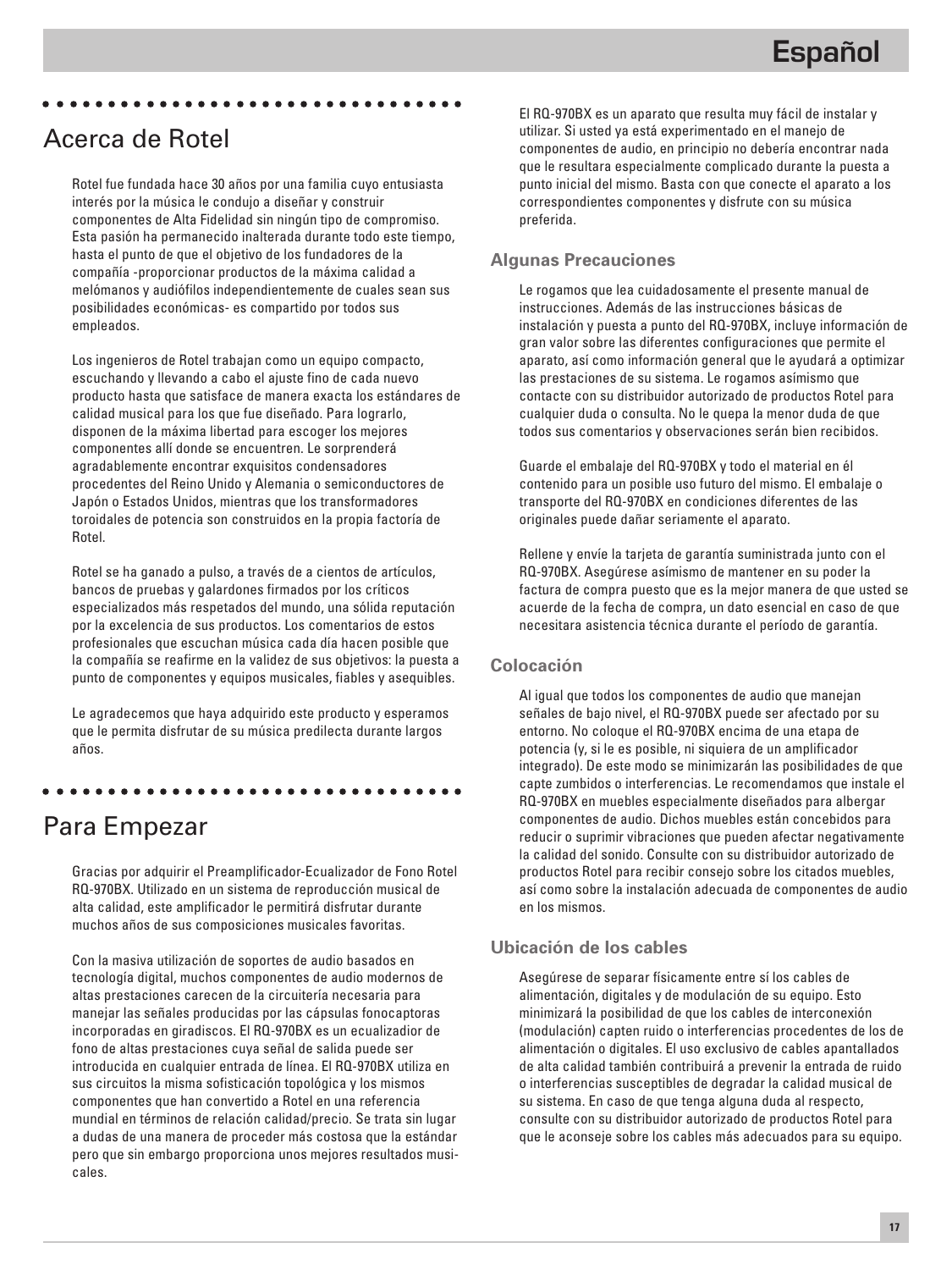# Alimentación y Control

### **Entrada de Corriente Eléctrica <sup>7</sup>**

El RQ-970BX no necesita una cantidad de energía importante para poder funcionar. Quizás la manera más cómoda de alimentarlo sería a través de una toma de corriente conmutada de otro componente de audio. De este modo, usted puede dejar el conmutador de puesta en marcha del RQ-970BX en la posición "on"y activar/desactivar el aparato conjuntamente con el resto de componentes del equipo.

aaaaaaaaaaaaaaaaaaaaaaaaaaaaaaaaa

Su RQ-970BX está configurado en fábrica para que trabaje con la tensión de red correcta que corresponda al país en que ha sido comprado (115 ó 230 voltios de corriente alterna con una frecuencia de 50 ó 60 Hz). Dicha configuración está indicada en un lugar visible del panel posterior del aparato.

**Nota:** En caso de que tuviese que desplazar su RQ-970BX a otro país, es posible reconfigurarlo para que pueda trabajar con tensiones de red diferentes de la establecida en fábrica. No intente llevar a cabo esta conversión por su cuenta. El acceso al interior del RQ-970BX le expone a tensiones peligrosas. Para cualquier información al respecto, le rogamos que contacte con personal cualificado o llame al departamento de asistencia técnica postventa de Rotel.

En caso de que vaya a estar fuera de su casa durante un largo período de tiempo -por ejemplo las vacaciones de verano-, le recomendamos, como precaución básica, que desconecte el RQ-970BX (así como el resto de componentes de audio y vídeo de su equipo) de la red eléctrica.

#### **Conmutador 2 e Indicador Luminoso de Puesta en Marcha <sup>1</sup>**

El conmutador de puesta en marcha está ubicado en la parte izquierda del panel frontal. Púlselo para poner en marcha el RQ-970BX. En este caso, el indicador luminoso situado encima del citado conmutador se activará, indicando que el aparato está conectado. Para desconectar el RQ-970BX, basta con que pulse de nuevo el mencionado conmutador.

# Conexión de la Señal de Entrada

aaaaaaaaaaaaaaaaaaaaaaaaaaaaaaaaa

#### **(Vea la Figura 2 para la realización de las conexiones pertinentes)**

La RQ-970BX incluye conectores de entrada de tipo RCA convencionales idénticos a los utilizados por la inmensa mayoría de componentes de audio.

**Nota:** Para evitar la presencia de ruidos susceptibles de ser apreciados tanto por usted como por sus cajas acústicas, asegúrese de que todos los componentes de su equipo estén desconectados antes de realizar cualquier conexión.

#### **Conmutador de Selección de la Entrada de Fono (MM/MC) <sup>3</sup>**

El RQ-970BX puede aceptar señales procedentes de cápsulas de imán móvil (MM) o bobina móvil (MC). Coloque el Conmutador de Selección de la Entrada de Fono en la posición que mejor se adapte a la cápsula fonocaptora que usted esté utilizando. Deje el conmutador en la posición "hacia fuera" para el caso de que utilice una cápsula de imán móvil; púlselo si utiliza una cápsula de bobina móvil. Algunas cápsulas de bobina móvil de salida alta están diseñadas para funcionar en la posición de imán móvil. En caso de que tenga alguna duda sobre cual es el ajuste correcto, consulte el manual de instrucciones de su cápsula fonocaptora para obtener información sobre su voltaje de salida y la impedancia de entrada prevista. La entrada de Fono tiene una impedancia de 47 kohmios y una sensibilidad de 2'5 mV en la posición MM, mientras que en la posición MC dichos valores son, respectivamente, de 100 ohmios y 210 uV. Si aún sigue teniendo dudas sobre el ajuste correcto del conmutador de selección de la entrada de fono, le recomendamos que consulte con su distribuidor autorizado de productos Rotel.

#### **Conexiones de Entrada de Fono 4 y Terminal de Conexión a Masa <sup>5</sup>**

Conecte el cable procedente del giradiscos en los correspondientes terminales izquierdo y derecho de la entrada de fono. Si el giradiscos incluye un cable de "masa", conéctelo al terminal **5** situado a la derecha de las entradas de fono. De este modo evitará la entrada de zumbido y ruidos en su equipo.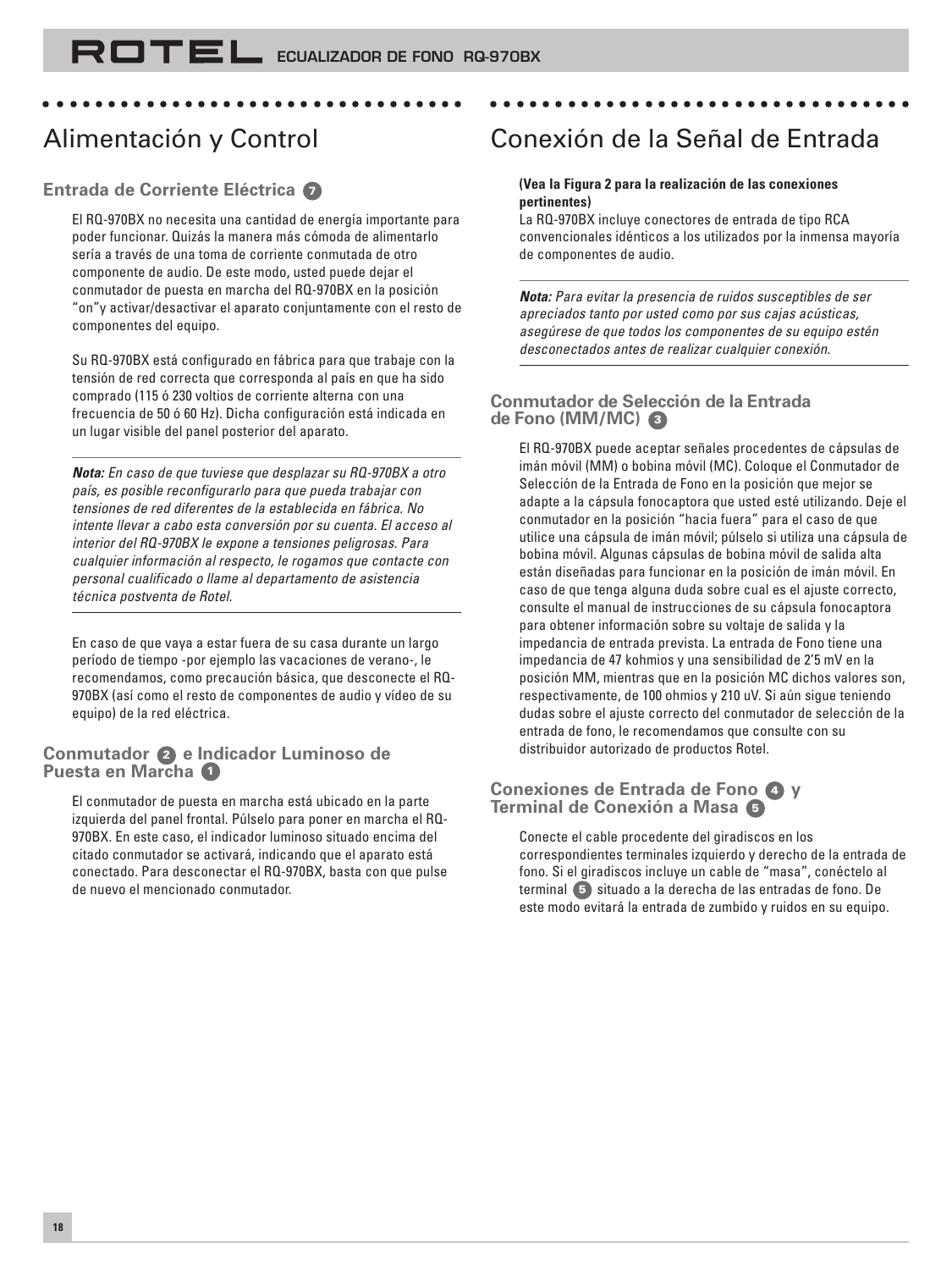# Conexiones de Salida **<sup>6</sup>**

#### **(Vea la Figura 2 para la realización de las conexiones pertinentes)**

aaaaaaaaaaaaaaaaaaaaaaaaaaaaaaaaa

La mayoría de amplificadores integtrados y preamplificadores incluyen conectores de entrada del tipo RCA compatibles con las salidas del RQ-970BX. Conecte un juego de cables entre las salidas del RQ-970BX y una de las entradas de línea de su amplificador integrado o preamplificador. Como siempre, utilice cables de alta calidad y asegúrese de conectar las salidas Izquierda y Derecha del RQ-970BX a las entradas correctas del amplificador integrado o preamplificador.

# Problemas y Posibles Soluciones

aaaaaaaaaaaaaaaaaaaaaaaaaaaaaaaaa

La mayoría de dificultades que suelen producirse en los sistemas de audio son el resultado de conexiones realizadas incorrectamente o ajustes inapropiados. En caso de que se encuentre con algún problema, aísle en primer lugar el área afectada, compruebe los ajustes de control realizados, determine la causa del fallo y haga los cambios necesarios. Si se ve incapaz de hacer funcionar de nuevo al RQ-970BX, considere las sugerencias que le damos para las siguientes condiciones:

#### **El Indicador Luminoso del Panel Frontal no se activa**

El Indicador de Puesta en Marcha debería iluminarse cuando el RQ-970BX esté conectado a una toma de corriente y el conmutador de puesta en marcha haya sido activado. Si no se ilumina, compruebe la toma de corriente con otro dispositivo eléctrico, como por ejemplo una bombilla. Asegúrese de que la toma de corriente que utilice no esté controlada por un conmutador que esté en su posición "off".

#### **Ausencia de Sonido**

Asegúrese de que el giradiscos funcione correctamente. Verifique el cable que va desde la zona posterior de la cápsula fonocaptora hasta el brazo de lectura. Asegúrse de que los cables que van desde el giradiscos hasta las entradas del RQ-970BX estén conectados correctamente. Asegúrese de que el selector de fuente de entrada del preamplificador de control (o amplificador integrado/receptor) esté situado en la posición adecuada. Compruebe el resto de componentes presentes en el trayecto de la señal. Si el equipo incluye un preamplificador y una etapa de potencia separados, compruebe el conexionado de los mismos. Compruebe asímismo los cables que unen el amplificador integrado/receptor y las cajas acústicas.

# Características Técnicas

| Distorsión Armónica Total (20-20.000 Hz)                                           | $<$ 0'004%                               |
|------------------------------------------------------------------------------------|------------------------------------------|
| Distorsión por Intermodulación (60 Hz : 7 kHz, 4:1)                                | <0'004% con una salida<br>de 1 V         |
| Sensibilidad/Impedancia de Entrada<br><b>Fono MC</b><br><b>Fono MM</b>             | 210 uV/100 ohmios<br>2'5 mV/47 kohmios   |
| Nivel de Salida Máximo (MC/MM)                                                     | 16 mV/160 mV                             |
| Sensibilidad/Impedancia de Salida                                                  | 150 mV/100 ohmios                        |
| Respuesta en Frecuencia                                                            | 20-20.000 Hz, ±0'2 dB                    |
| Relación Señal/Ruido (norma IHF/ponderación A)<br><b>Fono MC</b><br><b>Fono MM</b> | 70 dB<br>75 dB                           |
| <b>Alimentación</b>                                                                | 115 voltios/60 Hz o<br>230 voltios/50 Hz |
| Consumo                                                                            | 10 vatios                                |
| Dimensiones (An, Al, P)                                                            | 440x72x195 mm                            |
| Peso Neto                                                                          | 3'1 ka                                   |

aaaaaaaaaaaaaaaaaaaaaaaaaaaaaaaaa

Todas estas especificaciones son correctas en el momento de la impresión del presente manual de instrucciones. Rotel se reserva el derecho a realizar modificaciones en las mismas sin aviso previo.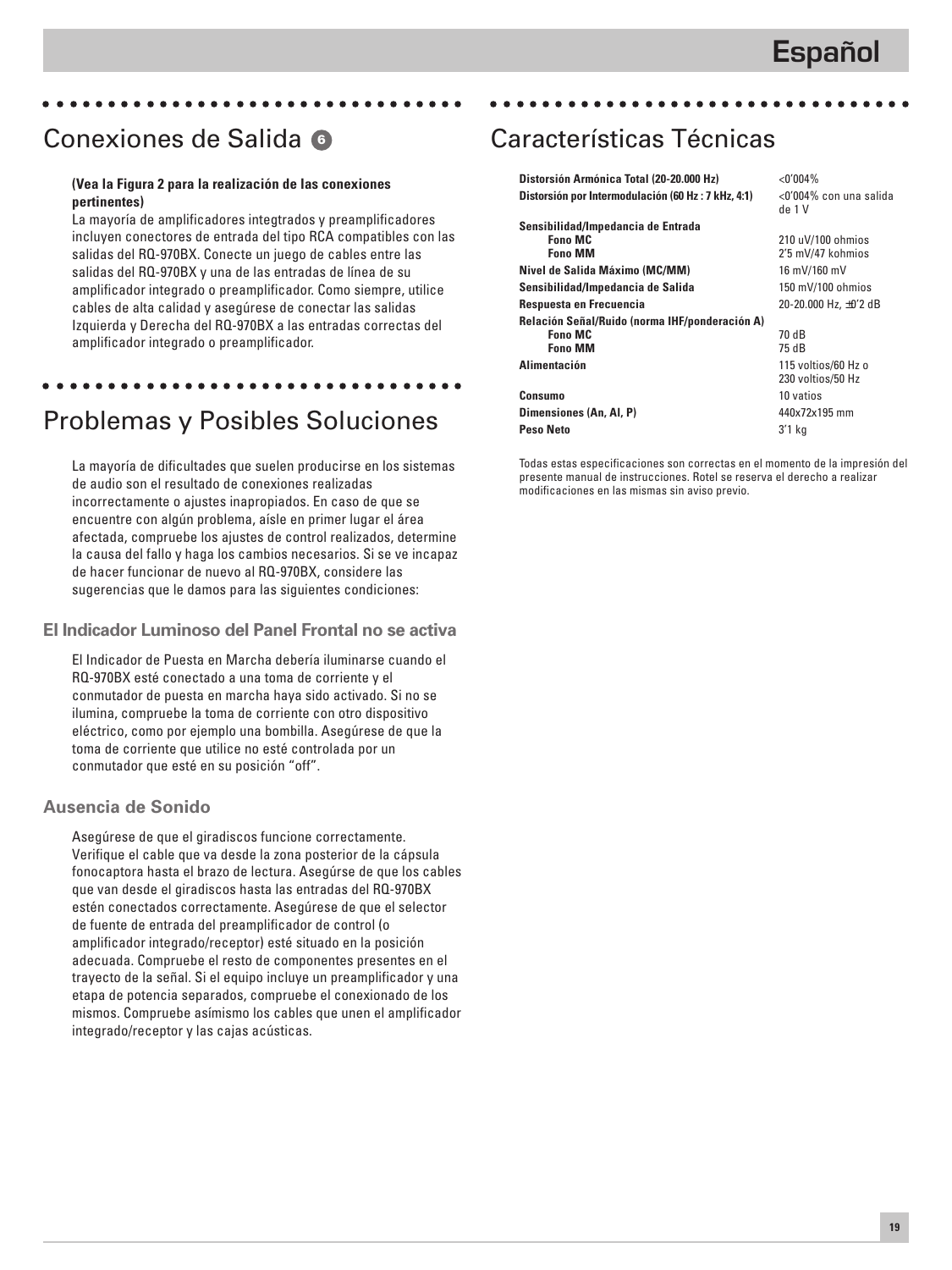#### **WAARSCHUWING:**

**Om het risico op elektrische schokken of brand te vermijden: zorg dat het apparaat niet nat wordt. Verwijder de kast niet: er bevinden zich in het apparaat geen bedieningsorganen. Indien nodig waarschuw een bevoegd technicus!**

#### **EEN LAATSTE WAARSCHUWING:**

**Om het risico op elektrische schokken te voorkomen: laat het apparaat gesloten. Iedere reparatie dient door een gekwalificeerde technicus verricht te worden.**

Lees de gehele gebruiksaanwijzing. Voordat u met het apparaat gaat werken is het van groot belang dat u weet hoe u ermee om moet gaan en dat zo veilig mogelijk. Bewaar deze gebruiksaanwijzing op een plek, die u zich na verloop van tijd nog weet te herinneren.

De waarschuwingen op het apparaat en in de gebruiksaanwijzing zijn belangrijk, sla ze niet in de wind.

Als het apparaat vuil wordt, stof het dan af met een zachte droge doek, of maak gebruik van een stofzuiger. Gebruik nooit een oplosmiddel van welke soort dan ook.

Het apparaat moet dusdanig gebruikt worden, dat een behoorlijke koeling niet in het gedrang komt. Voorbeeldjes: Gebruik het apparaat niet op: bed, sofa, plaid of andere onregelmatige oppervlakken, waardoor de ventilatiegaten geblokkeerd zouden kunnen worden. Ook het inbouwen in een te kleine ruimte kan een voldoende koeling in de weg staan.

Het apparaat moet verre gehouden worden van warmtebronnen zoals: radiatoren en kachels, maar ook versterkers.

**Het apparaat mag alleen aangesloten worden op het voltage zoals aangegeven op de achterkant, in dit geval 220 - 240 Volts 50 Hz. Het apparaat dient alleen aangesloten te worden met de bijgeleverde netkabel, of een soortgelijke.**

Maatregelen dienen genomen te worden, die de aarding en polarisatie van het apparaat niet te niet doen. Gebruik vooral geen verlengsnoeren.

De lichtnetkabel dient zo neergelegd te worden, dat er niet op getrapt kan worden of geklemd kan worden door scherpe voorwerpen. Vooral de aansluitpunten zijn belangrijk: de aansluiting in de wandcontactdoos en daar waar de kabel het apparaat binnengaat.

Wanneer het apparaat voor langere tijd niet in gebruik is, dient de lichtnetkabel uit het lichtnet verwijderd te zijn.

Het apparaat zal in service gegeven moeten worden wanneer één van de volgende situaties zich voordoet:

- Wanneer het netsnoer en/of steker beschadigd zijn.
- Wanneer er toch voorwerpen/vloeistof in het apparaat terecht zijn gekomen.
- Als het apparaat in de regen heeft gestaan.
- Als het apparaat niet normaal functioneert of een duidelijk afwijkend gedrag vertoont.
- Wanneer het apparaat gevallen is en/of de kast beschadigd is.

Plaats de versterker op een vaste, vlakke en stevige ondergrond. Plaats hem niet op een verrijdbare wagen die gemakkelijk om kan vallen.



#### aaaaaaaaaaaaaaaaaaaaaaaaaaaaaaaaa

### Inhoud

(de omcirkelde cijfers verwijzen naar de nummers van de figuren)

| Wij van Rotel <b>Australia (1999)</b> waa het volgens van die verskilder van die verskilder van die verskilder van die v | 21 |
|--------------------------------------------------------------------------------------------------------------------------|----|
| Aan de slag met de RQ-970BX                                                                                              | 21 |
| Een paar voorzorgsmaatregelen                                                                                            | 21 |
| Een plek voor de RQ-970BX                                                                                                | 21 |
| De verbindingen                                                                                                          | 21 |
|                                                                                                                          | 22 |
| De lichtnetkabel (7)                                                                                                     | 22 |
| De aan/uitschakelaar 2 met<br>bijbehorende indicator (1)                                                                 | 22 |
| Het aansluiten van de ingangen                                                                                           | 22 |
| De pick-up elementen keuzeschakelaar (MM/MC) 3                                                                           | 22 |
| Phono aansluiting (4) en aardaansluiting (5)                                                                             | 22 |
| Het aansluiten van de uitgangen 6                                                                                        | 22 |
| Wat te doen bij problemen ?                                                                                              | 23 |
| De lichtnet-indicator doet het niet                                                                                      | 23 |
| Geen geluid                                                                                                              |    |
| Technische gegevens                                                                                                      | 23 |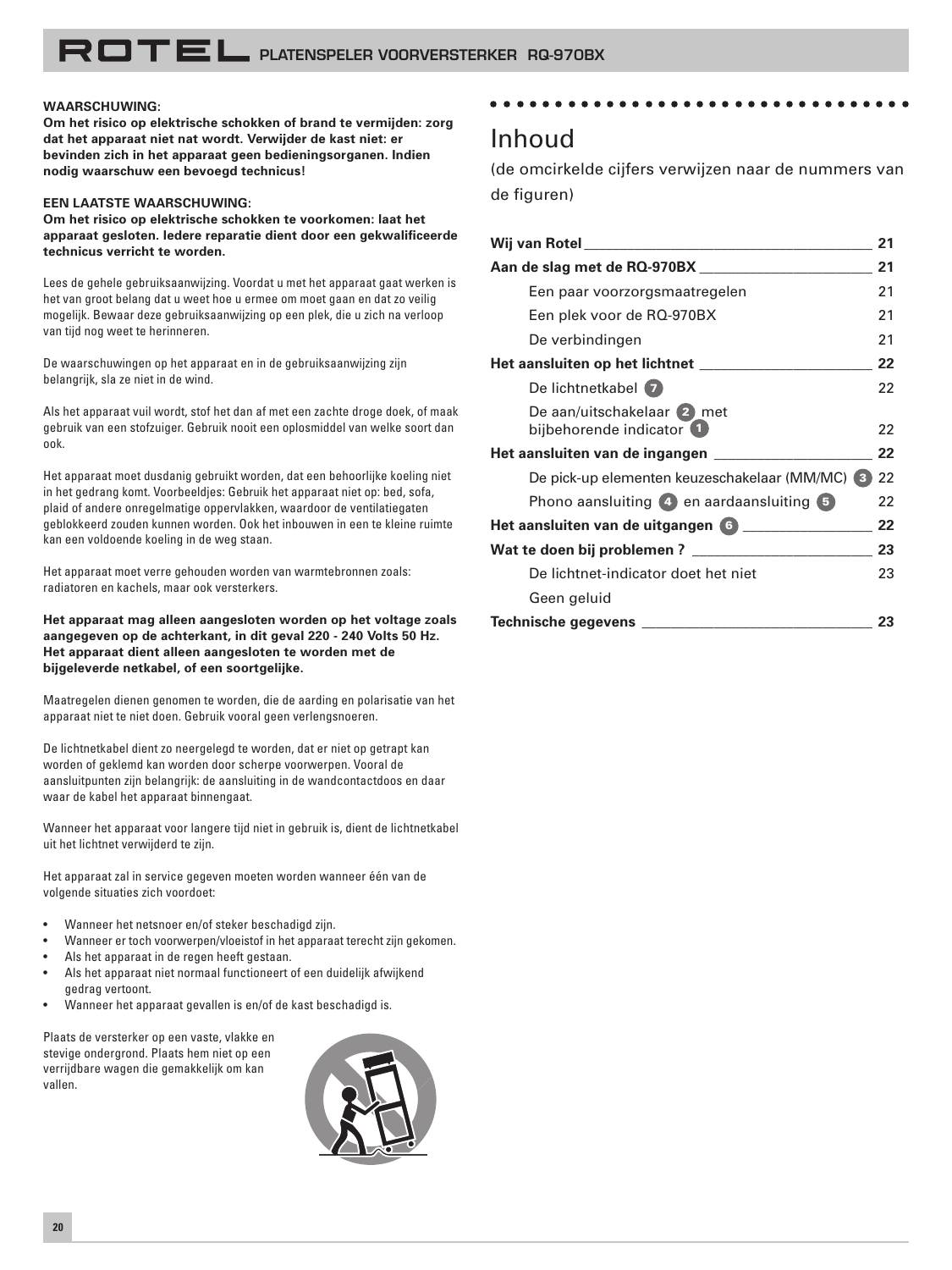# Wij van Rotel

Het is alweer meer dan 30 jaar geleden dat een familie met een gepassioneerde betrokkenheid bij muziek besloot om zelf geluidsapparatuur van onberispelijke kwaliteit te gaan vervaardigen onder de naam Rotel. Door de loop der jaren heen is die passie gebleven en het familiedoel om audiofielen en muziekliefhebbers voor aantrekkelijke prijzen topkwaliteit te bieden wordt door iedere Rotel-employe gesteund.

aaaaaaaaaaaaaaaaaaaaaaaaaaaaaaaaa

De technici werken als een hecht team al tweakend en luisterend totdat ieder nieuw product dat muzikale niveau heeft bereikt dat hun bij de aanvang voor ogen stond. Zij worden volkomen vrijgelaten in hun keuze van componenten, waar ze ook van de wereld vandaan moeten komen. In Rotel apparatuur kunt u condensatoren vinden uit Duitsland en Engeland of half geleiders uit Amerika en Japan, terwijl de ringkerntransformatoren in eigen huis worden vervaardigd.

Onze goede reputatie werd gevestigd door honderden waarderende testrapporten en vele onderscheidingen die wij hebben mogen ontvangen van mensen die uit professie dag in dag uit naar muziek luisteren. Hun kritiek houdt ons bij de les: het vervaardigen van muzikale, betrouwbare en betaalbare apparatuur.

Door de aanschaf van dit product danken wij u voor het in ons gestelde vertrouwen en wensen wij u er veel en langdurig plezier mee.

### aaaaaaaaaaaaaaaaaaaaaaaaaaaaaaaaa

### Aan de slag met de RQ-970BX

Wij danken u voor de aankoop van onze RQ-970BX voorversterker. Wij zijn ervan overtuigd, dat de muziek d.m.v. deze RQ-970BX ten gehore gebracht, voor u een jarenlange bron van plezier zal zijn.

Met de niet te stuiten opmars van het "digitalisme" moet helaas veel versterkerapparatuur een ingang voor onze onvolprezen platenspeler missen. Om aan deze omissie tegemoet te komen hebben wij de RQ-970BX ontwikkeld: een topklasse pick-up voorversterker, die u op iedere lijnniveau ingang kunt aansluiten. De opzet van de RQ-970BX en de onderdelen die wij ervoor gebruiken, zijn van het bekende hoge niveau, welke Rotel in de wereld van de topaudio zo beroemd gemaakt hebben. Het bewijst weer eens te meer: onze begaandheid met de ware muziekweergave.

In zowel bediening als installatie is de RQ-970BX een recht toe recht aan ontwerp. Heeft u ervaring met andere apparatuur dan zal u dat spoedig ontdekken. De plugjes aansluiten, de steker in het stopcontact en genieten maar.

#### **Een paar voorzorgsmaatregelen**

Leest u vooral goed de gebruiksaanwijzing. Er staat behalve over het installeren en de bediening, belangrijke informatie in over de wijze waarop u de RQ-970BX in uw installatie moet inpassen alsmede algemene richtlijnen om het maximale uit uw audioinstallatie te halen. Mocht u, ondanks onze pogingen om het u zo duidelijk mogelijk te maken, toch nog vragen hebben aarzel dan niet om met uw Rotel dealer contact op te nemen: hij heeft vast en zeker de antwoorden.

Bewaar als het even kan de verpakking. Altijd handig bij een eventuele verhuizing of wanneer het apparaat opgestuurd moet worden voor reparatie, want er is geen betere bescherming tijdens transport dan zijn eigen doos.

Wanneer u van de ongelofelijk lange garantie van 5 jaar wilt genieten moet u wel even uw garantiebewijs invullen, door uw dealer laten afstempelen, een deel opsturen naar de importeur en uw deel goed bewaren bij de leverantie-nota van uw leverancier.

#### **Een plek voor de RQ-970BX**

De plaats voor het apparaat moet vlak zijn, vrij van vocht, trillingen en hoge temperaturen. Stel het apparaat niet bloot aan directe zonnestralen en sluit het niet op in een niet geventileerde ruimte. Wij raden u aan de RQ-970BX te gebruiken in een speciaal audiomeubel. Daarin kan hij op zijn eigen plank staan. Zet hem nooit op een eindversterker. Zodoende voorkomt u oververhitting, brom en interactie met andere componenten uit de hi-fi keten. Goede audiomeubels zijn stevig gemaakt en onderdrukken en verminderen daarmee valse resonanties, aartsvijand nummer 1 in een muziekinstallatie. U zou het niet zeggen maar een meubel kan dus in goede en kwade zin uw installatie danig beïnvloeden. Vraag uw ROTEL dealer om advies, hij weet er alles van!!

#### **De verbindingen**

Hou de lichtnet-, digitale- en analoge signaalkabels uit elkaar. Dit vermindert de kans dat het lichtnet of de digitale informatie invloed kan uitoefenen op het analoge signaal. Ook het gebruik van hoge kwaliteits verbindingskabels voorkomt signaalvervuiling van buitenaf. Als het goed is weet uw onvolprezen Rotel leverancier hier alles vanaf.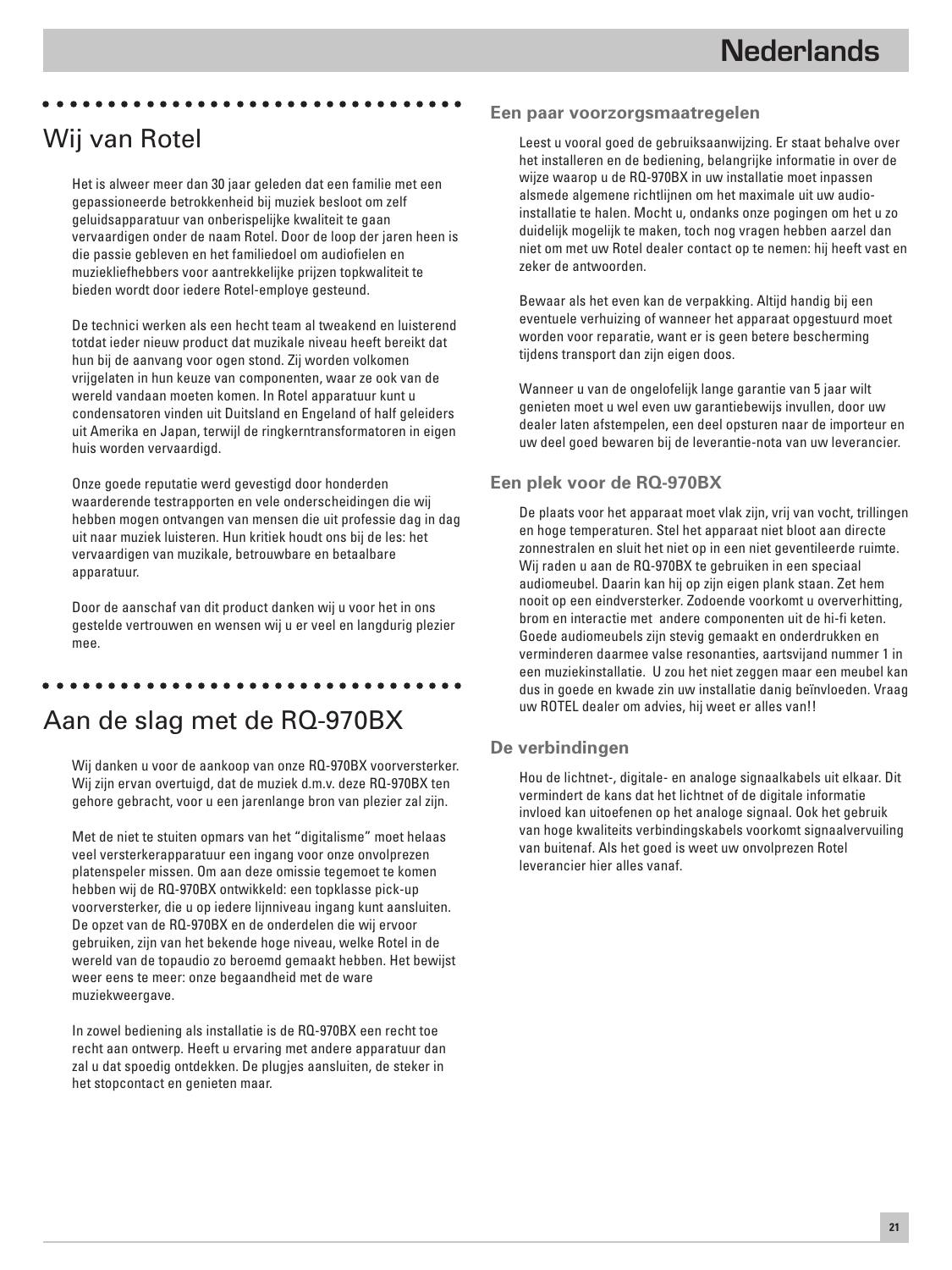# Het aansluiten op het lichtnet

#### **De lichtnetkabel <sup>7</sup>**

De RQ-970BX gebruikt zelf weinig energie. Voor de benodigde elektrische energie kunt u wellicht gebruik maken (indien aanwezig) van de lichtnetaansluitingen op uw (voor)versterker. Zodoende kunt u de aan/uitschakelaar van de RQ-970BX altijd ingedrukt laten en hem in- en uitschakelen met de aan/ uitschakeling van de (voor)versterker.

aaaaaaaaaaaaaaaaaaaaaaaaaaaaaaaaa

Dit apparaat is ontworpen om aangesloten te worden op het lichtnet (220/230 Volts wisselspanning). Sluit het nooit aan op een lichtnet met een hoger voltage want dit kan moeilijkheden veroorzaken. Heeft u twijfel over het correcte voltage: het staat genoteerd op de sticker op de achterkant van het apparaat en op de doos, maar ook uw onvolprezen ROTEL-dealer weet het ongetwijfeld.

**Extra informatie:** Mocht u ooit moeten verhuizen naar een land met een ander voltage, dan is de versterker op dat andere voltage in te stellen. Doe deze operatie **NIET** zelf, maar laat hem verrichten door uw Rotel leverancier. Deze handelingen zijn voor een niet ingewijde niet van gevaar ontbloot.

Als u van plan bent om langdurig van huis te zijn, adviseren wij u uw gehele beeld en geluidsinstallatie (dus ook de RQ-970BX) van het lichtnet te ontkoppelen.

#### **De aan/uitschakelaar <sup>2</sup> met bijbehorende indicator <sup>1</sup>**

Met het indrukken van de "POWER" toets op het front van de RQ-970BX zet u het apparaat aan en gaat de indicator branden. Als u nog een keer drukt gaat hij weer uit.

### Het aansluiten van de ingangen

#### **(zie figuur 2 voor het aansluiten)**

Achterop het apparaat vindt u de bekende cinch aansluitingen.

aaaaaaaaaaaaaaaaaaaaaaaaaaaaaaaaa

**Extra informatie:** Het is zeer verstandig voor uw gehoor en luidsprekers dat, wanneer u signaalverbindingen maakt van welke aard dan ook, uw apparatuur UIT staat.

#### **De pick-up elementen keuzeschakelaar (MM/MC) <sup>3</sup>**

De "PHONO" ingang is geschikt voor p.u. elementen van beiderlei kunne: dus zowel voor dynamische (MC) als magnetische (MM) elementen, maar pertinent ongeschikt voor bronnen op lijnniveau. De schakelaar (?) bij de ingangen moet ingedrukt zijn bij gebruik van MC elementen en niet ingedrukt zijn bij MM elementen. Sommige elementen van het MC type zijn bedoeld om aangesloten te worden op MM p.u. ingangen: de z.g. high output MC's. Lees de gebruiksaanwijzing van uw element er op na, of raadpleeg uw vraagbaak: uw niet aflatende ROTEL dealer. De "PHONO" ingang heeft een ingangsimpedantie van 47 kΩ bij een gevoeligheid van 2,5mV, in de MM functie en een impedantie van 100Ω en een gevoeligheid van 0,21mV. in de MC functie. Zijn er toch nog vragen over het aansluiten van een pick-up element: uw Rotel dealer heeft ongetwijfeld de juiste antwoorden.

### **Phono aansluiting 4 en aardaansluiting <sup>5</sup>**

Verbindt de platenspeler met de ingangen "INPUT" van de RQ-970BX. Let erop dat u links ("LEFT") en rechts ("RIGHT") correct aansluit. Het (meestal) witte plugje is links en de rode is rechts. Sommige platenspelers hebben een z.g. aardedraad monteer deze achter het moertje links van de schakelaar.

### aaaaaaaaaaaaaaaaaaaaaaaaaaaaaaaaa Het aansluiten van de uitgangen **<sup>6</sup>**

#### **(zie figuur 2 voor het aansluiten.)**

De meeste (voor)versterkers zijn uitgerust met de alom bekende "cinch" of tulppluggen. Verbindt dus de RQ-970BX middels een set cinch kabels met uw versterker. Het kan niet genoeg benadrukt worden: gebruik altijd topkwaliteits "interlinks". Uw Rotel leverancier kan u hierover uitgebreid informeren. Let u er goed op dat u links (LEFT) en rechts (RIGHT) correct aansluit.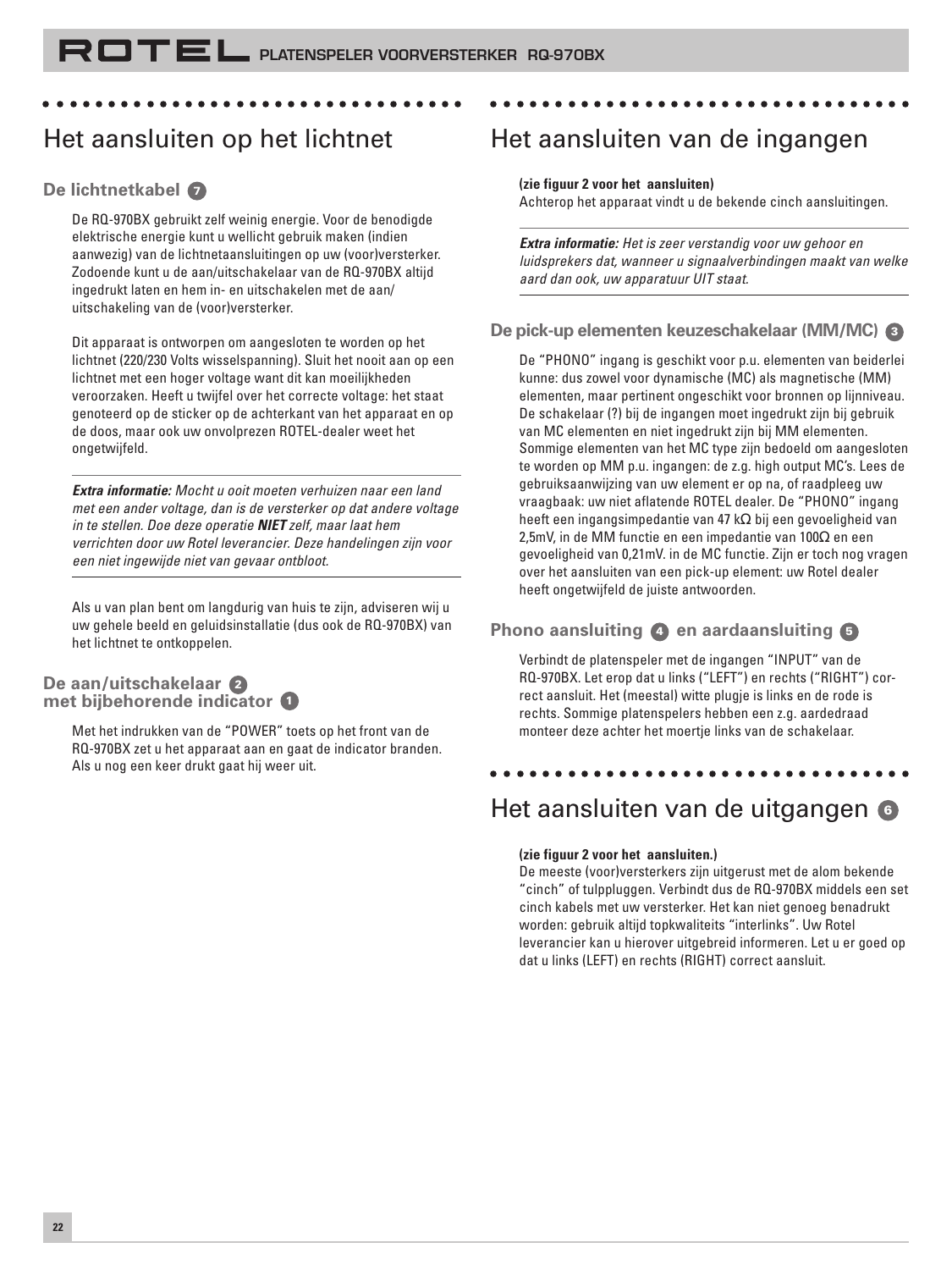### Wat te doen bij problemen?

Als er al problemen zijn, zijn deze meestal te wijten aan slechte verbindingen, slecht verbindingsmateriaal of een verkeerde stand van de knoppen/schakelaars. Controleer bij niet functioneren of alle schakelaars en knoppen van uw apparatuur in de juiste stand staan. Functioneert het één en ander niet zoals het moet, probeer dan door elimineren erachter te komen waar het probleem zit. Heeft u b.v. last van brom, controleer dan of dat altijd het geval is (een versterkerprobleem) of alleen bij een bepaalde bron (een probleem dus bij die bepaalde bron). Bent u echt niet instaat om geluid van de RQ-970BX te krijgen, volgt u dan onderstaande suggesties:

aaaaaaaaaaaaaaaaaaaaaaaaaaaaaaaaa

#### **De lichtnet-indicator werkt niet**

Zodra de RQ-970BX het lichtnet "ziet" en de lichtnetschakelaar ("POWER") ingedrukt is, moet hoe dan ook de lichtnet-indicator branden. Probeer in zo'n geval de wandcontactdoos uit met b.v. een schemerlamp of een ander elektrisch apparaat. Gebruikt u een spanningsblok controleer dan of de schakelaar van dat blok wel aan staat.

#### **Geen geluid**

Het indicator-lampje brandt wel, maar u hoort nog steeds niets. Controleer dan of de verbindingsdraadjes tussen de toonarm(kop) en het element wel o.k. zijn. Check ook even de verbindingskabels tussen de draaitafel en de RQ-970BX en de RQ-970BX en de (voor)versterker. Staat de ingangsschakelaar van uw (voor)versterker wel op de juiste positie en/of staan de andere voor het weergeven van een draaitafel te gebruiken componenten wel aan?

### Technische gegevens

| Harmonische verv. (THD) (20-20.000Hz.)     | $< 0.004\%$               |
|--------------------------------------------|---------------------------|
| Intermodulatie verv. (60Hz.: 7kHz., 4:1)   | < 0.004% bij 1V.          |
| Ingangsgevoeligheid/impedantie             |                           |
| мc                                         | 210μV, 100Ω               |
| MМ                                         | 2,5mV, $47k\Omega$        |
| <b>Overbelasting (MM/MC)</b>               | 16mV/160mV                |
| Uitgangsspanning/impedantie                | $150mV/100\Omega$         |
| <b>Frequentiebereik</b>                    | 20-20 $k$ Hz. $\pm$ 0.2dB |
| Signaal/Ruisverhouding, CD (IHF A netwerk) |                           |
| MC.                                        | 70dB                      |
| MМ                                         | 75dB                      |
| <b>Netspanning (Europese uitvoering)</b>   | 230Volts/50Hz.            |
| Opgenomen vermogen                         | 10 Watts                  |
| Afmetingen (bxhxd)                         | 440x72x195mm.             |
| Gewicht                                    | 3.1 <sub>kq</sub>         |

aaaaaaaaaaaaaaaaaaaaaaaaaaaaaaaaa

Gegevens en ontwerp zijn voorbehouden.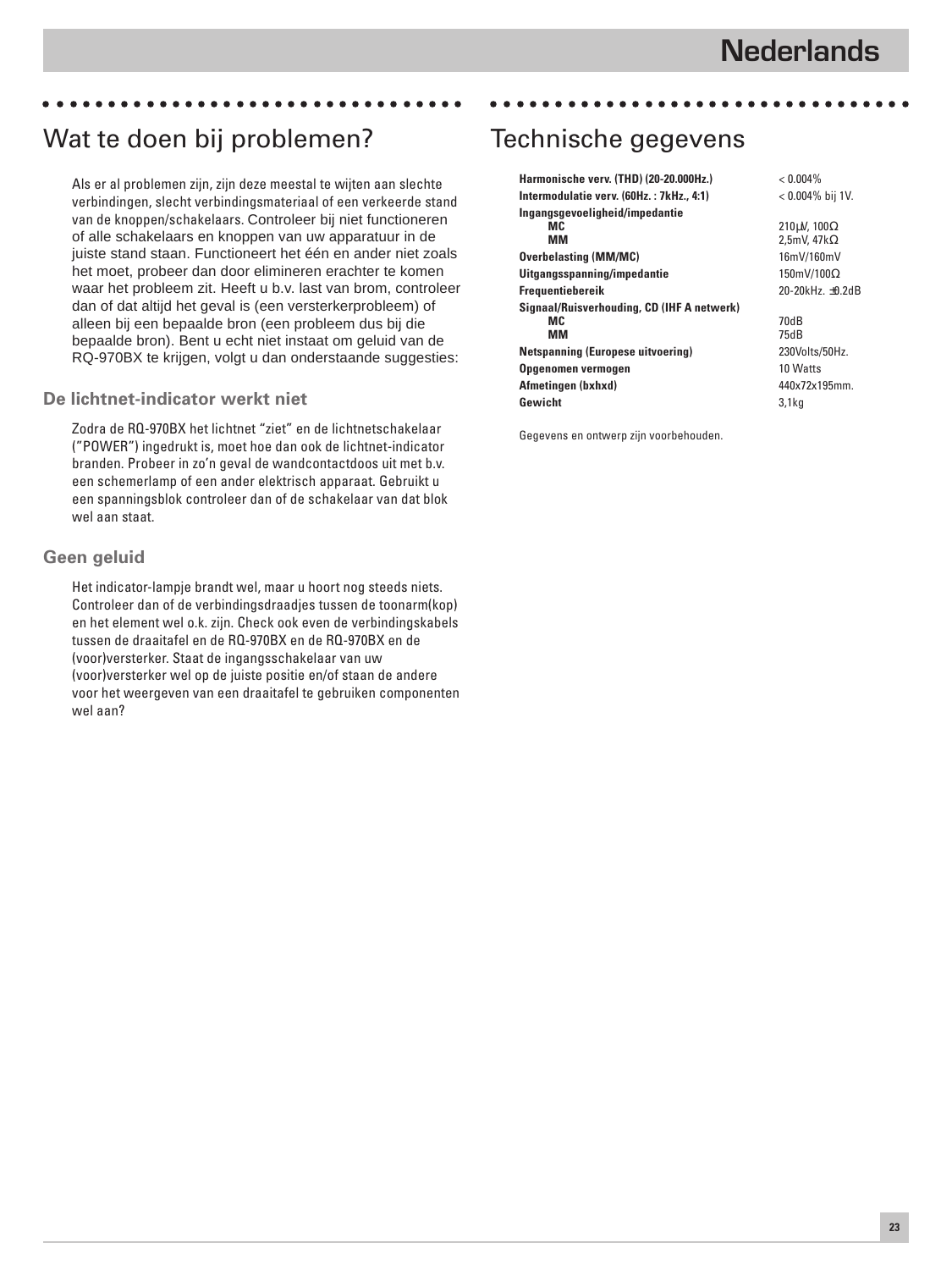#### **Advarsel:**

**Det følger ingen reservedeler med denne enheten. Overlat all utføring av service til kvalifisert personell.**

#### **Advarsel:**

**For å redusere risikoen for brann eller elektrisk sjokk, bør du ikke utsette enheten for fuktighet eller vann. Pass på at ikke fremmedlegemer havner inni kabinettet. Dersom enheten blir utsatt for fuktighet eller fremmedlegemer havner på innsiden av kabinettet, bør du snarest koble enheten fra strømnettet (ta ut stikkontakten!) Ta deretter RQ-970BX med deg til en kvalifisert tekniker for inspeksjon og eventuell reparasjon.**

Les alle instruksjoner før du kobler opp eller bruker enheten. Ta vare på denne manualen slik at du kan slå opp i disse sikkerhetsinstruksjonene ved en senere anledning.

Ta hensyn til alle advarsler og sikkerhetsanvisninger som befinner seg i denne instruksjonen, samt de som er på selve enheten. Følg alle instruksjoner nøye. Du bør utelukkende bruke en tørr klut eller støvsuger ved rengjøring av enheten. Sørg for at alle ventilasjonsinntakene på enheten ikke blokkeres. For eksempel bør ikke RQ-970BX plasseres under en seng, en sofa, et teppe eller lignende overflate som kan blokkere ventileringsåpningene. Dersom enheten plasseres i en bokhylle eller i et skap, må det være tilstrekkelig klaring rundt enheten samt lufting/ventilasjon i skapet.

Hold denne enheten unna radiatorer, ovner eller andre innretninger som produserer varme.

Denne enheten må kobles til strømnettet med den vedlagte 2-pins polariserte nettledningen eller eventuelt en ledning som er eksakt lik. Denne nettledningen må ikke modifiseres på noe vis. Ikke forsøk å forkaste jordingen eller de polariserte foranstaltningene på den vedlagte nettledningen. Denne kabelen bør kobles til en 2-pins polarisert stikkontakt. Ikke bruk skjøteledning.

**Ikke plasser nettledningen steder hvor den kan bli knust, bøyet/ bendet i forskjellige vinkler, utsatt for varme eller skadet på noen måte. Vær spesielt oppmerksom på støpselet og AC-inntaket på baksiden av forsterkeren.**

Nettledningen bør ikke kobles til stikkontakten dersom forsterkeren ikke skal brukes over en lengre periode.

Du må umiddelbart stanse all bruk av forsterkeren og samtidig få den sjekket og/eller reparert av en kvalifisert tekniker dersom:

- Nettledningen eller støpselet er skadet
- Objekter har falt ned i eller væske har blitt sølt over enhetens kabinett
- Enheten har blitt utsatt for regn
- Enheten viser tegn til at den ikke fungerer ordentlig
- Enheten har blitt mistet i bakken eller er skadet på et eller annet vis

Plasser enheten på en fast, ubevegelig overflate som er solid nok til å tåle enhetens vekt. Ikke plasser RQ-970BX på en flyttbar vogn som kan tippe over.

### Innhold

(Tallene med sirkel rundt refererer til illustrasjonene)

aaaaaaaaaaaaaaaaaaaaaaaaaaaaaaaaa

|                                               | 25 |
|-----------------------------------------------|----|
|                                               | 25 |
| Noen forhåndsregler                           | 25 |
| Plassering                                    | 25 |
| Kabler                                        | 25 |
|                                               | 26 |
| Strøm inngang 7                               | 26 |
| Av/på-knapp 2 og indikator 1                  | 26 |
| Inngangsforbindelse _________________________ | 26 |
| Valg av platespillerinngang (MM/MC) 3         | 26 |
| Forbindelser til platespillerinngang 4 5      | 26 |
|                                               | 26 |
|                                               | 27 |
| Frontpanelets av/på-indikator lyser ikke      | 27 |
| Ingen Iyd!                                    | 27 |
| Spesifikasjoner                               | 27 |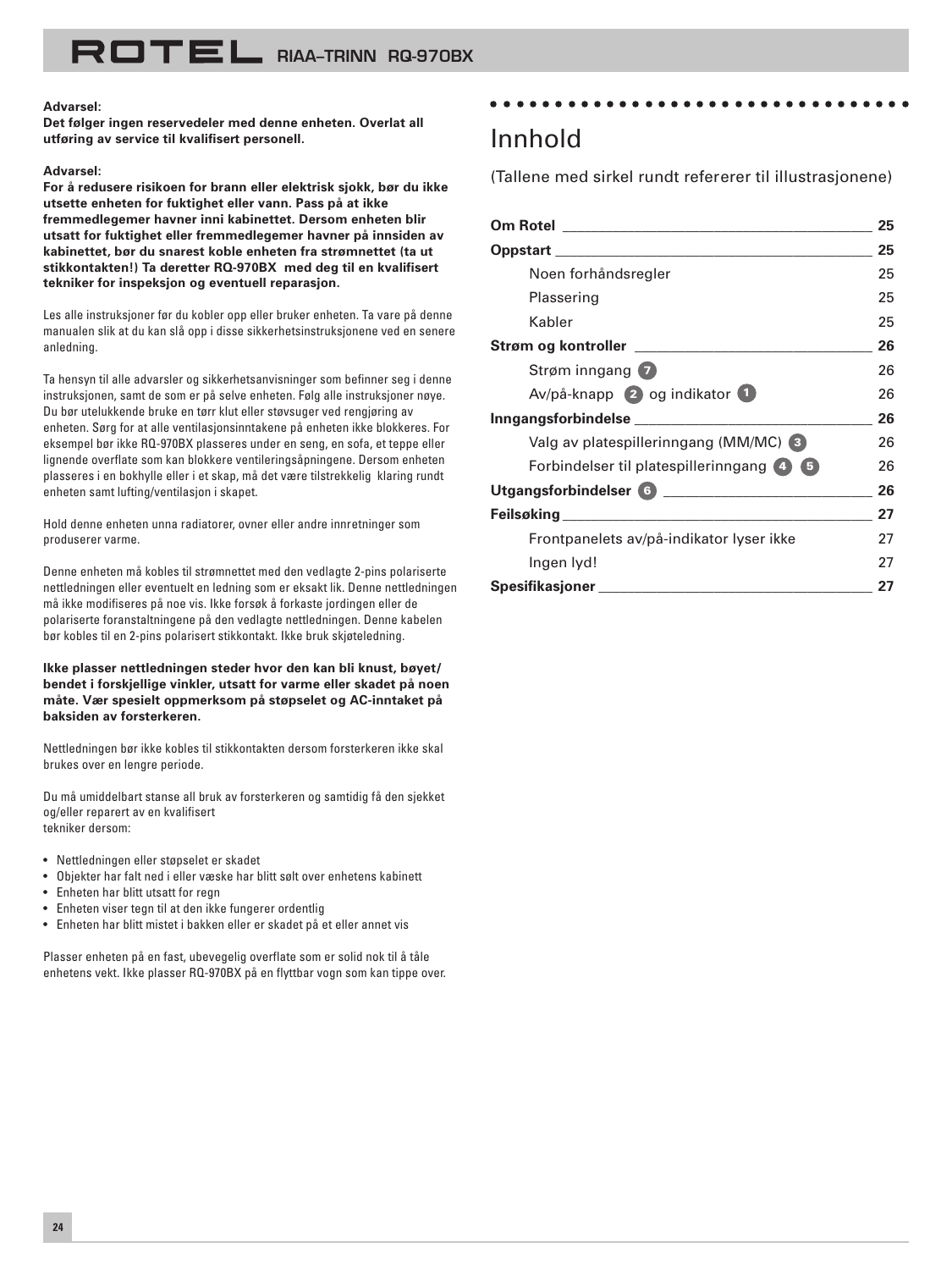#### aaaaaaaaaaaaaaaaaaaaaaaaaaaaaaaaa

### Om Rotel

Rotel ble stiftet av en familie med en lidenskapelig interesse for musikk. Denne interessen har vært drivkraften bak produksjonen av Rotels kompromissløse, høykvalitets hi-fi-komponenter i mer enn 30 år. Gjennom årenes løp har det glødende engasjementet holdt seg levende, og familiens målsetning om å kunne tilby eksepsjonelt gode komponenter til audiofile og musikkelskere uavhengig av tykkelsen på lommebøkene deres - deles nå av samtlige ansatte hos Rotel.

Konstruktørene arbeider tett sammen, de lytter til og finjusterer hvert eneste nye Rotel-produkt inntil det oppfyller deres krav til musikalsk standard. Konstruktørene stilles fritt til å kunne velge komponenter fra hele verden, med den målsetningen for øye at det ferdigstilte produktet skal bli best mulig. Du kan finne kondensatorer fra Storbritannia og Tyskland, halvledere fra Japan eller USA, mens nettransformatorene er produsert hos Rotel.

Rotel har fått et meget godt rykte gjennom et hundretalls gode testomtaler og hedersbevisninger fra hi-fi-bransjens mest anerkjente kritikere, dette er kritikere som lytter til musikk hver dag. Disse omtalene er et viktig ledd i arbeidet for å nå målet om å produsere hi-fi-komponenter som er musikalske, solide og prisgunstige.

Alle hos Rotel takker deg for at du kjøpte dette produktet, og vi håper at RQ-970BX vil gi deg mange timer med gode musikalske opplevelser!

aaaaaaaaaaaaaaaaaaaaaaaaaaaaaaaaa

# **Oppstart**

Takk for at du valgte Rotels RIAA-trinn (platespiller-forforsterker) RQ-970BX! Ved bruk i et høykvalitets anlegg, vil denne gi deg mange år med musikalsk glede og underholdning.

Vi ser en stadig økende bruk av digitalbaserte audio- og mediaprodukter, og det er derfor flere moderne audiokomponenter av høy kvalitet som mangler nødvendig kretsløp for å kunne håndtere de analoge signalene som platespillerne produserer. Rotel RQ-970BX er et høykvalitets RIAA-trinn. Utgangssignalet fra denne platespiller-forforsterkeren kan plugges direkte inn i hvilken som helst linjenivåinngang. RQ-970BX benytter samme sofistikerte kretsløpskonstruksjon og komponenter som har gjort Rotel anerkjent verden over som en seriøs hi-fi-produsent. Det er mer kostbart å produsere denne typen konstruksjoner, men de gir samtidig musikken langt bedre levevilkår.

RQ-970BX er enkel å installere og betjene. Dersom du har erfaring med andre stereo systemer, bør du ikke ha noen problemer med å bruke Rotel RQ-970BX. Du bare plugger inn de andre komponentene i systemet - og nyter musikken!

#### **Noen forhåndsregler**

Vennligst les denne manualen nøye. I tillegg til grunnleggende instruksjoner med hensyn til installasjon og betjening, tilbyr manualen også verdifull informasjon om ulike systemkonfigurasjoner samt generelle opplysninger som er nyttige i arbeidet med å optimalisere gjengivelsen i anlegget ditt. Skulle du ha spørsmål eller behov for utfyllende informasjon, vennligst kontakt en autorisert Rotel-forhandler. I tillegg står alle vi i Rotel gjerne til disposisjon for ytterligere spørsmål og kommentarer.

Ta vare på originalemballasjen til RQ-970BX for eventuell fremtidig transport. Det å flytte enheten uten den beskyttelsen som den originale emballasjen gir, kan medføre skader på RQ-970BX.

Fyll ut og send inn vedlagte Registreringskort for brukere av RQ-970BX. Vær også påpasselig med å ta vare på den originale salgskvitteringen din. Denne kvitteringen utgjør beviset for kjøpsdatoen, og er derfor nødvendig dersom garantireparasjoner må utføres.

#### **Plassering**

I likhet med alle andre audiokomponenter som behandler lavnivåsignaler, kan RQ-970BX påvirkes av omgivelsene. Du bør ikke plassere RQ-970BX oppå effektforsterkeren. Ved å unngå dette, reduserer du faren for at den plukker opp støy og forstyrrelser. Vi anbefaler at du plasserer RQ-970BX i et rackmøbel som er utformet med tanke på å skulle huse audiokomponenter. I slike møbler dempes de vibrasjonene som vil kunne påvirke lydkvaliteten på en skadelig måte. Rådfør deg med nærmeste Rotel-leverandør, hvis du er usikker på hvilket møbel du skal velge eller hvordan du bør installere audiokomponentene dine i det.

#### **Kabler**

Vær påpasselig med å skille nettledning, digitale signalkabler og de vanlige signalkablene fra hverandre. Dette vil redusere risikoen for at signalkablene fanger opp støy eller forstyrrelser fra nettledningen eller de digitale signalkablene. Ved utelukkende benytte kabler av høy kvalitet som er skikkelig skjermet, bidrar du til å forhindre at støy og forstyrrelser forringer lydkvaliteten i systemet ditt. En Rotel-forhandler vil kunne hjelpe deg med å velge passende kabler for ditt system.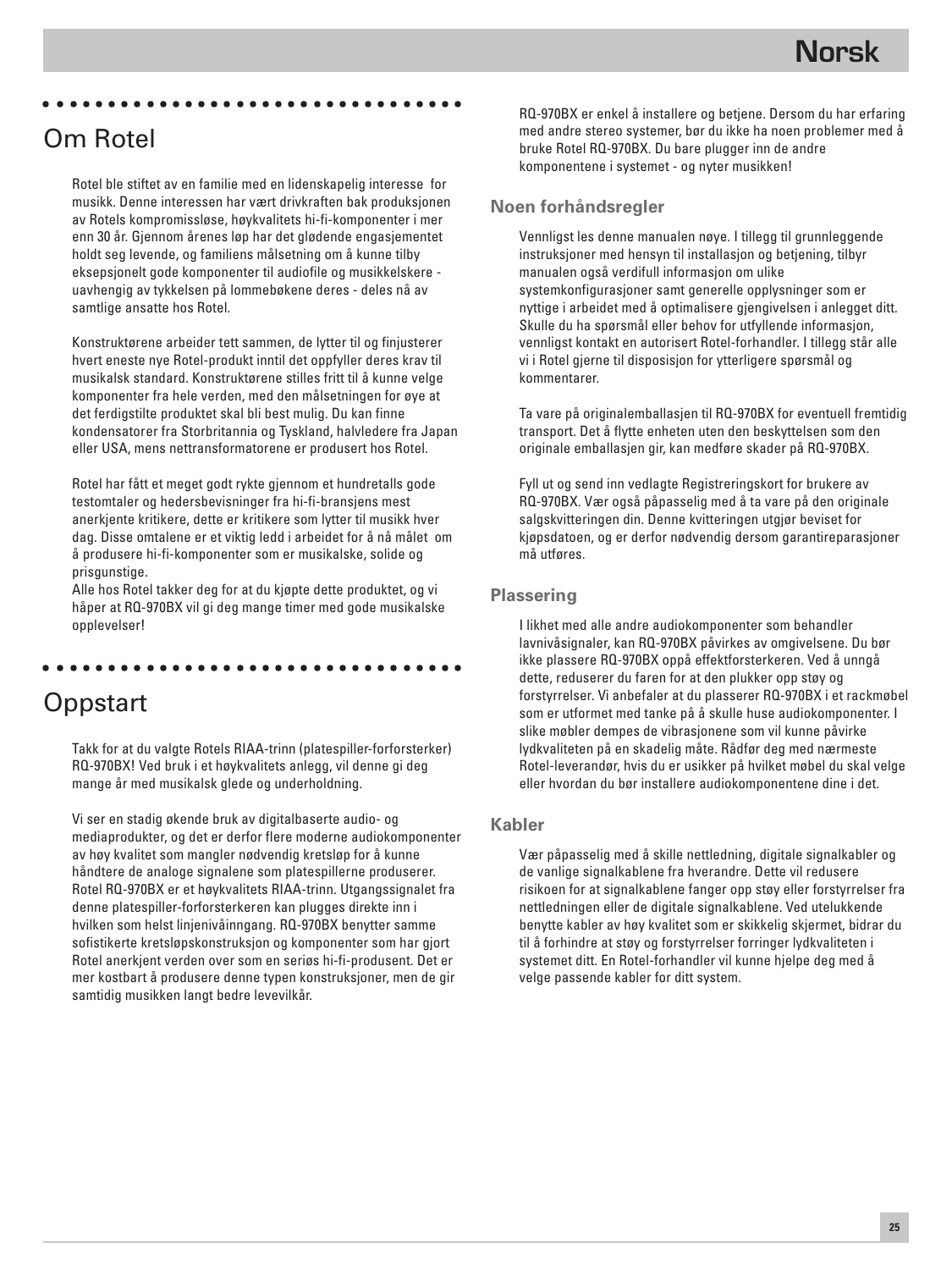aaaaaaaaaaaaaaaaaaaaaaaaaaaaaaaaa

# Strøm og kontroll

#### **Strøm inngang <sup>7</sup>**

RQ-970BX har ikke spesielt stort strømforbruk. Den mest anvendelige strømkilden er kanskje å benytte en strømutgang med bryter på en annen komponent. Da kan du la av/på knappen (Power) på RQ-970BX stå i "på" posisjon, og RIAA-trinnet vil da slås av og på sammen med de andre komponentene.

Rotel har konfigurert RQ-970BX for riktig strømspenning i det landet du har kjøpt den (enten 115 Volt eller 230 Volt med en linjefrekvens på enten 50 eller 60 Hz.) Strømkonfigurasjonen er beskrevet på RIAA-trinnets venstre side.

NB! Dersom du flytter RQ-970BX til et annet land, er det mulig å rekonfigurere den til å benytte en annen strømspenning, men dette er ikke en "operasjon" du bør utføre selv.

Det å åpne RIAA-trinnets kabinett, kan utsette deg for farlige elektriske spenninger. Konsulter en kvalifisert tekniker eller Rotels serviceavdeling for informasjon.

Dersom du er hjemmefra over en lengre periode (hvis du for eksempel tar en måneds ferien, er det å koble RQ-970BX (samt alle andre audio- og videoprodukter) fra strømnettet mens du er bortreist, en fornuftig forhåndsregel.

### **Av/på- knapp 2 og indikator <sup>1</sup>**

Av/på-knappen befinner seg til venstre på RIAA-trinnets frontpanel. For å slå på RQ-970BX, trykker du inn denne knappen, og da vil funksjonsindikatoren (Power indicator) lyse. Ved å trykke på knappen en gang til, slås RQ-970BX av.

### Inngangsforbindelser

### **[Se figur nummer 2 for illustrasjon av en vanlig systemforbindelse/tilkobling]**

Rotel RQ-970BX har konvensjonelle RCA-plugger som finnes på de aller fleste audiokomponenter.

aaaaaaaaaaaaaaaaaaaaaaaaaaaaaaaaa

NB! For å forhindre høylytt støy - som hverken du eller høyttalerne dine vil sette pris på - bør du sørge for at RQ-970BX er slått av når du foretar signalforbindelser (kobler inn/ut signalkabler).

### **Valg av platespillerinngang <sup>3</sup>**

RQ-970BX aksepterer inngangssignal fra både MM-pickuper (Moving Magnet) og MC-pickuper (Moving Coil). Sett inngangsvelgeren for platespiller i riktig posisjon med hensyn til hvilken type pick-up du benytter. Hvis du har en MM pick-up, lar du knappen stå i "ut"-posisjon og hvis du benytter en MC pick-up, trykker du inn inngangsvelgeren. Enkelte MC pick-uper med høy utgangsspenning, er konstruerte for å skulle virke i MM-posisjon. Dersom du er i tvil med hensyn til hvilken posisjon som er riktig for din pick-up, bør du sjekke i pick-upens brukermanual for å tilegne deg informasjon om utgangsspenning og inngangsimpedans. Platespillerinngangen på RQ-970BX har en inngangsimpedans på 47 kOhms og en følsomhet på 2.5 mV i MM-posisjon, mens inngangsimpedansen er på 100 Ohms og følsomheten på 210 µV i MC-posisjon. Dersom du - etter å ha sjekket i brukermanualen fremdeles har spørsmål vedrørende hvilken posisjon som er riktig for inngangsvelgeren på RQ-970BX, bør du kontakte nærmeste autoriserte Rotel-forhandler.

### **Forbindelser til platespillerinngang <sup>4</sup> <sup>5</sup>**

Kabelen fra platespilleren kobles til høyre og venstre platespillerinngang på en hensiktsmessig måte. Dersom platespilleren har en jordet ledning, kobles denne til den venstre av skruterminalen (platespillerinngangene) på RQ-970BX. Dette kan forhindre brum og støy.

aaaaaaaaaaaaaaaaaaaaaaaaaaaaaaaaa

# Utgangsforbindelser **<sup>6</sup>**

#### **[Se figur nummer 2 for illustrasjon av en vanlig systemforbindelse/tilkobling]**

De fleste effektforsterkere har inngangsforbindelser av RCAtypen., og disse er kompatible med utgangene på RIAA-trinnet RQ-970BX. Du kobler RQ-970BX til en effektforsterker ved å trekke et sett med kabler fra utgangene på RIAA-trinnet til linjenivåinngangene på forsterkeren. Du bør benytte et par signalkabler av høy kvalitet, og være påpasselig med å koble venstre og høyre utgang på RQ-970BX til korresponderende kanalinnganger på forsterkeren.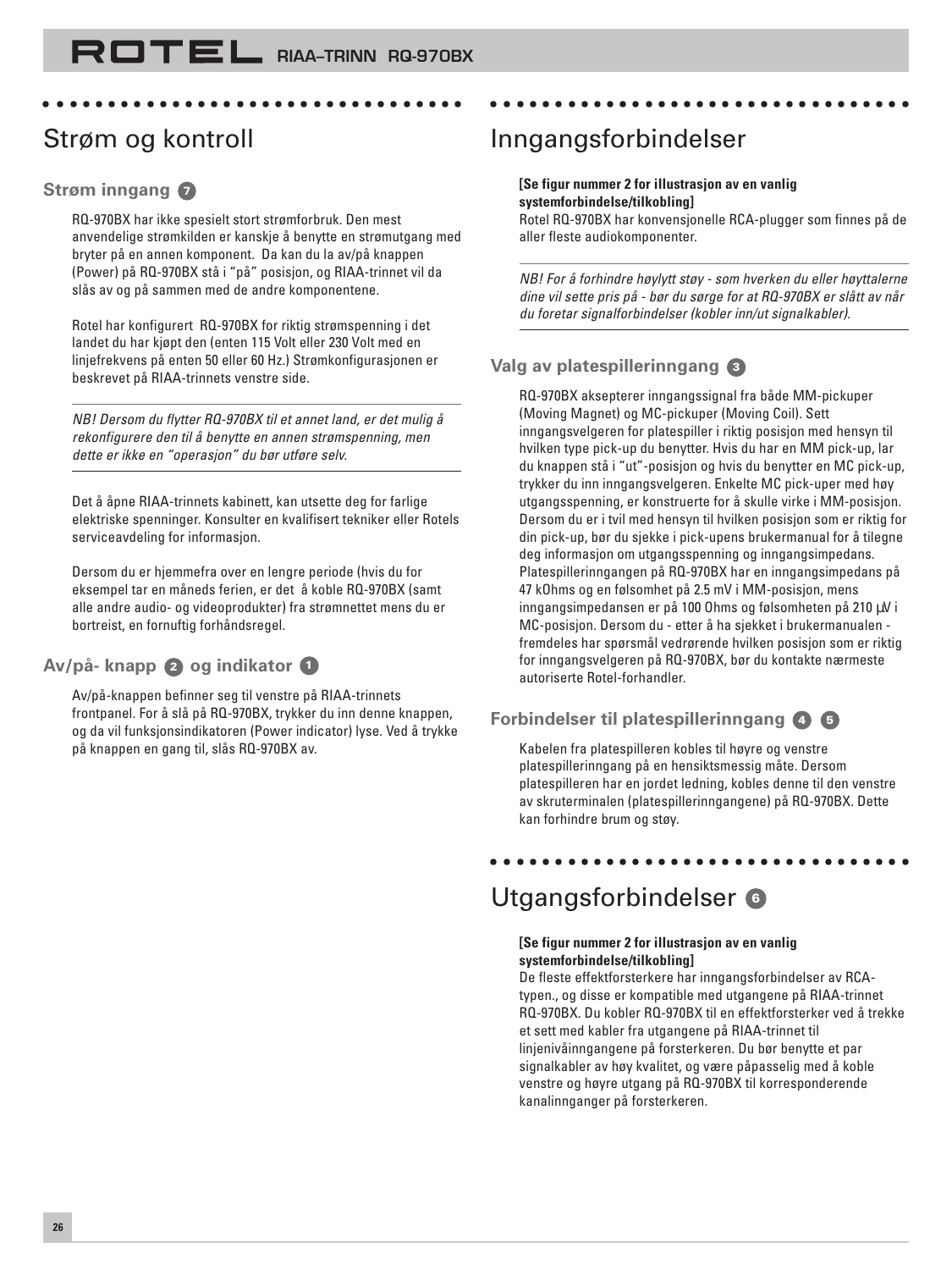### Feilsøking

De fleste problemer i audiosystemer, oppstår som et resultat av dårlige forbindelser eller kontrollinnstillinger som ikke er korrekte. Hvis du støter på problemer, bør du isolere problemområdet, sjekke kontrollinstillingene, fastslå årsaken til den oppståtte feilen og foreta nødvendige endringer. Dersom du ikke klarer å få lyd ut av RQ-970BX, henviser vi til løsningsforslag for følgende feildiagnoser:

aaaaaaaaaaaaaaaaaaaaaaaaaaaaaaaaa

#### **Frontpanelets av/på-indikator lyser ikke**

Av/på (Standby Power Indicator) indikatoren skal alltid lyse når RQ-970BX er plugget i stikkontakten. Dersom det ikke lyser, bør du teste stikkontakten ved hjelp av en annen elektrisk enhet, for eksempel en lampe. Sjekk at stikkontakten ikke kontrolleres av en bryter som har blitt slått av.

#### **Ingen lyd!**

Sjekk at platespilleren fungerer som den skal. Du bør også påse at kabelen fra baksiden av platespiller-pickupen til tonearmen er skikkelig koblet. Deretter må du forsikre deg om at kablene fra platespillerutgangen til inngangene på RQ-970BX er korrekt tilkoblet, og at inngangsvelgeren på forsterkeren er satt i riktig posisjon. Sjekk at alle andre komponenter i signalveien har tilførsel av strøm og ellers fungerer som de skal. Hvis du har et system med separat forforsterker og effektforsterker, bør du sjekke at kablingen mellom forsterkerne er skikkelig utført, og til slutt at forbindelsen mellom effektforsterkeren og høyttalerne er ok.

# Spesifikasjoner

| <b>Total harmonisk forvrengning</b><br>(20 hz-20 kHz, 8 Ohm)                       | $< 0.004\%$                                         |
|------------------------------------------------------------------------------------|-----------------------------------------------------|
| Intermodulasjonsforvrengning<br>(60 Hz : 7 kHz, 4:1)                               | $< 0.004\%$ ved                                     |
| Inngangsfølsomhet/impedans<br><b>Platespiller - MC</b><br><b>Platespiller - MM</b> | 1Volts utgang<br>210 µV/100 0hms<br>2.5 mV/47 k0hms |
| Platespiller overlast (MC/MM)                                                      | 16 mV/160 mV                                        |
| Utgangsfølsomhet/impedans                                                          | 150 mV/100 Ohms                                     |
| Frekvensrespons                                                                    | 20 Hz-20 kHz, $\pm$ 0.2 dB                          |
| Signal/støy forhold (IHF "A" nettverk)<br>MC.<br>ΜМ                                | 70 dB<br>75 dB                                      |
| Strømspenning                                                                      | 230 Volt, 50 Hz eller<br>115 Volt, 60 Hz            |
| Strømforbruk                                                                       | 10 Watt                                             |
| Dimension (B x H x D)                                                              | 440 x 72 x 195 mm                                   |
| <b>Nettovekt</b>                                                                   | 3,1 kg.                                             |

aaaaaaaaaaaaaaaaaaaaaaaaaaaaaaaaa

Alle spesifikasjonene er korrekte når denne manualen trykkes. Rotel forbeholder seg retten til å foreta forbedringer underveis - uten forvarsel.